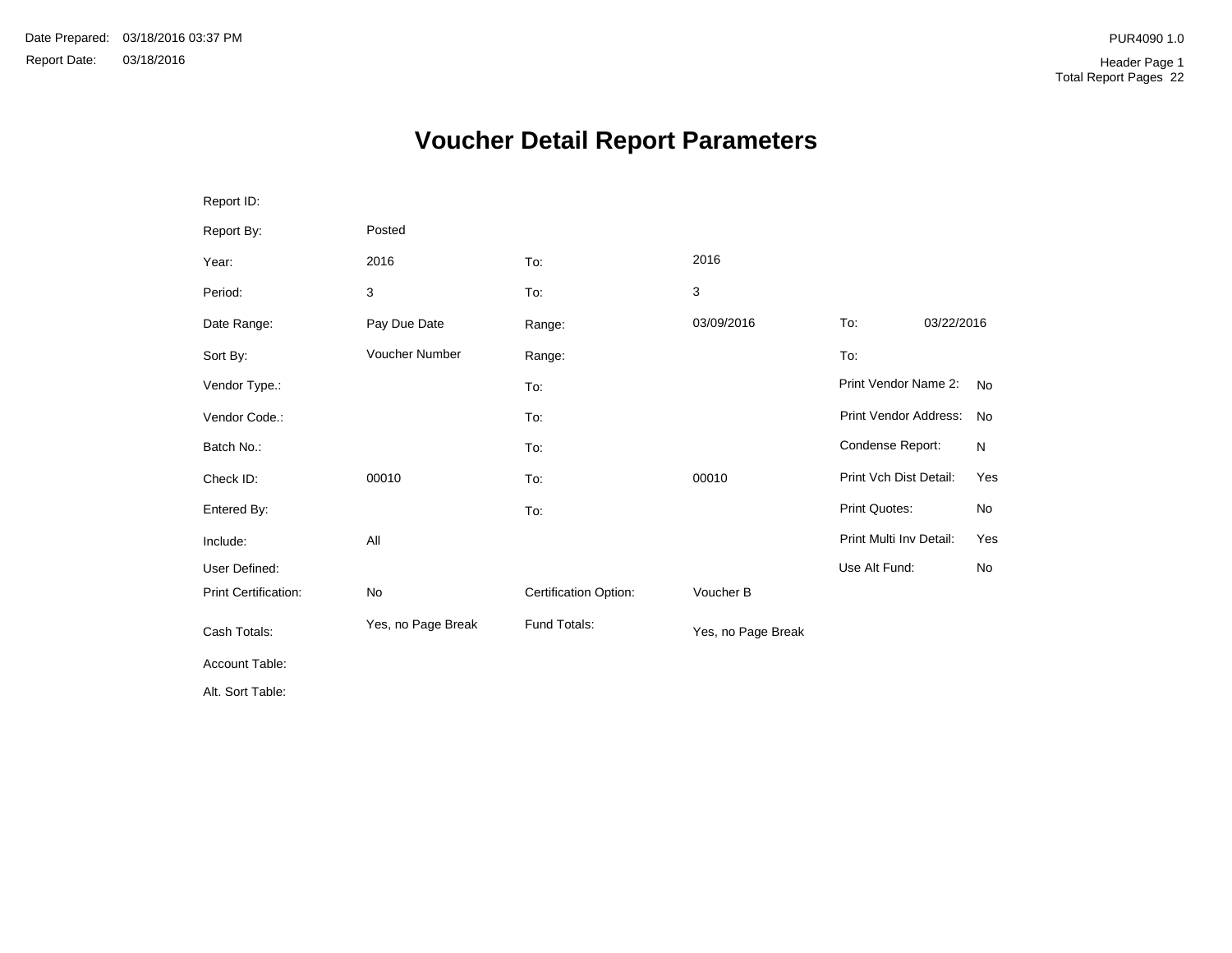Report Date: 03/18/2016

#### **TOWN OF OSSINING**

| Voucher No.                                | <b>Stub-Description</b>                            |                                                   |                                                                                                        | <b>Vendor Code</b>                 | <b>Vendor Name</b>           |                                         |                                           | Voucher Amt.        |                                        | Pay Due           | Approved                          |
|--------------------------------------------|----------------------------------------------------|---------------------------------------------------|--------------------------------------------------------------------------------------------------------|------------------------------------|------------------------------|-----------------------------------------|-------------------------------------------|---------------------|----------------------------------------|-------------------|-----------------------------------|
| <b>Voucher Date</b><br><b>Invoice Date</b> | <b>Batch</b><br><b>Invoice No.</b>                 | Req. No.<br><b>Recur Months</b>                   | Req. Date<br><b>Refund Year</b>                                                                        | PO No.<br><b>Taxable</b>           | PO Date<br><b>Ref No</b>     | <b>Ordered By</b><br><b>Approved By</b> | Fisc Year Check ID<br>Period Contract No. |                     | <b>Check No. Check Date</b><br>Disc. % | <b>Non Disc.</b>  | <b>Cash Account</b><br>Disc. Amt. |
| 20160510                                   |                                                    |                                                   | STORAGE OF VOTING MACHINES FOR THE MON' 0000130013                                                     |                                    |                              | MANY'S WAREHOUSE & STORAGE INC          |                                           | 820.00              |                                        | 03/22/2016        |                                   |
| 03/04/2016                                 |                                                    |                                                   |                                                                                                        |                                    |                              |                                         | 2016 00010                                |                     |                                        |                   | 0200.0000.0000                    |
| 03/01/2016                                 | 6948                                               |                                                   |                                                                                                        |                                    |                              |                                         | 3                                         |                     | 0.00                                   | 0.00              | 0.00                              |
| <b>Detail Item</b><br>$\overline{1}$       | <b>Item Description</b><br><b>MARCH 2016</b>       |                                                   | STORAGE OF VOTING MACHINES FOR THE MONTH OF                                                            |                                    | Taxable                      | <b>Quantity Unit</b><br>$\Omega$        | <b>Unit Cost</b><br>0.0000                | Ext. Cost<br>820.00 | Disc. %<br>0.00                        | Non Disc.<br>0.00 | Disc. Amt.<br>0.00                |
|                                            | <b>Account No.</b><br>010.1450.0432                |                                                   | <b>Account Description</b><br>CARTING/LIGHT                                                            |                                    | <b>Note</b>                  |                                         |                                           |                     | Percent<br>100.00                      |                   | <b>Amount</b><br>820.00           |
|                                            |                                                    |                                                   |                                                                                                        |                                    |                              |                                         |                                           |                     |                                        |                   |                                   |
| 20160521<br>03/07/2016                     |                                                    |                                                   | PAPERWORK PROCESSING FEE-BERREZVUETA 0000701028                                                        |                                    |                              | <b>WESTCHESTER COUNTY</b>               | 2016 00010                                | 40.00               |                                        | 03/22/2016        |                                   |
|                                            |                                                    |                                                   |                                                                                                        |                                    |                              |                                         |                                           |                     | 0.00                                   | 0.00              | 0200.0000.0000                    |
| 03/04/2016                                 | 03042106                                           |                                                   |                                                                                                        |                                    |                              |                                         | 3                                         |                     |                                        |                   | 0.00                              |
| <b>Detail Item</b><br>$\mathbf{1}$         | <b>Item Description</b>                            |                                                   | PAPERWORK PROCESSING FEE- BERREZVUETA                                                                  |                                    | Taxable                      | <b>Quantity Unit</b><br>$\overline{1}$  | <b>Unit Cost</b><br>40.0000               | Ext. Cost<br>40.00  | Disc. %<br>0.00                        | Non Disc.<br>0.00 | Disc. Amt.<br>0.00                |
|                                            | <b>Account No.</b><br>010.1620.0428                |                                                   | <b>Account Description</b><br>DUES                                                                     |                                    | <b>Note</b>                  |                                         |                                           |                     | Percent<br>100.00                      |                   | Amount<br>40.00                   |
| 20160522                                   |                                                    |                                                   | TO REPLENISH "PETTY CASH" BOOKS OF STAMF 0000150100                                                    |                                    |                              | O'CONNOR, MICHAEL G                     |                                           | 20.09               |                                        | 03/22/2016        |                                   |
| 03/08/2016                                 |                                                    |                                                   |                                                                                                        |                                    |                              |                                         | 2016 00010                                |                     |                                        |                   | 0200.0000.0000                    |
| 03/08/2016                                 | 03/08/2016                                         |                                                   |                                                                                                        |                                    |                              |                                         | 3                                         |                     | 0.00                                   | 0.00              | 0.00                              |
| <b>Detail Item</b><br>$\overline{1}$       | <b>Item Description</b><br>SAFETY - DEPT. OF LABOR |                                                   | TO REPLENISH "PETTY CASH" BOOKS OF STAMPS FOR THE<br>OFFICE AND STAMP FOR COMPLIANCE LETTER FOR BOILER |                                    | <b>Taxable</b>               | <b>Quantity Unit</b><br>$\Omega$        | <b>Unit Cost</b><br>0.0000                | Ext. Cost<br>20.09  | Disc. %<br>0.00                        | Non Disc.<br>0.00 | Disc. Amt.<br>0.00                |
|                                            | <b>Account No.</b>                                 |                                                   | <b>Account Description</b>                                                                             |                                    | <b>Note</b>                  |                                         |                                           |                     | Percent                                |                   | Amount                            |
|                                            | 031.5010.0436                                      |                                                   | POSTAGE                                                                                                |                                    |                              |                                         |                                           |                     | 100.00                                 |                   | 20.09                             |
| 20160530                                   |                                                    |                                                   | 10 HOLE REFURB ICT772565, MT/DSMT LG TRK-T 0000701359                                                  |                                    |                              | ZELLER TIRE OF NEWBURGH, LLC.           |                                           | 875.48              |                                        | 03/22/2016        |                                   |
| 03/08/2016                                 |                                                    |                                                   |                                                                                                        |                                    |                              |                                         | 2016 00010                                |                     |                                        |                   | 0200.0000.0000                    |
|                                            |                                                    |                                                   |                                                                                                        | M                                  |                              |                                         | 3                                         |                     | 0.00                                   | 0.00              | 0.00                              |
| <b>Multi Inv Num</b><br>605641<br>605734   |                                                    | <b>Multi Inv Date</b><br>01/22/2016<br>01/29/2016 |                                                                                                        | Multi Inv Amt.<br>400.80<br>474.68 | <b>TIRES</b><br><b>TIRES</b> | <b>Multi Inv Stub Desc</b>              |                                           |                     |                                        |                   |                                   |
| <b>Detail Item</b><br>$\overline{1}$       | <b>Item Description</b>                            | 3/4 TRUCK VALVE, DPW - STOCK                      | 10 HOLE REFURB ICT772565, MT/DSMT LG TRK-TUBELESS, 3                                                   |                                    | <b>Taxable</b><br>м          | <b>Quantity Unit</b><br>$\Omega$        | <b>Unit Cost</b><br>0.0000                | Ext. Cost<br>400.80 | Disc. %<br>0.00                        | Non Disc.<br>0.00 | Disc. Amt.<br>0.00                |
|                                            | <b>Account No.</b><br>031.5130.0449                |                                                   | <b>Account Description</b><br>PARTS/LABOR                                                              |                                    | <b>Note</b>                  |                                         |                                           |                     | <b>Percent</b><br>100.00               |                   | Amount<br>400.80                  |
| <b>Detail Item</b><br>2                    | <b>Item Description</b>                            |                                                   | FS TRANSFORCE A/T LRE, FS TRANSFORCE HT LRE BW                                                         |                                    | <b>Taxable</b><br>M          | <b>Quantity Unit</b><br>$\Omega$        | <b>Unit Cost</b><br>0.0000                | Ext. Cost<br>474.68 | Disc. %<br>0.00                        | Non Disc.<br>0.00 | Disc. Amt.<br>0.00                |
|                                            | <b>Account No.</b><br>031.5130.0449                |                                                   | <b>Account Description</b><br>PARTS/LABOR                                                              |                                    | <b>Note</b>                  |                                         |                                           |                     | Percent<br>100.00                      |                   | Amount<br>474.68                  |
| 20160531                                   |                                                    | RENTAL OF 4 TANKS FOR THE SHOP                    |                                                                                                        | 0000010067                         |                              | ALL-WELD PRODUCTS                       |                                           | 24.00               |                                        | 03/22/2016        |                                   |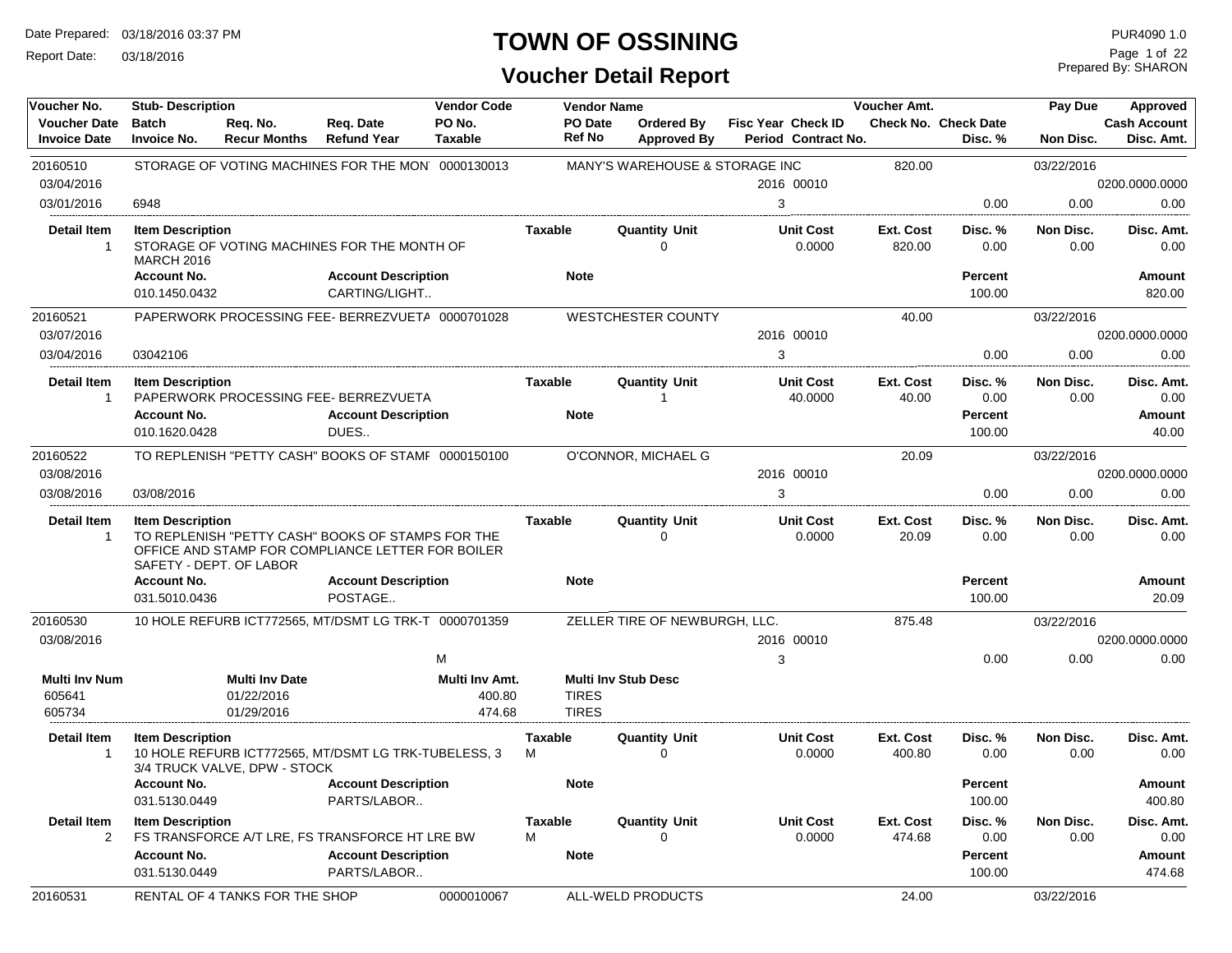Report Date: 03/18/2016

#### **TOWN OF OSSINING**

# **Voucher Detail Report**

Prepared By: SHARON Page 2 of 22

| Voucher No.                                           | <b>Stub-Description</b>                                        |                                                                 |                                                                                                         | <b>Vendor Code</b>                          |                | <b>Vendor Name</b>                                                 |                                  |                                           | Voucher Amt.        |                                             | Pay Due           | Approved                               |
|-------------------------------------------------------|----------------------------------------------------------------|-----------------------------------------------------------------|---------------------------------------------------------------------------------------------------------|---------------------------------------------|----------------|--------------------------------------------------------------------|----------------------------------|-------------------------------------------|---------------------|---------------------------------------------|-------------------|----------------------------------------|
| <b>Voucher Date</b><br><b>Invoice Date</b>            | <b>Batch</b><br><b>Invoice No.</b>                             | Req. No.<br><b>Recur Months</b>                                 | Req. Date<br><b>Refund Year</b>                                                                         | PO No.<br><b>Taxable</b>                    |                | <b>PO Date</b><br><b>Ref No</b>                                    | Ordered By<br><b>Approved By</b> | Fisc Year Check ID<br>Period Contract No. |                     | <b>Check No. Check Date</b><br>Disc. %      | Non Disc.         | <b>Cash Account</b><br>Disc. Amt.      |
| 20160531<br>03/08/2016                                |                                                                | RENTAL OF 4 TANKS FOR THE SHOP                                  |                                                                                                         | 0000010067                                  |                |                                                                    | ALL-WELD PRODUCTS                | 2016 00010                                |                     |                                             |                   | 0200.0000.0000                         |
| 02/29/2016                                            | 00424170                                                       |                                                                 |                                                                                                         | M                                           |                |                                                                    |                                  | 3                                         |                     | 0.00                                        | 0.00              | 0.00                                   |
|                                                       |                                                                |                                                                 |                                                                                                         |                                             |                |                                                                    |                                  |                                           |                     |                                             |                   |                                        |
| <b>Detail Item</b><br>-1                              | <b>Item Description</b><br><b>Account No.</b><br>031.5130.0449 | RENTAL OF 4 TANKS FOR THE SHOP                                  | <b>Account Description</b><br>PARTS/LABOR                                                               |                                             | Taxable<br>м   | <b>Note</b>                                                        | <b>Quantity Unit</b><br>$\Omega$ | <b>Unit Cost</b><br>0.0000                | Ext. Cost<br>24.00  | Disc. %<br>0.00<br><b>Percent</b><br>100.00 | Non Disc.<br>0.00 | Disc. Amt.<br>0.00<br>Amount<br>24.00  |
| 20160532                                              |                                                                | HYDRAULIC FITTINGS FOR THE SHOP                                 |                                                                                                         | 0000271269                                  |                |                                                                    | <b>WINZER CORPORATION</b>        |                                           | 850.49              |                                             | 03/22/2016        |                                        |
| 03/08/2016                                            |                                                                |                                                                 |                                                                                                         |                                             |                |                                                                    |                                  | 2016 00010                                |                     |                                             |                   | 0200.0000.0000                         |
|                                                       |                                                                |                                                                 |                                                                                                         |                                             |                |                                                                    |                                  | 3                                         |                     | 0.00                                        | 0.00              | 0.00                                   |
| <b>Multi Inv Num</b><br>5505013<br>5510516<br>5537842 |                                                                | <b>Multi Inv Date</b><br>01/12/2016<br>01/19/2016<br>02/26/2016 |                                                                                                         | Multi Inv Amt.<br>447.54<br>40.29<br>362.66 |                | <b>Multi Inv Stub Desc</b><br><b>HYD. FITTINGS</b><br>HYD. FITTING | CLAMPS, HYD. FITTINGS, HOSE      |                                           |                     |                                             |                   |                                        |
| <b>Detail Item</b><br>1                               | <b>Item Description</b><br><b>Account No.</b><br>031.5130.0449 | HYDRAULIC FITTINGS FOR THE SHOP                                 | <b>Account Description</b><br>PARTS/LABOR                                                               |                                             | <b>Taxable</b> | <b>Note</b>                                                        | <b>Quantity Unit</b><br>∩        | <b>Unit Cost</b><br>0.0000                | Ext. Cost<br>447.54 | Disc. %<br>0.00<br><b>Percent</b><br>100.00 | Non Disc.<br>0.00 | Disc. Amt.<br>0.00<br>Amount<br>447.54 |
| <b>Detail Item</b><br>2                               | <b>Item Description</b><br>HYD. FITTING                        |                                                                 |                                                                                                         |                                             | <b>Taxable</b> |                                                                    | <b>Quantity Unit</b><br>$\Omega$ | <b>Unit Cost</b><br>0.0000                | Ext. Cost<br>40.29  | Disc. %<br>0.00                             | Non Disc.<br>0.00 | Disc. Amt.<br>0.00                     |
|                                                       | <b>Account No.</b><br>031.5130.0449                            |                                                                 | <b>Account Description</b><br>PARTS/LABOR                                                               |                                             |                | <b>Note</b>                                                        |                                  |                                           |                     | Percent<br>100.00                           |                   | Amount<br>40.29                        |
| <b>Detail Item</b><br>3                               | <b>Item Description</b>                                        | CLAMPS, HYD. FITTINGS, HOSE                                     |                                                                                                         |                                             | <b>Taxable</b> |                                                                    | <b>Quantity Unit</b><br>$\Omega$ | <b>Unit Cost</b><br>0.0000                | Ext. Cost<br>362.66 | Disc. %<br>0.00                             | Non Disc.<br>0.00 | Disc. Amt.<br>0.00                     |
|                                                       | <b>Account No.</b><br>031.5130.0449                            |                                                                 | <b>Account Description</b><br>PARTS/LABOR                                                               |                                             |                | <b>Note</b>                                                        |                                  |                                           |                     | <b>Percent</b><br>100.00                    |                   | Amount<br>362.66                       |
| 20160533                                              |                                                                |                                                                 | 2 3/4" HD MUFFLER, 2 1/2" HD MUFFLER - TRUCK 0000130045                                                 |                                             |                |                                                                    | MT. KISCO TRUCK & AUTO PA        |                                           | 17.23               |                                             | 03/22/2016        |                                        |
| 03/08/2016                                            |                                                                |                                                                 |                                                                                                         |                                             |                |                                                                    |                                  | 2016 00010                                |                     |                                             |                   | 0200.0000.0000                         |
| 03/02/2016                                            | 328336                                                         |                                                                 |                                                                                                         |                                             |                |                                                                    |                                  | 3                                         |                     | 0.00                                        | 0.00              | 0.00                                   |
| Detail Item<br>-1                                     | <b>Item Description</b>                                        |                                                                 | 2 3/4" HD MUFFLER, 2 1/2" HD MUFFLER - TRUCK 61                                                         |                                             | Taxable        |                                                                    | <b>Quantity Unit</b><br>$\Omega$ | <b>Unit Cost</b><br>0.0000                | Ext. Cost<br>17.23  | Disc. %<br>0.00                             | Non Disc.<br>0.00 | Disc. Amt.<br>0.00                     |
|                                                       | <b>Account No.</b><br>031.5130.0449                            |                                                                 | <b>Account Description</b><br>PARTS/LABOR                                                               |                                             |                | <b>Note</b>                                                        |                                  |                                           |                     | Percent<br>100.00                           |                   | Amount<br>17.23                        |
| 20160534                                              |                                                                |                                                                 | MYSTIC POINTE LIFT STATION USE OF NATURAL 0000030001                                                    |                                             |                | CON EDISON                                                         |                                  |                                           | 33.09               |                                             | 03/22/2016        |                                        |
| 03/08/2016                                            |                                                                |                                                                 |                                                                                                         |                                             |                |                                                                    |                                  | 2016 00010                                |                     |                                             |                   | 0200.0000.0000                         |
| 02/29/2016                                            | 590917177545002                                                |                                                                 |                                                                                                         |                                             |                |                                                                    |                                  | 3                                         |                     | 0.00                                        | 0.00              | 0.00                                   |
| Detail Item<br>-1                                     | <b>Item Description</b><br><b>Account No.</b><br>045.8120.0409 |                                                                 | MYSTIC POINTE LIFT STATION USE OF NATURAL GAS USAGE<br><b>Account Description</b><br><b>ELECTRICITY</b> |                                             | Taxable        | <b>Note</b>                                                        | <b>Quantity Unit</b><br>∩        | <b>Unit Cost</b><br>0.0000                | Ext. Cost<br>33.09  | Disc. %<br>0.00<br>Percent<br>100.00        | Non Disc.<br>0.00 | Disc. Amt.<br>0.00<br>Amount<br>33.09  |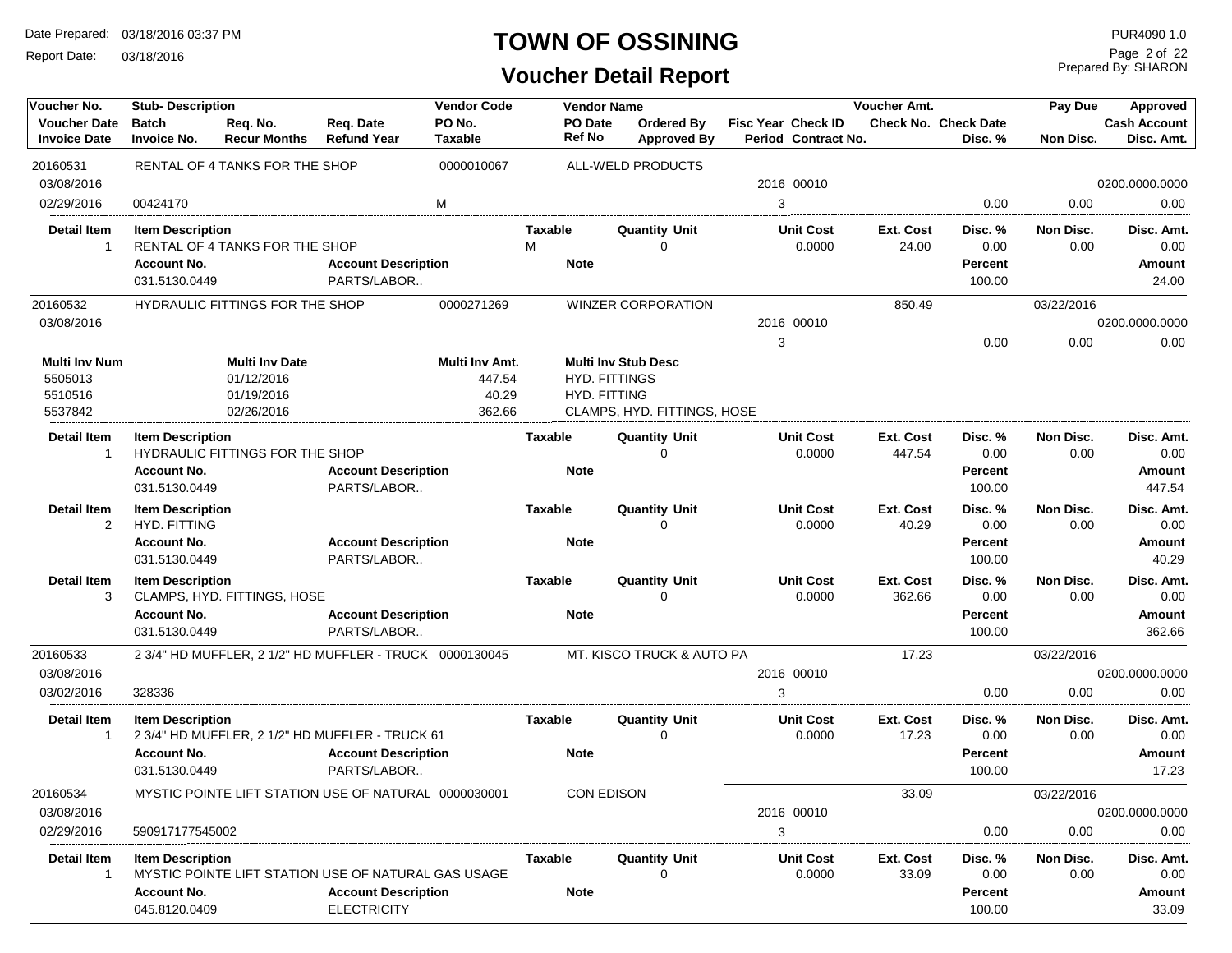Report Date: 03/18/2016

#### **TOWN OF OSSINING**

# **Voucher Detail Report**

Prepared By: SHARON Page 3 of 22

| Voucher No.                                | <b>Stub-Description</b>                              |                                  |                                                                            | <b>Vendor Code</b>       |                          | <b>Vendor Name</b>                  |                                           | Voucher Amt.           |                                        | Pay Due           | Approved                          |
|--------------------------------------------|------------------------------------------------------|----------------------------------|----------------------------------------------------------------------------|--------------------------|--------------------------|-------------------------------------|-------------------------------------------|------------------------|----------------------------------------|-------------------|-----------------------------------|
| <b>Voucher Date</b><br><b>Invoice Date</b> | <b>Batch</b><br><b>Invoice No.</b>                   | Reg. No.<br><b>Recur Months</b>  | Req. Date<br><b>Refund Year</b>                                            | PO No.<br><b>Taxable</b> | PO Date<br><b>Ref No</b> | Ordered By<br><b>Approved By</b>    | Fisc Year Check ID<br>Period Contract No. |                        | <b>Check No. Check Date</b><br>Disc. % | Non Disc.         | <b>Cash Account</b><br>Disc. Amt. |
| 20160536                                   |                                                      |                                  | RESIDENTIAL TRASH, RECYCLABLE, BULK, E-WA 0000700183                       |                          |                          | <b>SUBURBAN CARTING</b>             |                                           | 35,475.73              |                                        | 03/22/2016        |                                   |
| 03/08/2016                                 |                                                      |                                  |                                                                            |                          |                          |                                     | 2016 00010                                |                        |                                        |                   | 0200.0000.0000                    |
| 02/29/2016                                 | 482770                                               |                                  |                                                                            | м                        |                          |                                     | 3                                         |                        | 0.00                                   | 0.00              | 0.00                              |
| <b>Detail Item</b>                         | <b>Item Description</b>                              | THE MONTH OF MARCH 1-31, 2016    | RESIDENTIAL TRASH, RECYCLABLE, BULK, E-WASTE FOR                           |                          | Taxable<br>м             | <b>Quantity Unit</b><br>0           | <b>Unit Cost</b><br>0.0000                | Ext. Cost<br>35,475.73 | Disc. %<br>0.00                        | Non Disc.<br>0.00 | Disc. Amt.<br>0.00                |
|                                            | <b>Account No.</b><br>065.8160.0470                  |                                  | <b>Account Description</b><br><b>REFUSE &amp; RECYCLING</b><br>CONTRACTUAL |                          | <b>Note</b>              |                                     |                                           |                        | <b>Percent</b><br>100.00               |                   | <b>Amount</b><br>35,475.73        |
| 20160537                                   |                                                      |                                  | #2 HEATING FUEL FOR THE HIGHWAY GARAGE                                     | 0000701212               |                          | UNITED METRO ENERGY CORP            |                                           | 261.51                 |                                        | 03/22/2016        |                                   |
| 03/08/2016                                 |                                                      |                                  |                                                                            |                          |                          |                                     | 2016 00010                                |                        |                                        |                   | 0200.0000.0000                    |
| 02/25/2016                                 | 215559                                               |                                  |                                                                            | M                        |                          |                                     | 3                                         |                        | 0.00                                   | 0.00              | 0.00                              |
| <b>Detail Item</b><br>-1                   | <b>Item Description</b>                              |                                  | #2 HEATING FUEL FOR THE HIGHWAY GARAGE                                     |                          | Taxable<br>М             | <b>Quantity Unit</b><br>$\Omega$    | <b>Unit Cost</b><br>0.0000                | Ext. Cost<br>261.51    | Disc. %<br>0.00                        | Non Disc.<br>0.00 | Disc. Amt.<br>0.00                |
|                                            | <b>Account No.</b>                                   |                                  | <b>Account Description</b>                                                 |                          | <b>Note</b>              |                                     |                                           |                        | <b>Percent</b>                         |                   | Amount                            |
|                                            | 031.5132.0474                                        |                                  | FUEL OIL                                                                   |                          |                          |                                     |                                           |                        | 100.00                                 |                   | 261.51                            |
| 20160538                                   |                                                      | DIAMOND BLADE FOR ASPHALT        |                                                                            | 0000700286               |                          | PARTSMASTER DIVISION                |                                           | 839.88                 |                                        | 03/22/2016        |                                   |
| 03/08/2016                                 |                                                      |                                  |                                                                            |                          |                          |                                     | 2016 00010                                |                        |                                        |                   | 0200.0000.0000                    |
| 02/26/2016                                 | 20994924                                             |                                  |                                                                            | M                        |                          |                                     | 3                                         |                        | 0.00                                   | 0.00              | 0.00                              |
| Detail Item<br>-1                          | <b>Item Description</b>                              | DIAMOND BLADE FOR ASPHALT        |                                                                            |                          | Taxable<br>M             | <b>Quantity Unit</b><br>$\Omega$    | <b>Unit Cost</b><br>0.0000                | Ext. Cost<br>839.88    | Disc. %<br>0.00                        | Non Disc.<br>0.00 | Disc. Amt.<br>0.00                |
|                                            | Account No.                                          |                                  | <b>Account Description</b>                                                 |                          | <b>Note</b>              |                                     |                                           |                        | <b>Percent</b>                         |                   | <b>Amount</b>                     |
|                                            | 031.5110.0448                                        |                                  | ROAD PAVING                                                                |                          |                          |                                     |                                           |                        | 100.00                                 |                   | 839.88                            |
| 20160539                                   |                                                      | RECEIPT BOOKS AND MAILING LABELS |                                                                            | 0000030056               |                          | <b>CRESCENT PRINTING &amp; COPY</b> |                                           | 940.00                 |                                        | 03/22/2016        |                                   |
| 03/08/2016                                 |                                                      |                                  |                                                                            |                          |                          |                                     | 2016 00010                                |                        |                                        |                   | 0200.0000.0000                    |
| 03/08/2016                                 | 03082016                                             |                                  |                                                                            | м                        |                          |                                     | 3                                         |                        | 0.00                                   | 0.00              | 0.00                              |
| <b>Detail Item</b><br>1                    | <b>Item Description</b>                              | RECEIPT BOOKS AND MAILING LABELS |                                                                            |                          | Taxable<br>м             | <b>Quantity Unit</b><br>$\Omega$    | <b>Unit Cost</b><br>0.0000                | Ext. Cost<br>940.00    | Disc. %<br>0.00                        | Non Disc.<br>0.00 | Disc. Amt.<br>0.00                |
|                                            | Account No.                                          |                                  | <b>Account Description</b>                                                 |                          | <b>Note</b>              |                                     |                                           |                        | <b>Percent</b>                         |                   | <b>Amount</b>                     |
|                                            | 010.1410.0402                                        |                                  | PRINTING                                                                   |                          |                          |                                     |                                           |                        | 100.00                                 |                   | 940.00                            |
| 20160540                                   | HP 55A BLACK TONER                                   |                                  |                                                                            | 0000190004               |                          | STAPLES, INC. AND SUBSIDIARIES      |                                           | 97.18                  |                                        | 03/22/2016        |                                   |
| 03/08/2016                                 |                                                      |                                  |                                                                            |                          |                          |                                     | 2016 00010                                |                        |                                        |                   | 0200.0000.0000                    |
| 03/08/2016                                 | 3294372089                                           |                                  |                                                                            |                          |                          |                                     | 3                                         |                        | 0.00                                   | 0.00              | 0.00                              |
| Detail Item                                | <b>Item Description</b><br><b>HP 55A BLACK TONER</b> |                                  |                                                                            |                          | Taxable                  | <b>Quantity Unit</b>                | <b>Unit Cost</b><br>0.0000                | Ext. Cost<br>97.18     | Disc. %<br>0.00                        | Non Disc.<br>0.00 | Disc. Amt.<br>$0.00\,$            |
|                                            | <b>Account No.</b><br>010.1410.0401                  |                                  | <b>Account Description</b><br>SUPPLIES                                     |                          | <b>Note</b>              |                                     |                                           |                        | <b>Percent</b><br>100.00               |                   | Amount<br>97.18                   |
| 20160541                                   |                                                      |                                  | CODE ANALYSIS/COMPOSITION/DUPLICATION FI 0000070015                        |                          |                          | GENERAL CODE PUBLISHERS C           |                                           | 5,455.50               |                                        | 03/22/2016        |                                   |
| 03/08/2016                                 |                                                      |                                  |                                                                            |                          |                          |                                     | 2016 00010                                |                        |                                        |                   | 0200.0000.0000                    |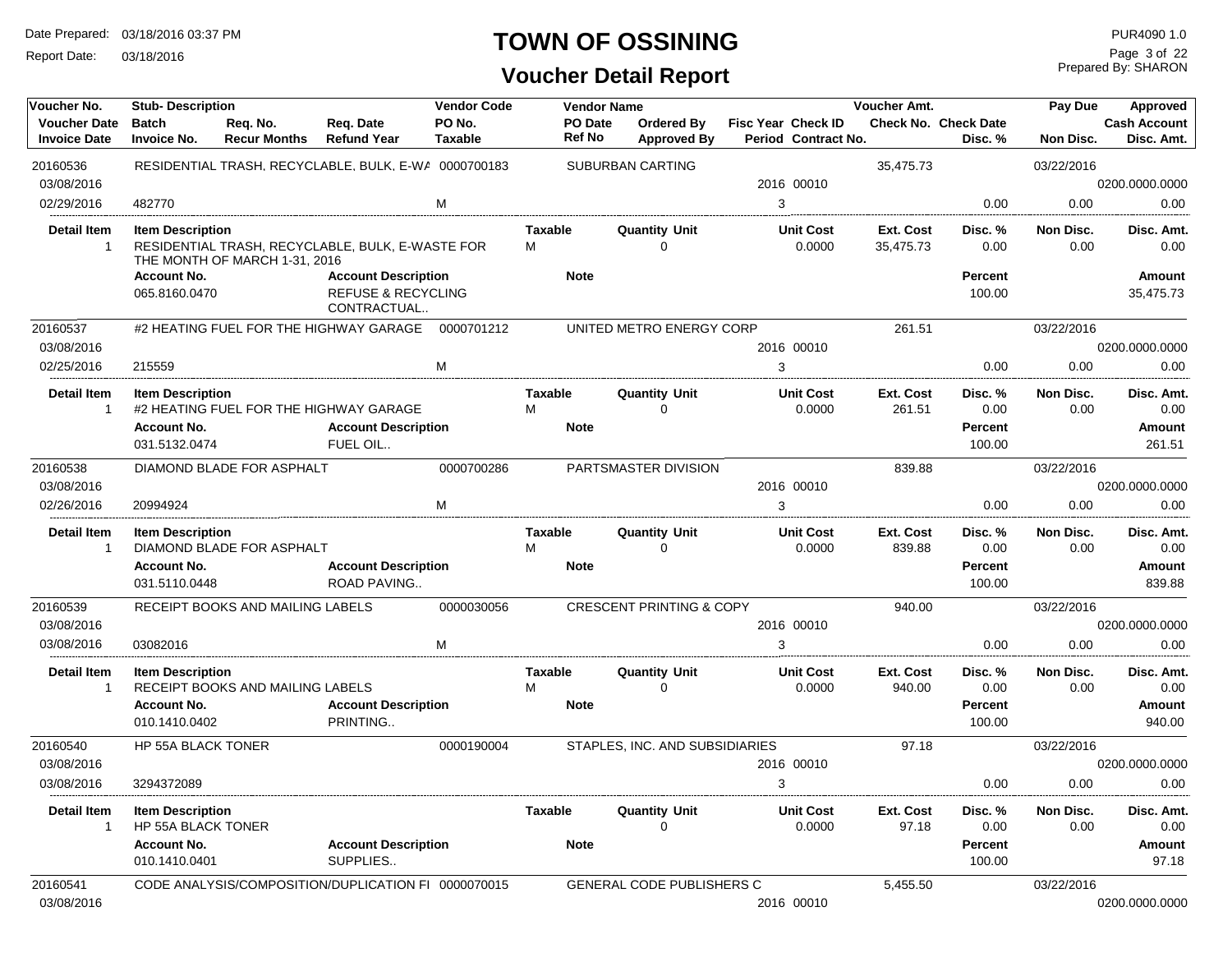Report Date: 03/18/2016

# **TOWN OF OSSINING**

Prepared By: SHARON Page 4 of 22

| Voucher No.                                | <b>Stub-Description</b>                              |                                       |                                                     | <b>Vendor Code</b> |                   | <b>Vendor Name</b>                                         |                                                  | Voucher Amt.                 |                                        | Pay Due           | Approved                          |
|--------------------------------------------|------------------------------------------------------|---------------------------------------|-----------------------------------------------------|--------------------|-------------------|------------------------------------------------------------|--------------------------------------------------|------------------------------|----------------------------------------|-------------------|-----------------------------------|
| <b>Voucher Date</b><br><b>Invoice Date</b> | <b>Batch</b><br><b>Invoice No.</b>                   | Req. No.<br><b>Recur Months</b>       | Req. Date<br><b>Refund Year</b>                     | PO No.<br>Taxable  | PO Date<br>Ref No | Ordered By<br><b>Approved By</b>                           | <b>Fisc Year Check ID</b><br>Period Contract No. |                              | <b>Check No. Check Date</b><br>Disc. % | Non Disc.         | <b>Cash Account</b><br>Disc. Amt. |
| 20160541                                   |                                                      |                                       | CODE ANALYSIS/COMPOSITION/DUPLICATION FI 0000070015 |                    |                   | <b>GENERAL CODE PUBLISHERS C</b>                           |                                                  |                              |                                        |                   |                                   |
| 03/04/2016                                 | BILL00020311                                         |                                       |                                                     |                    |                   |                                                            | 3                                                |                              | 0.00                                   | 0.00              | 0.00                              |
| Detail Item<br>1                           | <b>Item Description</b><br><b>HANDLING/ SHIPPING</b> |                                       | CODE ANALYSIS/COMPOSITION/DUPLICATION FINISH AND    |                    | Taxable           | Quantity Unit<br>0                                         | <b>Unit Cost</b><br>0.0000                       | <b>Ext. Cost</b><br>5,455.50 | Disc. %<br>0.00                        | Non Disc.<br>0.00 | Disc. Amt.<br>0.00                |
|                                            | <b>Account No.</b><br>010.1410.0419                  |                                       | <b>Account Description</b><br>MAINT./REPAIR         |                    | <b>Note</b>       |                                                            |                                                  |                              | <b>Percent</b><br>100.00               |                   | Amount<br>5,455.50                |
| 20160542                                   |                                                      | SPECIAL COUNSEL- FEBRUARY 2016        |                                                     | 0000701460         |                   | LEAVITT LEGAL, PLLC, BENJAMIN L.<br><b>FELCHER LEAVITT</b> |                                                  | 1.917.00                     |                                        | 03/22/2016        |                                   |
| 03/09/2016                                 |                                                      |                                       |                                                     |                    |                   |                                                            | 2016 00010                                       |                              |                                        |                   | 0200.0000.0000                    |
| 03/09/2016                                 | 03092016                                             |                                       |                                                     |                    |                   |                                                            | 3                                                |                              | 0.00                                   | 0.00              | 0.00                              |
| Detail Item<br>$\mathbf{1}$                | <b>Item Description</b>                              | SPECIAL COUNSEL- FEBRUARY 2016        |                                                     |                    | Taxable           | <b>Quantity Unit</b><br>-1                                 | <b>Unit Cost</b><br>1,917.0000                   | <b>Ext. Cost</b><br>1,917.00 | Disc. %<br>0.00                        | Non Disc.<br>0.00 | Disc. Amt.<br>0.00                |
|                                            | <b>Account No.</b><br>010.1420.0426                  |                                       | <b>Account Description</b><br>SPECIAL COUNSEL       |                    | <b>Note</b>       |                                                            |                                                  |                              | Percent<br>100.00                      |                   | Amount<br>1,917.00                |
| 20160543                                   |                                                      | DOG PARK UNIT (YEAR-ROUND), 3/1-3/31  |                                                     | 0000030137         |                   | CALL-A-HEAD CORP.                                          |                                                  | 36.50                        |                                        | 03/22/2016        |                                   |
| 03/09/2016                                 |                                                      |                                       |                                                     |                    |                   |                                                            | 2016 00010                                       |                              |                                        |                   | 0200.0000.0000                    |
| 03/02/2016                                 | A-859398                                             |                                       |                                                     |                    |                   |                                                            | 3                                                |                              | 0.00                                   | 0.00              | 0.00                              |
| <b>Detail Item</b><br>$\mathbf{1}$         | <b>Item Description</b>                              | DOG PARK UNIT (YEAR-ROUND), 3/1-3/31  |                                                     |                    | <b>Taxable</b>    | <b>Quantity Unit</b><br>-1                                 | <b>Unit Cost</b><br>36.5000                      | Ext. Cost<br>36.50           | Disc. %<br>0.00                        | Non Disc.<br>0.00 | Disc. Amt.<br>0.00                |
|                                            | <b>Account No.</b><br>010.7110.0419                  |                                       | <b>Account Description</b><br>MAINT./REPAIR         |                    | <b>Note</b>       |                                                            |                                                  |                              | Percent<br>100.00                      |                   | Amount<br>36.50                   |
| 20160544                                   |                                                      | SHINEHOUSE UNIT, 3/1-3/31 (TEMPORARY) |                                                     | 0000030137         |                   | CALL-A-HEAD CORP.                                          |                                                  | 36.50                        |                                        | 03/22/2016        |                                   |
| 03/09/2016                                 |                                                      |                                       |                                                     |                    |                   |                                                            | 2016 00010                                       |                              |                                        |                   | 0200.0000.0000                    |
| 03/02/2016                                 | A-859399                                             |                                       |                                                     |                    |                   |                                                            | 3                                                |                              | 0.00                                   | 0.00              | 0.00                              |
| <b>Detail Item</b><br>$\mathbf{1}$         | <b>Item Description</b>                              | SHINEHOUSE UNIT, 3/1-3/31 (TEMPORARY) |                                                     |                    | Taxable           | <b>Quantity Unit</b><br>-1                                 | <b>Unit Cost</b><br>36.5000                      | Ext. Cost<br>36.50           | Disc. %<br>0.00                        | Non Disc.<br>0.00 | Disc. Amt.<br>0.00                |
|                                            | <b>Account No.</b><br>010.7110.0419                  |                                       | <b>Account Description</b><br>MAINT./REPAIR         |                    | <b>Note</b>       |                                                            |                                                  |                              | <b>Percent</b><br>100.00               |                   | Amount<br>36.50                   |
| 20160545                                   |                                                      | WESTERLY RD GAS CHARGES, 1/27-2/26    |                                                     | 0000030001         |                   | <b>CON EDISON</b>                                          |                                                  | 58.70                        |                                        | 03/22/2016        |                                   |
| 03/09/2016                                 |                                                      |                                       |                                                     |                    |                   |                                                            | 2016 00010                                       |                              |                                        |                   | 0200.0000.0000                    |
| 02/25/2016                                 | 02252016                                             |                                       |                                                     |                    |                   |                                                            | 3                                                |                              | 0.00                                   | 0.00              | 0.00                              |
| Detail Item<br>-1                          | <b>Item Description</b>                              | WESTERLY RD GAS CHARGES, 1/27-2/26    |                                                     |                    | Taxable           | <b>Quantity Unit</b><br>$\overline{1}$                     | <b>Unit Cost</b><br>58.7000                      | Ext. Cost<br>58.70           | Disc. %<br>0.00                        | Non Disc.<br>0.00 | Disc. Amt.<br>0.00                |
|                                            | <b>Account No.</b><br>010.7110.0411                  |                                       | <b>Account Description</b><br>GASOLINE              |                    | <b>Note</b>       |                                                            |                                                  |                              | <b>Percent</b><br>100.00               |                   | Amount<br>58.70                   |
| 20160546                                   |                                                      | POLICE STATION 6007 NUMBER, 2/28-3/27 |                                                     | 0000220156         | <b>VERIZON</b>    |                                                            |                                                  | 22.62                        |                                        | 03/22/2016        |                                   |
| 03/09/2016                                 |                                                      |                                       |                                                     |                    |                   |                                                            | 2016 00010                                       |                              |                                        |                   | 0200.0000.0000                    |
| 02/28/2016                                 | 022816                                               |                                       |                                                     |                    |                   |                                                            | 3                                                |                              | 0.00                                   | 0.00              | 0.00                              |
|                                            |                                                      |                                       |                                                     |                    |                   |                                                            |                                                  |                              |                                        |                   |                                   |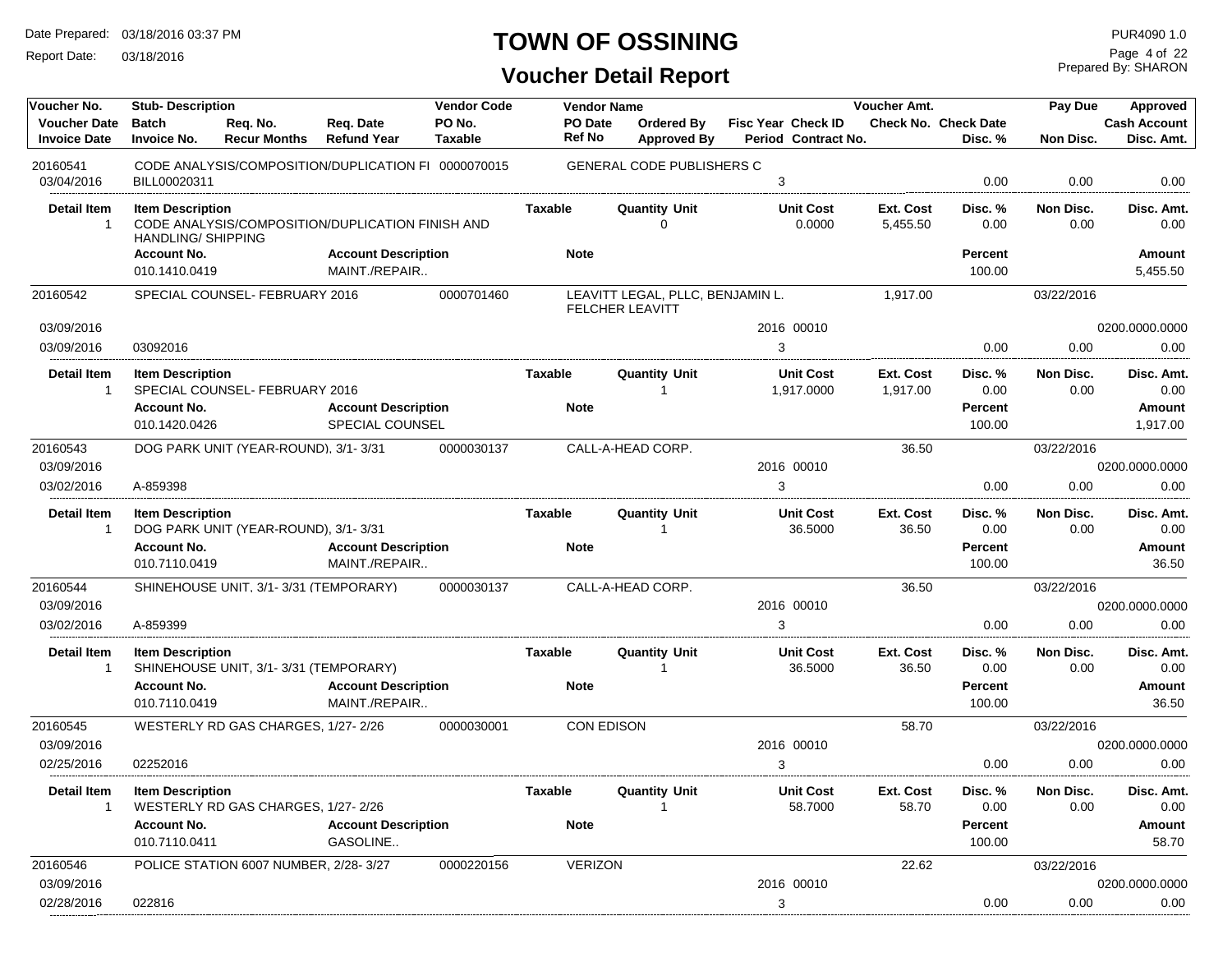Report Date: 03/18/2016

# **TOWN OF OSSINING** PURA090 1.0

#### **Voucher Detail Report**

Prepared By: SHARON Page 5 of 22

| Voucher No.                                | <b>Stub-Description</b>                                                                                                                                              |                                       |                                                                                                                                                   | <b>Vendor Code</b>       |                               | <b>Vendor Name</b> |                                         |                                           | Voucher Amt.          |                                             | Pay Due           | Approved                                                                                                 |
|--------------------------------------------|----------------------------------------------------------------------------------------------------------------------------------------------------------------------|---------------------------------------|---------------------------------------------------------------------------------------------------------------------------------------------------|--------------------------|-------------------------------|--------------------|-----------------------------------------|-------------------------------------------|-----------------------|---------------------------------------------|-------------------|----------------------------------------------------------------------------------------------------------|
| <b>Voucher Date</b><br><b>Invoice Date</b> | <b>Batch</b><br><b>Invoice No.</b>                                                                                                                                   | Req. No.<br><b>Recur Months</b>       | Req. Date<br><b>Refund Year</b>                                                                                                                   | PO No.<br><b>Taxable</b> | PO Date<br><b>Ref No</b>      |                    | <b>Ordered By</b><br><b>Approved By</b> | Fisc Year Check ID<br>Period Contract No. |                       | Check No. Check Date<br>Disc. %             | <b>Non Disc.</b>  | <b>Cash Account</b><br>Disc. Amt.                                                                        |
| 20160546                                   |                                                                                                                                                                      | POLICE STATION 6007 NUMBER, 2/28-3/27 |                                                                                                                                                   | 0000220156               |                               | <b>VERIZON</b>     |                                         |                                           |                       |                                             |                   |                                                                                                          |
| <b>Detail Item</b><br>$\mathbf{1}$         | <b>Item Description</b><br><b>Account No.</b><br>020.3120.0406                                                                                                       | POLICE STATION 6007 NUMBER, 2/28-3/27 | <b>Account Description</b><br>TELEPHONE                                                                                                           |                          | <b>Taxable</b><br><b>Note</b> |                    | <b>Quantity Unit</b><br>-1              | <b>Unit Cost</b><br>22.6200               | Ext. Cost<br>22.62    | Disc. %<br>0.00<br><b>Percent</b><br>100.00 | Non Disc.<br>0.00 | Disc. Amt.<br>0.00<br>Amount<br>22.62                                                                    |
| 20160547                                   | SHIPPING FOR TONER                                                                                                                                                   |                                       |                                                                                                                                                   | 0000701299               |                               |                    | <b>EXECUTEX OFFICE TECHNOLOGIES</b>     |                                           | 14.00                 |                                             | 03/22/2016        |                                                                                                          |
| 03/10/2016                                 |                                                                                                                                                                      |                                       |                                                                                                                                                   |                          |                               |                    |                                         | 2016 00010                                |                       |                                             |                   | 0200.0000.0000                                                                                           |
| 03/03/2016                                 | AR19792                                                                                                                                                              |                                       |                                                                                                                                                   | M                        |                               |                    |                                         | 3                                         |                       | 0.00                                        | 0.00              | 0.00                                                                                                     |
| <b>Detail Item</b><br>$\mathbf{1}$         | <b>Item Description</b><br>SHIPPING FOR TONER<br><b>Account No.</b>                                                                                                  |                                       | <b>Account Description</b>                                                                                                                        |                          | Taxable<br>M<br><b>Note</b>   |                    | Quantity Unit<br>$\Omega$               | <b>Unit Cost</b><br>0.0000                | Ext. Cost<br>14.00    | Disc. %<br>0.00<br><b>Percent</b>           | Non Disc.<br>0.00 | Disc. Amt.<br>0.00<br><b>Amount</b>                                                                      |
|                                            | 010.1355.0401                                                                                                                                                        |                                       | SUPPLIES                                                                                                                                          |                          |                               |                    |                                         |                                           |                       | 100.00                                      |                   | 14.00                                                                                                    |
| 20160548                                   | FOLDERS, PENS                                                                                                                                                        |                                       |                                                                                                                                                   | 0000190004               |                               |                    | STAPLES, INC. AND SUBSIDIARIES          |                                           | 34.87                 |                                             | 03/22/2016        |                                                                                                          |
| 03/10/2016                                 |                                                                                                                                                                      |                                       |                                                                                                                                                   |                          |                               |                    |                                         | 2016 00010                                |                       |                                             |                   | 0200.0000.0000                                                                                           |
| 02/27/2016                                 | 3294372034                                                                                                                                                           |                                       |                                                                                                                                                   |                          |                               |                    |                                         | 3                                         |                       | 0.00                                        | 0.00              | 0.00                                                                                                     |
| <b>Detail Item</b><br>$\mathbf{1}$         | <b>Item Description</b><br>FOLDERS, PENS                                                                                                                             |                                       |                                                                                                                                                   |                          | Taxable                       |                    | <b>Quantity Unit</b><br>$\Omega$        | <b>Unit Cost</b><br>0.0000                | Ext. Cost<br>34.87    | Disc. %<br>0.00                             | Non Disc.<br>0.00 | Disc. Amt.<br>0.00                                                                                       |
|                                            | <b>Account No.</b><br>010.1355.0401                                                                                                                                  |                                       | <b>Account Description</b><br>SUPPLIES                                                                                                            |                          | <b>Note</b>                   |                    |                                         |                                           |                       | <b>Percent</b><br>100.00                    |                   | <b>Amount</b><br>34.87                                                                                   |
| 20160549                                   | DVDS, FOLDERS, PENS                                                                                                                                                  |                                       |                                                                                                                                                   | 0000190004               |                               |                    | STAPLES, INC. AND SUBSIDIARIES          |                                           | 32.00                 |                                             | 03/22/2016        |                                                                                                          |
| 03/10/2016                                 |                                                                                                                                                                      |                                       |                                                                                                                                                   |                          |                               |                    |                                         | 2016 00010                                |                       |                                             |                   | 0200.0000.0000                                                                                           |
| 03/01/2016                                 | 3295068373                                                                                                                                                           |                                       |                                                                                                                                                   |                          |                               |                    |                                         | 3                                         |                       | 0.00                                        | 0.00              | 0.00                                                                                                     |
| <b>Detail Item</b><br>-1                   | <b>Item Description</b><br>DVDS, FOLDERS, PENS                                                                                                                       |                                       |                                                                                                                                                   |                          | Taxable                       |                    | <b>Quantity Unit</b><br>$\mathbf 0$     | <b>Unit Cost</b><br>0.0000                | Ext. Cost<br>32.00    | Disc. %<br>0.00                             | Non Disc.<br>0.00 | Disc. Amt.<br>0.00                                                                                       |
|                                            | <b>Account No.</b><br>010.1355.0401                                                                                                                                  |                                       | <b>Account Description</b><br>SUPPLIES                                                                                                            |                          | <b>Note</b>                   |                    |                                         |                                           |                       | <b>Percent</b><br>100.00                    |                   | Amount<br>32.00                                                                                          |
| 20160550                                   |                                                                                                                                                                      | FEBRUARY 2016 ELECTRICITY             |                                                                                                                                                   | 0000140003               |                               |                    | NY POWER AUTHORITY                      |                                           | 9,253.54              |                                             | 03/22/2016        |                                                                                                          |
| 03/11/2016                                 |                                                                                                                                                                      |                                       |                                                                                                                                                   |                          |                               |                    |                                         | 2016 00010                                |                       |                                             |                   | 0200.0000.0000                                                                                           |
| 03/14/2016                                 | 6100041303                                                                                                                                                           |                                       |                                                                                                                                                   |                          |                               |                    |                                         | 3                                         |                       | 0.00                                        | 0.00              | 0.00                                                                                                     |
| <b>Detail Item</b><br>$\mathbf{1}$         | <b>Item Description</b><br><b>Account No.</b><br>010.7112.0409<br>010.7110.0409<br>032.8810.0409<br>045.8120.0409<br>031.5132.0409<br>031.5010.0409<br>063.5182.0409 | FEBRUARY 2016 ELECTRICITY             | <b>Account Description</b><br><b>ELECTRICITY</b><br>ELECTRICITY<br>ELECTRICITY<br><b>ELECTRICITY</b><br>ELECTRICITY<br>ELECTRICITY<br>ELECTRICITY |                          | Taxable<br><b>Note</b>        |                    | <b>Quantity Unit</b><br>$\overline{1}$  | <b>Unit Cost</b><br>9,253.5400            | Ext. Cost<br>9,253.54 | Disc. %<br>0.00<br><b>Percent</b>           | Non Disc.<br>0.00 | Disc. Amt.<br>0.00<br>Amount<br>185.17<br>1,467.78<br>124.16<br>1,519.31<br>272.58<br>562.96<br>5,121.58 |

RECEIPT BOOKS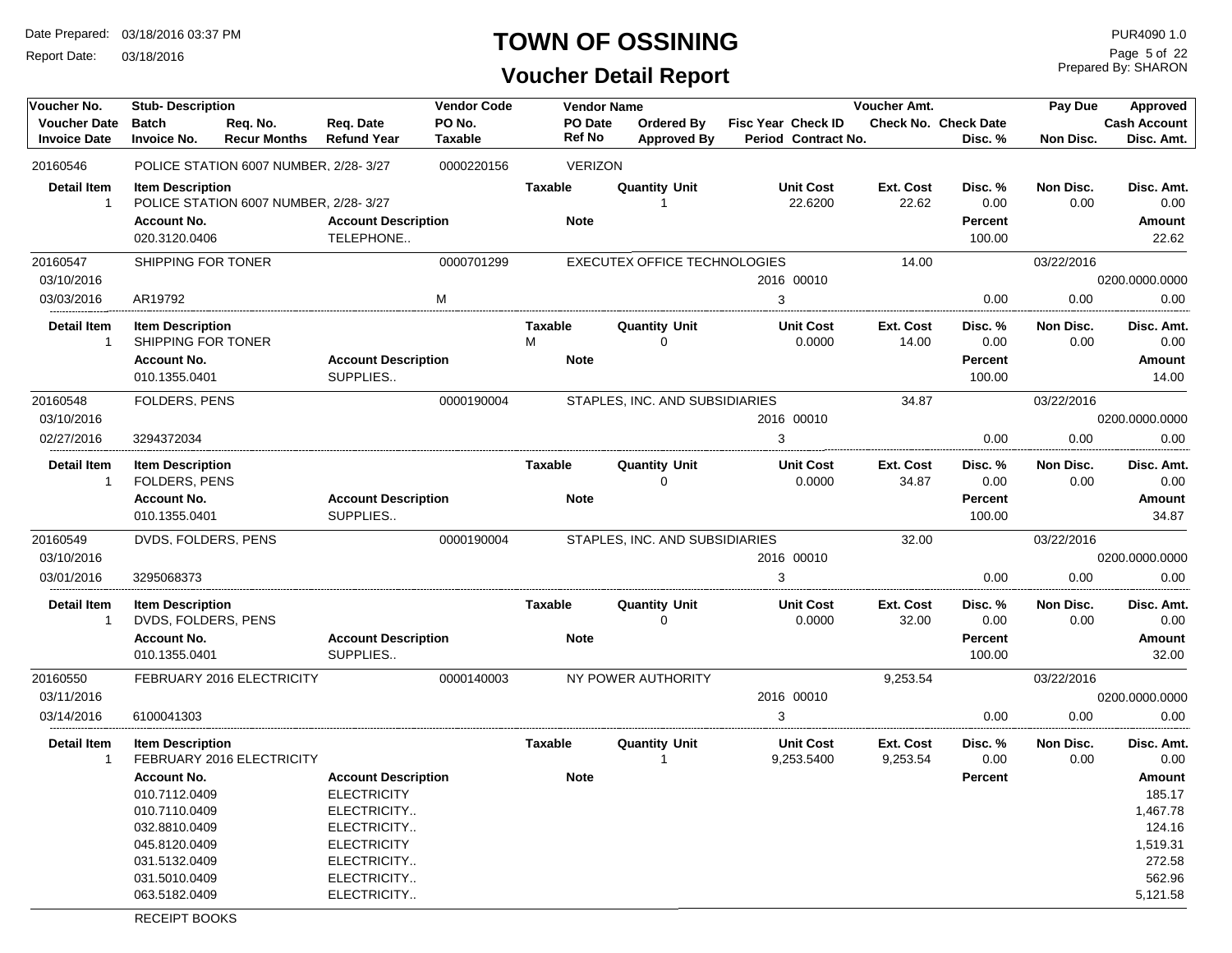Report Date: 03/18/2016

#### **TOWN OF OSSINING**

# **Voucher Detail Report**

Prepared By: SHARON Page 6 of 22

| Voucher No.                                | <b>Stub-Description</b>                            |                                   |                                        | <b>Vendor Code</b>       |                     | <b>Vendor Name</b> |                                  |                                                  | <b>Voucher Amt.</b>     |                                        | Pay Due           | <b>Approved</b>                   |
|--------------------------------------------|----------------------------------------------------|-----------------------------------|----------------------------------------|--------------------------|---------------------|--------------------|----------------------------------|--------------------------------------------------|-------------------------|----------------------------------------|-------------------|-----------------------------------|
| <b>Voucher Date</b><br><b>Invoice Date</b> | <b>Batch</b><br><b>Invoice No.</b>                 | Req. No.<br><b>Recur Months</b>   | Req. Date<br><b>Refund Year</b>        | PO No.<br><b>Taxable</b> | <b>Ref No</b>       | PO Date            | Ordered By<br><b>Approved By</b> | <b>Fisc Year Check ID</b><br>Period Contract No. |                         | <b>Check No. Check Date</b><br>Disc. % | Non Disc.         | <b>Cash Account</b><br>Disc. Amt. |
| 20160551                                   | <b>RECEIPT BOOKS</b>                               |                                   |                                        | 0000230025               |                     |                    | WILLIAMSON LAW BOOK CO.,         |                                                  | 125.82                  |                                        | 03/22/2016        |                                   |
| 03/11/2016                                 |                                                    |                                   |                                        |                          |                     |                    |                                  | 2016 00010                                       |                         |                                        |                   | 0200.0000.0000                    |
| 02/22/2016                                 | 159436                                             |                                   |                                        |                          |                     |                    |                                  | 3                                                |                         | 0.00                                   | 0.00              | 0.00                              |
| <b>Detail Item</b><br>$\mathbf{1}$         | <b>Item Description</b><br><b>RECEIPT BOOKS</b>    |                                   |                                        |                          | <b>Taxable</b>      |                    | <b>Quantity Unit</b><br>-1       | <b>Unit Cost</b><br>125.8200                     | Ext. Cost<br>125.82     | Disc.%<br>0.00                         | Non Disc.<br>0.00 | Disc. Amt.<br>0.00                |
|                                            | <b>Account No.</b><br>010.1110.0401                |                                   | <b>Account Description</b><br>SUPPLIES |                          | <b>Note</b>         |                    |                                  |                                                  |                         | <b>Percent</b><br>100.00               |                   | <b>Amount</b><br>125.82           |
| 20160552<br>03/14/2016                     | APRIL 2016 MEDICAL BILL                            |                                   |                                        | 0000140030               |                     |                    | NYS EMPLOYEES HEALTH INS.        | 2016 00010                                       | 105,164.51              |                                        | 03/22/2016        | 0200.0000.0000                    |
|                                            |                                                    |                                   |                                        |                          |                     |                    |                                  |                                                  |                         |                                        |                   |                                   |
| 03/07/2016                                 | 495                                                |                                   |                                        |                          |                     |                    |                                  | 3                                                |                         | 0.00                                   | 0.00              | 0.00                              |
| <b>Detail Item</b><br>$\mathbf{1}$         | <b>Item Description</b><br>APRIL 2016 MEDICAL BILL |                                   |                                        |                          | <b>Taxable</b>      |                    | <b>Quantity Unit</b><br>1        | <b>Unit Cost</b><br>105,164.5100                 | Ext. Cost<br>105,164.51 | Disc.%<br>0.00                         | Non Disc.<br>0.00 | Disc. Amt.<br>0.00                |
|                                            | <b>Account No.</b>                                 |                                   | <b>Account Description</b>             |                          | <b>Note</b>         |                    |                                  |                                                  |                         | <b>Percent</b>                         |                   | Amount                            |
|                                            | 010.9010.0817                                      |                                   | <b>HOSPITAL/MED INS</b>                |                          |                     |                    |                                  |                                                  |                         |                                        |                   | 58,270.64                         |
|                                            | 020.9010.0817                                      |                                   | <b>HOSPITAL/MED INS</b>                |                          |                     |                    |                                  |                                                  |                         |                                        |                   | 20,342.06                         |
|                                            | 031.9010.0817                                      |                                   | <b>HOSPITAL/MED INS</b>                |                          |                     |                    |                                  |                                                  |                         |                                        |                   | 24,851.02                         |
|                                            | 032.9010.0817                                      |                                   | HOSPITAL/MED INS.                      |                          |                     |                    |                                  |                                                  |                         |                                        |                   | 1,700.79                          |
| 20160553                                   |                                                    | AT&T CHARGES, MARCH 2016          |                                        | 0000010006               | AT&T                |                    |                                  |                                                  | 87.27                   |                                        | 03/22/2016        |                                   |
| 03/14/2016                                 |                                                    |                                   |                                        |                          |                     |                    |                                  | 2016 00010                                       |                         |                                        |                   | 0200.0000.0000                    |
| 03/01/2016                                 | 1164045245                                         |                                   |                                        |                          |                     |                    |                                  | 3                                                |                         | 0.00                                   | 0.00              | 0.00                              |
| <b>Detail Item</b><br>$\mathbf{1}$         | <b>Item Description</b>                            | AT&T CHARGES, MARCH 2016          |                                        |                          | <b>Taxable</b>      |                    | <b>Quantity Unit</b><br>-1       | <b>Unit Cost</b><br>87.2700                      | Ext. Cost<br>87.27      | Disc. %<br>0.00                        | Non Disc.<br>0.00 | Disc. Amt.<br>0.00                |
|                                            | <b>Account No.</b>                                 |                                   | <b>Account Description</b>             |                          | <b>Note</b>         |                    |                                  |                                                  |                         | <b>Percent</b>                         |                   | <b>Amount</b>                     |
|                                            | 010.1650.0438                                      |                                   | PHONE, WEB SERVICES                    |                          |                     |                    |                                  |                                                  |                         |                                        |                   | 58.03                             |
|                                            | 020.3620.0406                                      |                                   | TELEPHONE                              |                          |                     |                    |                                  |                                                  |                         |                                        |                   | 14.35                             |
|                                            | 031.5010.0406                                      |                                   | TELEPHONE                              |                          |                     |                    |                                  |                                                  |                         |                                        |                   | 14.89                             |
| 20160554                                   | 2016 TAX BILL EXPENSES                             |                                   |                                        | 0000700473               |                     |                    | PERFORM PRINTING INC.            |                                                  | 1,653.46                |                                        | 03/22/2016        |                                   |
| 03/14/2016                                 |                                                    |                                   |                                        |                          |                     |                    |                                  | 2016 00010                                       |                         |                                        |                   | 0200.0000.0000                    |
|                                            |                                                    |                                   |                                        | M                        |                     |                    |                                  | 3                                                |                         | 0.00                                   | 0.00              | 0.00                              |
| <b>Multi Inv Num</b>                       |                                                    | <b>Multi Inv Date</b>             |                                        | <b>Multi Inv Amt.</b>    |                     |                    | <b>Multi Inv Stub Desc</b>       |                                                  |                         |                                        |                   |                                   |
| P229                                       |                                                    | 02/25/2016                        |                                        | 977.40                   |                     |                    | 2016 TOWN TAX BILLS              |                                                  |                         |                                        |                   |                                   |
| P221                                       |                                                    | 02/23/2016                        |                                        | 676.06                   |                     |                    | 2016 TOWN TAX RECEIPTS           |                                                  |                         |                                        |                   |                                   |
| <b>Detail Item</b><br>$\overline{1}$       | <b>Item Description</b><br>2016 TAX BILL EXPENSES  |                                   |                                        |                          | <b>Taxable</b><br>M |                    | <b>Quantity Unit</b><br>-1       | <b>Unit Cost</b><br>1,653.4600                   | Ext. Cost<br>1,653.46   | Disc. %<br>0.00                        | Non Disc.<br>0.00 | Disc. Amt.<br>0.00                |
|                                            | <b>Account No.</b>                                 |                                   | <b>Account Description</b>             |                          | <b>Note</b>         |                    |                                  |                                                  |                         | <b>Percent</b>                         |                   | <b>Amount</b>                     |
|                                            | 010.1330.0402                                      |                                   | PRINTING                               |                          |                     |                    |                                  |                                                  |                         | 100.00                                 |                   | 1,653.46                          |
| 20160555                                   |                                                    | DELINQUENT LETTERS (SCHOOL 15/16) |                                        | 0000701298               |                     |                    | NEXXLINX CORPORATION             |                                                  | 127.50                  |                                        | 03/22/2016        |                                   |
| 03/14/2016                                 |                                                    |                                   |                                        |                          |                     |                    |                                  | 2016 00010                                       |                         |                                        |                   | 0200.0000.0000                    |
| 02/29/2016                                 | 10144                                              |                                   |                                        | M                        |                     |                    |                                  | 3                                                |                         | 0.00                                   | 0.00              | 0.00                              |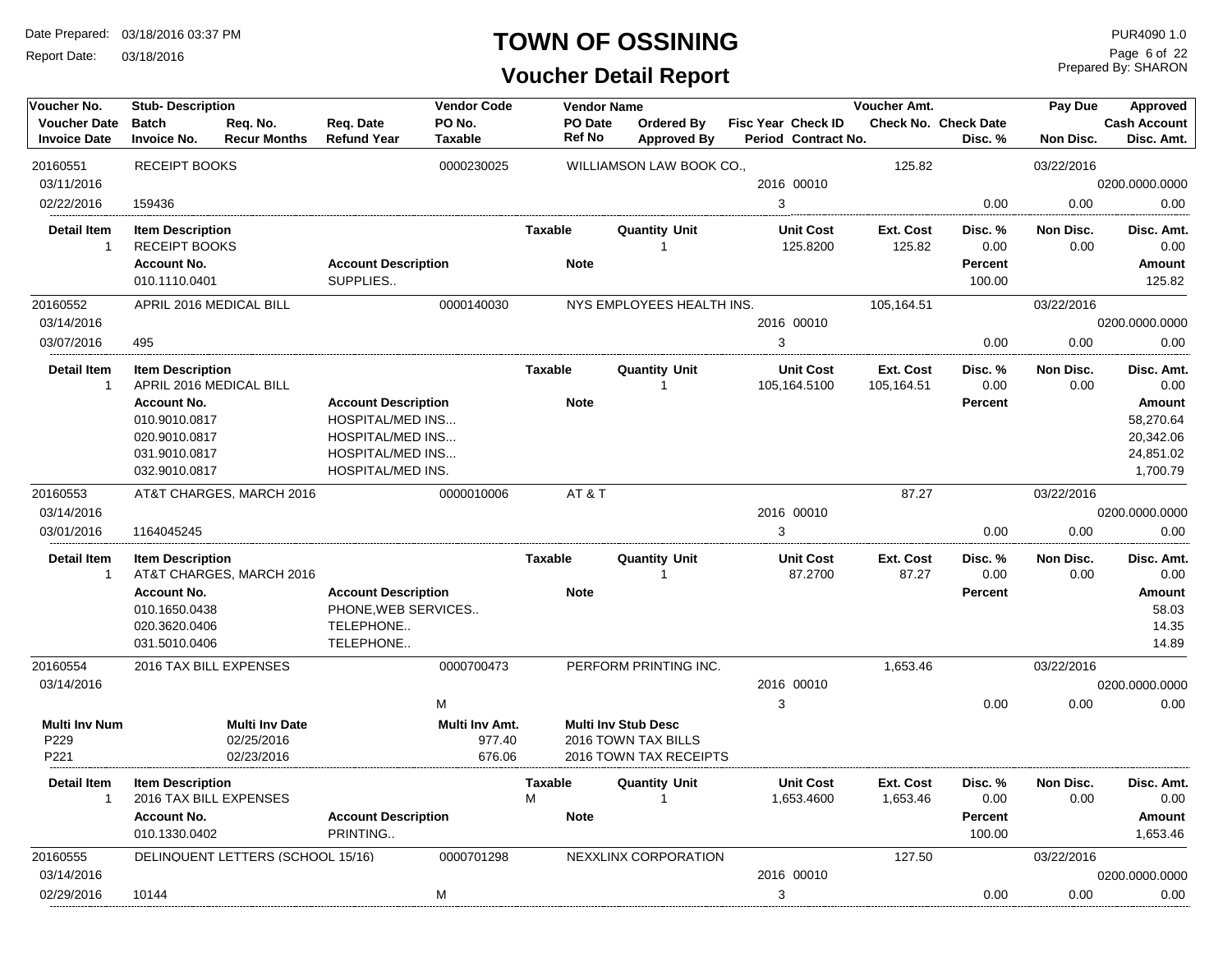Report Date: 03/18/2016

# **TOWN OF OSSINING**

# **Voucher Detail Report**

Prepared By: SHARON Page 7 of 22

| Voucher No.                                | <b>Stub-Description</b>                                                                                 |                                                    |                                                                                                                          | <b>Vendor Code</b>       |                | <b>Vendor Name</b>       |                                  |                                                  | Voucher Amt.           |                                             | Pay Due           | Approved                                                            |
|--------------------------------------------|---------------------------------------------------------------------------------------------------------|----------------------------------------------------|--------------------------------------------------------------------------------------------------------------------------|--------------------------|----------------|--------------------------|----------------------------------|--------------------------------------------------|------------------------|---------------------------------------------|-------------------|---------------------------------------------------------------------|
| <b>Voucher Date</b><br><b>Invoice Date</b> | <b>Batch</b><br><b>Invoice No.</b>                                                                      | Req. No.<br><b>Recur Months</b>                    | Req. Date<br><b>Refund Year</b>                                                                                          | PO No.<br><b>Taxable</b> |                | PO Date<br><b>Ref No</b> | Ordered By<br><b>Approved By</b> | <b>Fisc Year Check ID</b><br>Period Contract No. |                        | <b>Check No. Check Date</b><br>Disc. %      | Non Disc.         | Cash Account<br>Disc. Amt.                                          |
| 20160555                                   |                                                                                                         | DELINQUENT LETTERS (SCHOOL 15/16)                  |                                                                                                                          | 0000701298               |                |                          | NEXXLINX CORPORATION             |                                                  |                        |                                             |                   |                                                                     |
| <b>Detail Item</b><br>$\mathbf{1}$         | <b>Item Description</b><br><b>Account No.</b><br>010.1330.0436                                          | DELINQUENT LETTERS (SCHOOL 15/16)                  | <b>Account Description</b><br>POSTAGE                                                                                    |                          | Taxable<br>M   | <b>Note</b>              | <b>Quantity Unit</b>             | <b>Unit Cost</b><br>127.5000                     | Ext. Cost<br>127.50    | Disc. %<br>0.00<br><b>Percent</b><br>100.00 | Non Disc.<br>0.00 | Disc. Amt.<br>0.00<br>Amount<br>127.50                              |
| 20160557                                   |                                                                                                         | LUNCH FOR SAFETY COMMITTEE MEETING ON 3 0000120020 |                                                                                                                          |                          |                | <b>LUCY'S PIZZA</b>      |                                  |                                                  | 55.00                  |                                             | 03/22/2016        |                                                                     |
| 03/14/2016                                 |                                                                                                         |                                                    |                                                                                                                          |                          |                |                          |                                  | 2016 00010                                       |                        |                                             |                   | 0200.0000.0000                                                      |
| 03/04/2016                                 | 82556                                                                                                   |                                                    |                                                                                                                          | M                        |                |                          |                                  | 3                                                |                        | 0.00                                        | 0.00              | 0.00                                                                |
| <b>Detail Item</b><br>1                    | <b>Item Description</b>                                                                                 | LUNCH FOR SAFETY COMMITTEE MEETING ON 3/4          |                                                                                                                          |                          | Taxable<br>M   |                          | <b>Quantity Unit</b>             | <b>Unit Cost</b><br>55.0000                      | Ext. Cost<br>55.00     | Disc. %<br>0.00                             | Non Disc.<br>0.00 | Disc. Amt.<br>0.00                                                  |
|                                            | <b>Account No.</b>                                                                                      |                                                    | <b>Account Description</b>                                                                                               |                          |                | <b>Note</b>              |                                  |                                                  |                        | <b>Percent</b>                              |                   | Amount                                                              |
|                                            | 010.1620.0401                                                                                           |                                                    | SUPPLIES                                                                                                                 |                          |                |                          |                                  |                                                  |                        | 100.00                                      |                   | 55.00                                                               |
| 20160558                                   |                                                                                                         | 2016 2ND QUARTER WORKERS COMPENSATION 0000700337   |                                                                                                                          |                          |                | ALLIANCE                 | NYS MUNICIPAL WORKERS' COMP      |                                                  | 33,992.50              |                                             | 03/22/2016        |                                                                     |
| 03/14/2016                                 |                                                                                                         |                                                    |                                                                                                                          |                          |                |                          |                                  | 2016 00010                                       |                        |                                             |                   | 0200.0000.0000                                                      |
| 03/01/2016                                 | 2016-2                                                                                                  |                                                    |                                                                                                                          |                          |                |                          |                                  | 3                                                |                        | 0.00                                        | 0.00              | 0.00                                                                |
| <b>Detail Item</b><br>1                    | <b>Item Description</b>                                                                                 | 2016 2ND QUARTER WORKERS COMPENSATION PREMIUM      |                                                                                                                          |                          | <b>Taxable</b> |                          | <b>Quantity Unit</b><br>1        | <b>Unit Cost</b><br>33,992.5000                  | Ext. Cost<br>33,992.50 | Disc. %<br>0.00                             | Non Disc.<br>0.00 | Disc. Amt.<br>0.00                                                  |
|                                            | <b>Account No.</b><br>010.9010.0813<br>020.9010.0813<br>031.9010.0813<br>032.9010.0813<br>045.9010.0813 |                                                    | <b>Account Description</b><br><b>WORKER'S COMP</b><br>WORKER'S COMP<br>WORKER'S COMP<br>WORKER'S COMP.<br>WORKER'S COMP. |                          |                | <b>Note</b>              |                                  |                                                  |                        | <b>Percent</b>                              |                   | Amount<br>3,399.23<br>1,699.63<br>25,494.38<br>1,699.63<br>1,699.63 |
| 20160559                                   | <b>VOUCHER PAPER</b>                                                                                    |                                                    |                                                                                                                          | 0000190004               |                |                          | STAPLES, INC. AND SUBSIDIARIES   |                                                  | 6.62                   |                                             | 03/22/2016        |                                                                     |
| 03/14/2016                                 |                                                                                                         |                                                    |                                                                                                                          |                          |                |                          |                                  | 2016 00010                                       |                        |                                             |                   | 0200.0000.0000                                                      |
| 02/19/2016                                 | 3293464818                                                                                              |                                                    |                                                                                                                          |                          |                |                          |                                  | 3                                                |                        | 0.00                                        | 0.00              | 0.00                                                                |
| Detail Item<br>$\mathbf{1}$                | <b>Item Description</b><br><b>VOUCHER PAPER</b><br><b>Account No.</b><br>010.1220.0401                  |                                                    | <b>Account Description</b><br>SUPPLIES                                                                                   |                          | <b>Taxable</b> | <b>Note</b>              | <b>Quantity Unit</b>             | <b>Unit Cost</b><br>6.6200                       | Ext. Cost<br>6.62      | Disc. %<br>0.00<br><b>Percent</b><br>100.00 | Non Disc.<br>0.00 | Disc. Amt.<br>0.00<br>Amount<br>6.62                                |
| 20160560                                   |                                                                                                         | AFFORDABLE CARE ACT COMPLIANCE & REPOR 0000701443  |                                                                                                                          |                          |                |                          | CORPORATE PLANS, INC., CPI-HR    |                                                  | 2,018.75               |                                             | 03/22/2016        |                                                                     |
| 03/14/2016                                 |                                                                                                         |                                                    |                                                                                                                          | 5112                     |                | 11/24/2015               |                                  | 2016 00010                                       |                        |                                             |                   | 0200.0000.0000                                                      |
| 03/15/2016                                 | 16176                                                                                                   |                                                    |                                                                                                                          | M                        |                |                          |                                  |                                                  |                        | 0.00                                        | 0.00              | 0.00                                                                |
| <b>Detail Item</b><br>1                    | <b>Item Description</b><br>SERVICES-4/1/15-3/31/16                                                      | AFFORDABLE CARE ACT COMPLIANCE & REPORTING         |                                                                                                                          |                          | <b>Taxable</b> |                          | <b>Quantity Unit</b><br>0        | <b>Unit Cost</b><br>8,075.0000                   | Ext. Cost<br>2,018.75  | Disc. %<br>0.00                             | Non Disc.<br>0.00 | Disc. Amt.<br>0.00                                                  |
|                                            | <b>Account No.</b>                                                                                      |                                                    | <b>Account Description</b>                                                                                               |                          |                | <b>Note</b>              |                                  |                                                  |                        | Percent                                     |                   | Amount                                                              |
|                                            | 010.1420.0425<br>020.1930.0425                                                                          |                                                    | LABOR COUNSEL<br>LABOR COUNSEL                                                                                           |                          |                |                          |                                  |                                                  |                        | 65.00<br>5.00                               |                   | 1,312.18<br>100.93                                                  |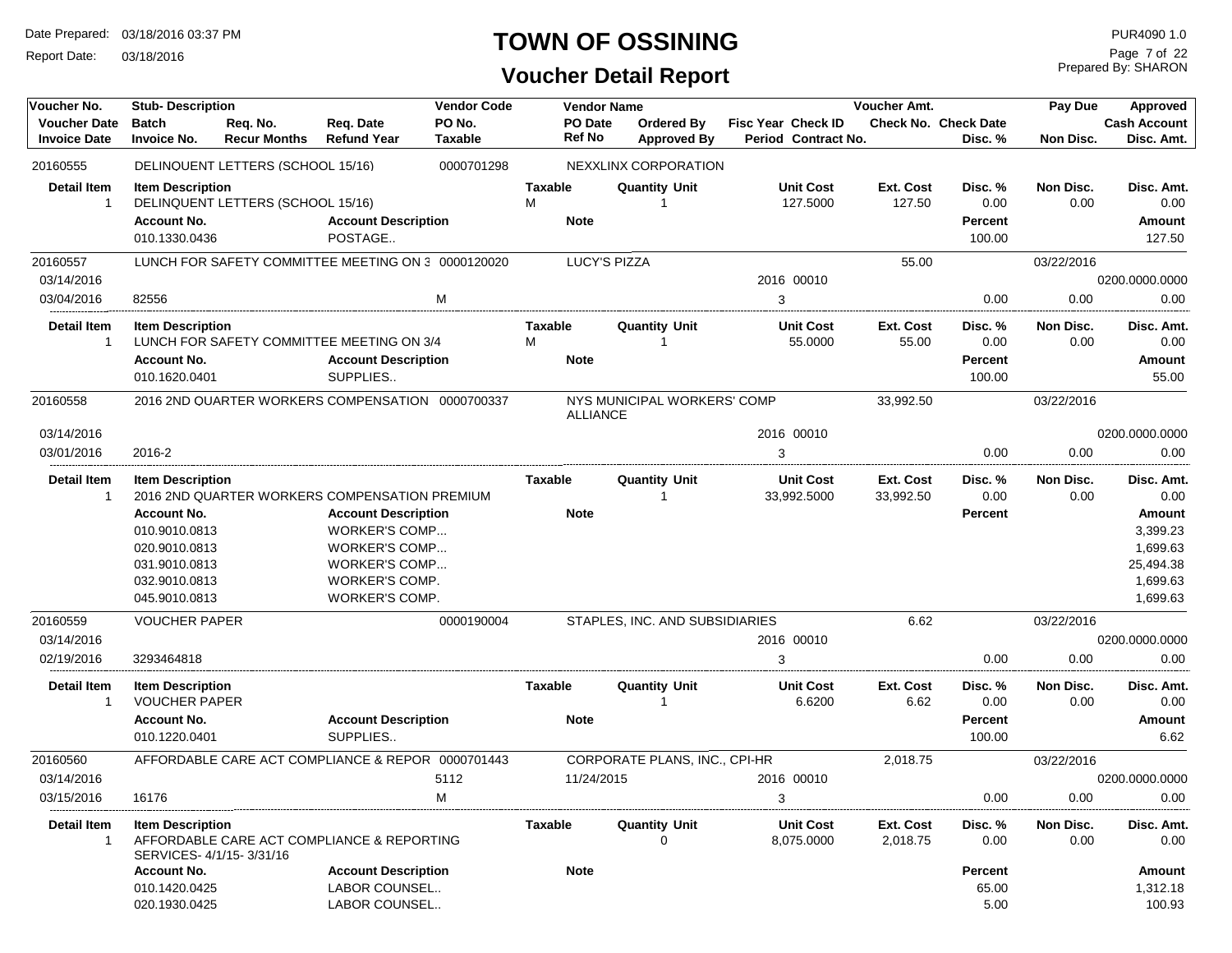Report Date: 03/18/2016

# **TOWN OF OSSINING**

Prepared By: SHARON Page 8 of 22

| Voucher No.                                | <b>Stub-Description</b>               |                                       |                                                      | <b>Vendor Code</b>       |                          | <b>Vendor Name</b> |                                         |   |                                                  | Voucher Amt. |                                        | Pay Due    | Approved                          |
|--------------------------------------------|---------------------------------------|---------------------------------------|------------------------------------------------------|--------------------------|--------------------------|--------------------|-----------------------------------------|---|--------------------------------------------------|--------------|----------------------------------------|------------|-----------------------------------|
| <b>Voucher Date</b><br><b>Invoice Date</b> | <b>Batch</b><br><b>Invoice No.</b>    | Reg. No.<br><b>Recur Months</b>       | Reg. Date<br><b>Refund Year</b>                      | PO No.<br><b>Taxable</b> | PO Date<br><b>Ref No</b> |                    | <b>Ordered Bv</b><br><b>Approved By</b> |   | <b>Fisc Year Check ID</b><br>Period Contract No. |              | <b>Check No. Check Date</b><br>Disc. % | Non Disc.  | <b>Cash Account</b><br>Disc. Amt. |
| 20160560                                   |                                       |                                       | AFFORDABLE CARE ACT COMPLIANCE & REPOR 0000701443    |                          |                          |                    | CORPORATE PLANS, INC., CPI-HR           |   |                                                  |              |                                        |            |                                   |
|                                            | <b>Account No.</b>                    |                                       | <b>Account Description</b>                           |                          | <b>Note</b>              |                    |                                         |   |                                                  |              | <b>Percent</b>                         |            | <b>Amount</b>                     |
|                                            | 031.5010.0425                         |                                       | LABOR COUNSEL                                        |                          |                          |                    |                                         |   |                                                  |              | 30.00                                  |            | 605.64                            |
| 20160561                                   |                                       |                                       | SCANNING AND INDEXING SERVICES, CLIENT CI 0000701441 |                          |                          |                    | DIGISCRIBE INTERNATIONAL                |   |                                                  | 19.68        |                                        | 03/22/2016 |                                   |
| 03/14/2016                                 |                                       |                                       |                                                      |                          |                          |                    |                                         |   | 2016 00010                                       |              |                                        |            | 0200.0000.0000                    |
| 02/22/2016                                 | 56608                                 |                                       |                                                      | M                        |                          |                    |                                         | 3 |                                                  |              | 0.00                                   | 0.00       | 0.00                              |
| <b>Detail Item</b>                         | <b>Item Description</b>               |                                       |                                                      |                          | <b>Taxable</b>           |                    | <b>Quantity Unit</b>                    |   | <b>Unit Cost</b>                                 | Ext. Cost    | Disc. %                                | Non Disc.  | Disc. Amt.                        |
| $\overline{1}$                             | <b>CHARGE</b>                         |                                       | SCANNING AND INDEXING SERVICES, CLIENT CD FEX ED     |                          | M                        |                    |                                         |   | 19.6800                                          | 19.68        | 0.00                                   | 0.00       | 0.00                              |
|                                            | <b>Account No.</b>                    |                                       | <b>Account Description</b>                           |                          | <b>Note</b>              |                    |                                         |   |                                                  |              | Percent                                |            | Amount                            |
|                                            | 010.1355.0201                         |                                       | EQUIPMENT                                            |                          |                          |                    |                                         |   |                                                  |              | 100.00                                 |            | 19.68                             |
| 20160562                                   |                                       | COURT & SUPERVISORS COPIERS, 3/1-3/31 |                                                      | 0000040097               |                          |                    | DE LAGE LANDEN FINANCIAL SRVCS          |   |                                                  | 768.09       |                                        | 03/22/2016 |                                   |
| 03/14/2016                                 |                                       |                                       |                                                      |                          |                          |                    |                                         |   | 2016 00010                                       |              |                                        |            | 0200.0000.0000                    |
| 03/06/2016                                 | 49366487                              |                                       |                                                      |                          |                          |                    |                                         |   | 3 24938431                                       |              | 0.00                                   | 0.00       | 0.00                              |
| <b>Detail Item</b>                         | <b>Item Description</b>               |                                       |                                                      |                          | Taxable                  |                    | <b>Quantity Unit</b>                    |   | <b>Unit Cost</b>                                 | Ext. Cost    | Disc. %                                | Non Disc.  | Disc. Amt.                        |
| $\overline{1}$                             | COURT & SUPERVISORS COPIERS, 3/1-3/31 |                                       |                                                      |                          |                          |                    |                                         |   | 768.0900                                         | 768.09       | 0.00                                   | 0.00       | 0.00                              |
|                                            | <b>Account No.</b>                    |                                       | <b>Account Description</b>                           |                          | <b>Note</b>              |                    |                                         |   |                                                  |              | <b>Percent</b>                         |            | Amount                            |
|                                            | 010.1110.0419                         |                                       | MAINT./REPAIR                                        |                          |                          |                    |                                         |   |                                                  |              |                                        |            | 331.91                            |
|                                            | 010.1620.0419                         |                                       | MAINT./REPAIR                                        |                          |                          |                    |                                         |   |                                                  |              |                                        |            | 403.69                            |
|                                            | 010.1110.0419                         |                                       | MAINT./REPAIR                                        |                          |                          |                    |                                         |   |                                                  |              |                                        |            | 25.49                             |
|                                            | 010.1620.0419                         |                                       | MAINT./REPAIR                                        |                          |                          |                    |                                         |   |                                                  |              |                                        |            | 7.00                              |
| 20160563                                   | <b>CLERKS OFFICE COPIES</b>           |                                       |                                                      | 0000701334               |                          |                    | CONNECTICUT BUSINESS SYSTEMS, LLC       |   |                                                  | 18.49        |                                        | 03/22/2016 |                                   |
| 03/14/2016                                 |                                       |                                       |                                                      |                          |                          |                    |                                         |   | 2016 00010                                       |              |                                        |            | 0200.0000.0000                    |
| 02/18/2016                                 | 107394                                |                                       |                                                      | M                        |                          |                    |                                         | 3 |                                                  |              | 0.00                                   | 0.00       | 0.00                              |
| <b>Detail Item</b>                         | <b>Item Description</b>               |                                       |                                                      |                          | Taxable                  |                    | <b>Quantity Unit</b>                    |   | <b>Unit Cost</b>                                 | Ext. Cost    | Disc. %                                | Non Disc.  | Disc. Amt.                        |
| $\overline{1}$                             | <b>CLERKS OFFICE COPIES</b>           |                                       |                                                      |                          | M                        |                    |                                         |   | 18.4900                                          | 18.49        | 0.00                                   | 0.00       | 0.00                              |
|                                            | <b>Account No.</b><br>010.1410.0201   |                                       | <b>Account Description</b><br>EQUIPMENT              |                          | <b>Note</b>              |                    |                                         |   |                                                  |              | <b>Percent</b><br>100.00               |            | Amount<br>18.49                   |
| 20160564                                   |                                       |                                       | ALARM PHONE FOR NORTH STATE ROAD LIFT S' 0000220156  |                          |                          | <b>VERIZON</b>     |                                         |   |                                                  | 30.36        |                                        | 03/22/2016 |                                   |
| 03/15/2016                                 |                                       |                                       |                                                      |                          |                          |                    |                                         |   | 2016 00010                                       |              |                                        |            | 0200.0000.0000                    |
| 03/07/2016                                 | 9149410048                            |                                       |                                                      |                          |                          |                    |                                         | 3 |                                                  |              | 0.00                                   | 0.00       | 0.00                              |
| <b>Detail Item</b>                         | <b>Item Description</b>               |                                       |                                                      |                          | <b>Taxable</b>           |                    | <b>Quantity Unit</b>                    |   | <b>Unit Cost</b>                                 | Ext. Cost    | Disc. %                                | Non Disc.  | Disc. Amt.                        |
| $\overline{1}$                             |                                       |                                       | ALARM PHONE FOR NORTH STATE ROAD LIFT STATION        |                          |                          |                    | $\Omega$                                |   | 0.0000                                           | 30.36        | 0.00                                   | 0.00       | 0.00                              |
|                                            | <b>Account No.</b>                    |                                       | <b>Account Description</b>                           |                          | <b>Note</b>              |                    |                                         |   |                                                  |              | Percent                                |            | Amount                            |
|                                            | 045.8120.0406                         |                                       | <b>TELEPHONE</b>                                     |                          |                          |                    |                                         |   |                                                  |              | 100.00                                 |            | 30.36                             |
| 20160565                                   |                                       |                                       | OPTIMUM ONLINE BOXES INCLUDING BOOST AN 0000031654   |                          |                          | <b>CABLEVISION</b> |                                         |   |                                                  | 78.22        |                                        | 03/22/2016 |                                   |
| 03/15/2016                                 |                                       |                                       |                                                      |                          |                          |                    |                                         |   | 2016 00010                                       |              |                                        |            | 0200.0000.0000                    |
| 03/08/2016                                 | 07882392333015                        |                                       |                                                      |                          |                          |                    |                                         | 3 |                                                  |              | 0.00                                   | 0.00       | 0.00                              |
|                                            |                                       |                                       |                                                      |                          |                          |                    |                                         |   |                                                  |              |                                        |            |                                   |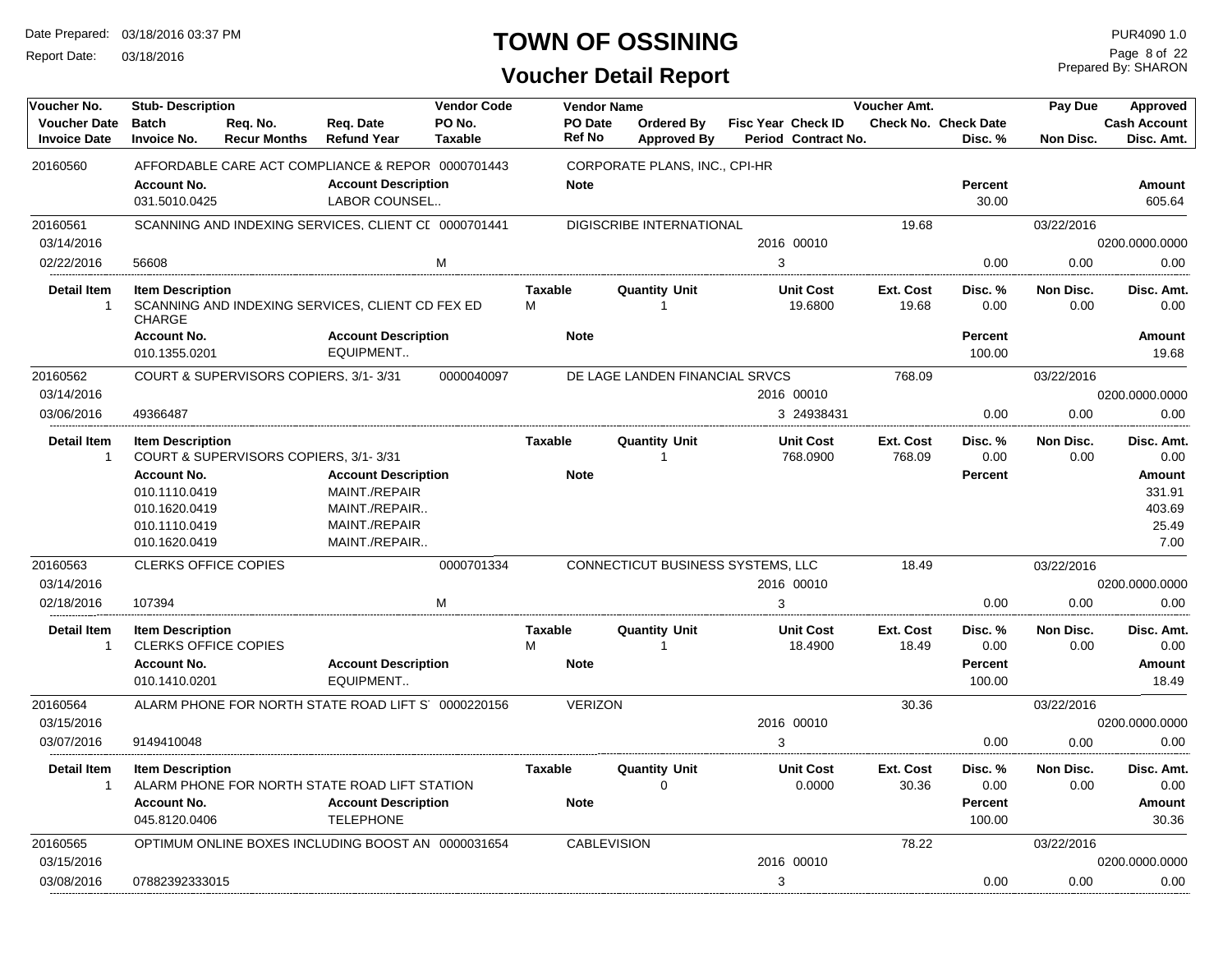Report Date: 03/18/2016

# **TOWN OF OSSINING**

**Voucher Detail Report**

Prepared By: SHARON Page 9 of 22

| Voucher No.         | <b>Stub-Description</b>             | <b>Vendor Code</b><br><b>Vendor Name</b><br>Voucher Amt. |                                                       |            |                |                                     |                           | Pay Due   | Approved             |            |                     |
|---------------------|-------------------------------------|----------------------------------------------------------|-------------------------------------------------------|------------|----------------|-------------------------------------|---------------------------|-----------|----------------------|------------|---------------------|
| <b>Voucher Date</b> | <b>Batch</b>                        | Req. No.                                                 | Req. Date                                             | PO No.     | PO Date        | Ordered By                          | <b>Fisc Year Check ID</b> |           | Check No. Check Date |            | <b>Cash Account</b> |
| <b>Invoice Date</b> | <b>Invoice No.</b>                  | <b>Recur Months</b>                                      | <b>Refund Year</b>                                    | Taxable    | Ref No         | <b>Approved By</b>                  | Period Contract No.       |           | Disc. %              | Non Disc.  | Disc. Amt.          |
| 20160565            |                                     |                                                          | OPTIMUM ONLINE BOXES INCLUDING BOOST AN 0000031654    |            |                | <b>CABLEVISION</b>                  |                           |           |                      |            |                     |
| <b>Detail Item</b>  | <b>Item Description</b>             |                                                          |                                                       |            | <b>Taxable</b> | <b>Quantity Unit</b>                | <b>Unit Cost</b>          | Ext. Cost | Disc. %              | Non Disc.  | Disc. Amt.          |
| -1                  |                                     |                                                          | OPTIMUM ONLINE BOXES INCLUDING BOOST AND STATIC IP    |            |                |                                     | 0.0000                    | 78.22     | 0.00                 | 0.00       | 0.00                |
|                     | <b>Account No.</b>                  |                                                          | <b>Account Description</b>                            |            | <b>Note</b>    |                                     |                           |           | <b>Percent</b>       |            | Amount              |
|                     | 031.5010.0201                       |                                                          | EQUIPMENT                                             |            |                |                                     |                           |           | 100.00               |            | 78.22               |
| 20160566            |                                     |                                                          | #2 HEATING FUEL FOR THE HIGHWAY GARAGE                | 0000701212 |                | UNITED METRO ENERGY CORP            |                           | 333.32    |                      | 03/22/2016 |                     |
| 03/15/2016          |                                     |                                                          |                                                       |            |                |                                     | 2016 00010                |           |                      |            | 0200.0000.0000      |
| 03/04/2016          | 217657                              |                                                          |                                                       | M          |                |                                     | 3                         |           | 0.00                 | 0.00       | 0.00                |
| <b>Detail Item</b>  | <b>Item Description</b>             |                                                          |                                                       |            | <b>Taxable</b> | <b>Quantity Unit</b>                | <b>Unit Cost</b>          | Ext. Cost | Disc. %              | Non Disc.  | Disc. Amt.          |
| -1                  |                                     |                                                          | #2 HEATING FUEL FOR THE HIGHWAY GARAGE                |            | м              | 0                                   | 0.0000                    | 333.32    | 0.00                 | 0.00       | 0.00                |
|                     | <b>Account No.</b>                  |                                                          | <b>Account Description</b>                            |            | <b>Note</b>    |                                     |                           |           | <b>Percent</b>       |            | Amount              |
|                     | 031.5132.0474                       |                                                          | FUEL OIL                                              |            |                |                                     |                           |           | 100.00               |            | 333.32              |
| 20160567            |                                     |                                                          | 5 GAL. PREMIUM WATER, DEPOSIT, EQUIP. REN' 0000030059 |            |                | CRYSTAL ROCK WATER COMPAN           |                           | 40.34     |                      | 03/22/2016 |                     |
| 03/15/2016          |                                     |                                                          |                                                       |            |                |                                     | 2016 00010                |           |                      |            | 0200.0000.0000      |
| 02/29/2016          | 316394                              |                                                          |                                                       |            |                |                                     | 3                         |           | 0.00                 | 0.00       | 0.00                |
| <b>Detail Item</b>  | <b>Item Description</b>             |                                                          |                                                       |            | <b>Taxable</b> | <b>Quantity Unit</b>                | <b>Unit Cost</b>          | Ext. Cost | Disc. %              | Non Disc.  | Disc. Amt.          |
| -1                  |                                     |                                                          | 5 GAL. PREMIUM WATER, DEPOSIT, EQUIP. RENTAL          |            |                | $\Omega$                            | 0.0000                    | 20.17     | 0.00                 | 0.00       | 0.00                |
|                     | <b>Account No.</b>                  |                                                          | <b>Account Description</b>                            |            | <b>Note</b>    |                                     |                           |           | <b>Percent</b>       |            | Amount              |
|                     | 031.5010.0410                       |                                                          | WATER                                                 |            |                |                                     |                           |           | 100.00               |            | 20.17               |
| <b>Detail Item</b>  | <b>Item Description</b>             |                                                          |                                                       |            | <b>Taxable</b> | <b>Quantity Unit</b>                | <b>Unit Cost</b>          | Ext. Cost | Disc. %              | Non Disc.  | Disc. Amt.          |
| $\overline{2}$      |                                     |                                                          | 5 GAL. PREMIUM WATER, DEPOSIT, EQUIP. RENTAL          |            |                | ∩                                   | 0.0000                    | 20.17     | 0.00                 | 0.00       | 0.00                |
|                     | <b>Account No.</b><br>031.5132.0410 |                                                          | <b>Account Description</b><br>WATER                   |            | <b>Note</b>    |                                     |                           |           | Percent<br>100.00    |            | Amount<br>20.17     |
|                     |                                     |                                                          |                                                       |            |                |                                     |                           |           |                      |            |                     |
| 20160568            |                                     |                                                          | JOHN MARTIN UNIFORM ALLOWANCE - WORK B( 0000020030    |            |                | <b>BOB'S ARMY &amp; NAVY STORE</b>  |                           | 138.00    |                      | 03/22/2016 |                     |
| 03/15/2016          |                                     |                                                          |                                                       |            |                |                                     | 2016 00010                |           |                      |            | 0200.0000.0000      |
| 03/11/2016          | 8475                                |                                                          |                                                       | M          |                |                                     | 3                         |           | 0.00                 | 0.00       | 0.00                |
| <b>Detail Item</b>  | <b>Item Description</b>             |                                                          |                                                       |            | Taxable        | <b>Quantity Unit</b>                | <b>Unit Cost</b>          | Ext. Cost | Disc. %              | Non Disc.  | Disc. Amt.          |
| -1                  |                                     |                                                          | JOHN MARTIN UNIFORM ALLOWANCE - WORK BOOTS            |            | м              | $\Omega$                            | 0.0000                    | 138.00    | 0.00                 | 0.00       | 0.00                |
|                     | <b>Account No.</b>                  |                                                          | <b>Account Description</b>                            |            | <b>Note</b>    |                                     |                           |           | <b>Percent</b>       |            | <b>Amount</b>       |
|                     | 031.5140.0416                       |                                                          | UNIFORMS                                              |            |                |                                     |                           |           | 100.00               |            | 138.00              |
| 20160569            |                                     |                                                          | REPAIRS IN TOWN GARAGE - PULLED DEFECTIV 0000700354   |            |                | <b>THOMAS PETERS</b>                |                           | 325.00    |                      | 03/22/2016 |                     |
| 03/15/2016          |                                     |                                                          |                                                       |            |                |                                     | 2016 00010                |           |                      |            | 0200.0000.0000      |
| 03/04/2016          | 175474                              |                                                          |                                                       | M          |                |                                     | 3                         |           | 0.00                 | 0.00       | 0.00                |
| Detail Item         | <b>Item Description</b>             |                                                          |                                                       |            | Taxable        | <b>Quantity Unit</b>                | <b>Unit Cost</b>          | Ext. Cost | Disc. %              | Non Disc.  | Disc. Amt.          |
|                     |                                     |                                                          | REPAIRS IN TOWN GARAGE - PULLED DEFECTIVE MOTOR       |            | м              |                                     |                           | 325.00    | 0.00                 | 0.00       | $0.00\,$            |
|                     |                                     | BURNER - NEED TO COME BACK W/MOTOR                       | FROM BLOWER IN SHOP AND INSTALLED 1900 BOX ON         |            |                |                                     |                           |           |                      |            |                     |
|                     | <b>Account No.</b>                  |                                                          | <b>Account Description</b>                            |            | <b>Note</b>    |                                     |                           |           | Percent              |            | Amount              |
|                     | 031.5132.0419                       |                                                          | MAINT./REPAIR                                         |            |                |                                     |                           |           | 100.00               |            | 325.00              |
| 20160570            |                                     |                                                          | GRAPHIC DESIGN LETTERHEAD/ENVELOPES, LE 0000700789    |            |                | <b>BRIARCLIFF BUSINESS SERVICES</b> |                           | 157.50    |                      | 03/22/2016 |                     |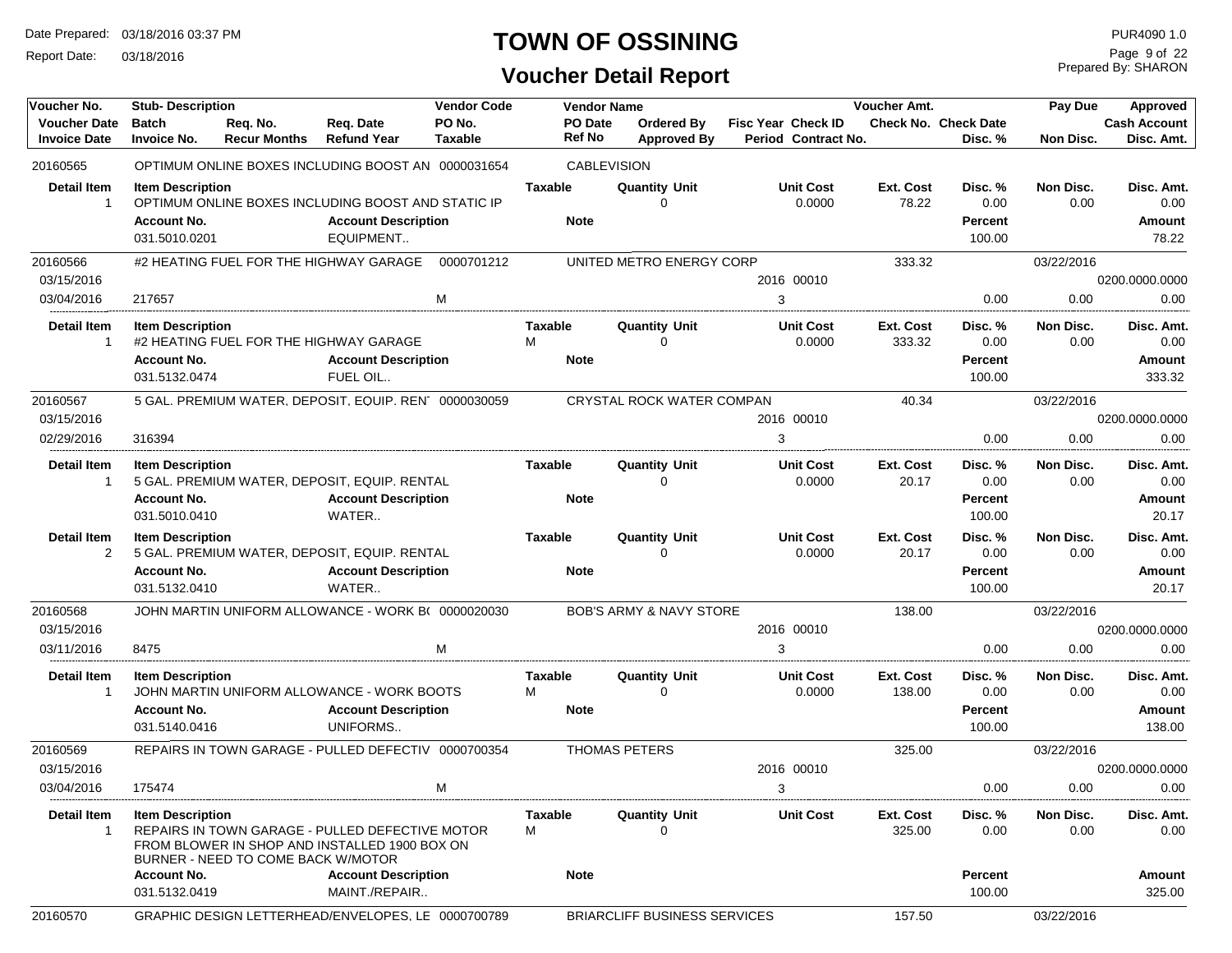Report Date: 03/18/2016

# **TOWN OF OSSINING**

Prepared By: SHARON Page 10 of 22

| Voucher No.                                | <b>Stub-Description</b>            |                                      |                                                                                                           | <b>Vendor Code</b>       |                          | <b>Vendor Name</b>         |                                                 |   |                                                  | <b>Voucher Amt.</b> |                                                                    | Pay Due           | Approved                          |
|--------------------------------------------|------------------------------------|--------------------------------------|-----------------------------------------------------------------------------------------------------------|--------------------------|--------------------------|----------------------------|-------------------------------------------------|---|--------------------------------------------------|---------------------|--------------------------------------------------------------------|-------------------|-----------------------------------|
| <b>Voucher Date</b><br><b>Invoice Date</b> | <b>Batch</b><br><b>Invoice No.</b> | Req. No.<br><b>Recur Months</b>      | Req. Date<br><b>Refund Year</b>                                                                           | PO No.<br><b>Taxable</b> | PO Date<br><b>Ref No</b> |                            | Ordered By<br><b>Approved By</b>                |   | <b>Fisc Year Check ID</b><br>Period Contract No. |                     | <b>Check No. Check Date</b><br>Disc. %                             | Non Disc.         | <b>Cash Account</b><br>Disc. Amt. |
| 20160570                                   |                                    |                                      | GRAPHIC DESIGN LETTERHEAD/ENVELOPES, LE 0000700789                                                        |                          |                          |                            | <b>BRIARCLIFF BUSINESS SERVICES</b>             |   |                                                  |                     |                                                                    |                   |                                   |
| 03/15/2016                                 |                                    |                                      |                                                                                                           |                          |                          |                            |                                                 |   | 2016 00010                                       |                     |                                                                    |                   | 0200.0000.0000                    |
| 01/19/2016                                 | 47,351                             |                                      |                                                                                                           | M                        |                          |                            |                                                 | 3 |                                                  |                     | 0.00                                                               | 0.00              | 0.00                              |
| Detail Item                                | <b>Item Description</b>            |                                      |                                                                                                           |                          | Taxable                  |                            | Quantity Unit                                   |   | <b>Unit Cost</b>                                 | Ext. Cost           | Disc. %                                                            | Non Disc.         | Disc. Amt.                        |
| $\mathbf 1$                                |                                    |                                      | GRAPHIC DESIGN LETTERHEAD/ENVELOPES, LETTERHEAD                                                           |                          | М                        |                            | $\Omega$                                        |   | 0.0000                                           | 157.50              | 0.00                                                               | 0.00              | 0.00                              |
|                                            | <b>Account No.</b>                 |                                      | <b>Account Description</b>                                                                                |                          | <b>Note</b>              |                            |                                                 |   |                                                  |                     | Percent                                                            |                   | Amount                            |
|                                            | 031.5010.0401                      |                                      | SUPPLIES                                                                                                  |                          |                          |                            |                                                 |   |                                                  |                     | 100.00                                                             |                   | 157.50                            |
| 20160571                                   |                                    |                                      | RETURNED INCORRECT TITLE SENT TO US FOR 0000150100                                                        |                          |                          |                            | O'CONNOR, MICHAEL G                             |   |                                                  | 1.20                |                                                                    | 03/22/2016        |                                   |
| 03/15/2016                                 |                                    |                                      |                                                                                                           |                          |                          |                            |                                                 |   | 2016 00010                                       |                     |                                                                    |                   | 0200.0000.0000                    |
| 03/14/2016                                 | 03/15/2016                         |                                      |                                                                                                           |                          |                          |                            |                                                 | 3 |                                                  |                     | 0.00                                                               | 0.00              | 0.00                              |
| <b>Detail Item</b>                         | <b>Item Description</b>            |                                      |                                                                                                           |                          | Taxable                  |                            | <b>Quantity Unit</b>                            |   | <b>Unit Cost</b>                                 | Ext. Cost           | Disc. %                                                            | Non Disc.         | Disc. Amt.                        |
| -1                                         |                                    | TRUCK (PLEASE RETURN FOR PETTY CASH) | RETURNED INCORRECT TITLE SENT TO US FOR THE ARMY                                                          |                          |                          |                            | $\Omega$                                        |   | 0.0000                                           | 1.20                | 0.00                                                               | 0.00              | 0.00                              |
|                                            | <b>Account No.</b>                 |                                      | <b>Account Description</b>                                                                                |                          | <b>Note</b>              |                            |                                                 |   |                                                  |                     | <b>Percent</b>                                                     |                   | <b>Amount</b>                     |
|                                            | 031.5010.0436                      |                                      | POSTAGE                                                                                                   |                          |                          |                            |                                                 |   |                                                  |                     | 100.00                                                             |                   | 1.20                              |
| 20160572                                   |                                    |                                      | ALARM MONITORING OF ALL LIFT STATIONS FOF 0000130072                                                      |                          |                          |                            | MARSHALL ALARMS SYSTEMS, INC.                   |   |                                                  | 296.00              |                                                                    | 03/22/2016        |                                   |
| 03/15/2016                                 |                                    |                                      |                                                                                                           |                          |                          |                            |                                                 |   | 2016 00010                                       |                     |                                                                    |                   | 0200.0000.0000                    |
| 03/02/2016                                 | 37950                              |                                      |                                                                                                           |                          |                          |                            |                                                 | 3 |                                                  |                     | 0.00                                                               | 0.00              | 0.00                              |
| <b>Detail Item</b><br>-1                   | <b>Item Description</b>            |                                      | ALARM MONITORING OF ALL LIFT STATIONS FOR THE<br>MONTH OF APRIL 1-30, 2016 - FAWN CT, FOXHILL, WHITETAIL, |                          | Taxable                  |                            | <b>Quantity Unit</b><br>0                       |   | <b>Unit Cost</b><br>0.0000                       | Ext. Cost<br>148.00 | Disc. %<br>0.00                                                    | Non Disc.<br>0.00 | Disc. Amt.<br>0.00                |
|                                            | <b>NORTH STATE RD</b>              |                                      |                                                                                                           |                          |                          |                            |                                                 |   |                                                  |                     |                                                                    |                   |                                   |
|                                            | <b>Account No.</b>                 |                                      | <b>Account Description</b>                                                                                |                          | <b>Note</b>              |                            |                                                 |   |                                                  |                     | Percent                                                            |                   | Amount                            |
|                                            | 045.8120.0419                      |                                      | MAINT./REPAIR                                                                                             |                          |                          |                            |                                                 |   |                                                  |                     | 100.00                                                             |                   | 148.00                            |
| <b>Detail Item</b>                         | <b>Item Description</b>            |                                      |                                                                                                           |                          | Taxable                  |                            | <b>Quantity Unit</b>                            |   | <b>Unit Cost</b>                                 | Ext. Cost           | Disc. %                                                            | Non Disc.         | Disc. Amt.                        |
| 2                                          | <b>MYSTIC PT</b>                   |                                      | ALARM MONITORING OF ALL LIFT STATIONS FOR THE<br>MONTH OF APRIL 1-30, 2016 - PARKER BALE, S-TURN,         |                          |                          |                            | ∩                                               |   | 0.0000                                           | 111.00              | 0.00                                                               | 0.00              | 0.00                              |
|                                            | <b>Account No.</b>                 |                                      | <b>Account Description</b>                                                                                |                          | <b>Note</b>              |                            |                                                 |   |                                                  |                     | Percent                                                            |                   | Amount                            |
|                                            | 045.8120.0419                      |                                      | MAINT./REPAIR                                                                                             |                          |                          |                            |                                                 |   |                                                  |                     | 100.00                                                             |                   | 111.00                            |
| <b>Detail Item</b><br>3                    | <b>Item Description</b>            |                                      | ALARM MONITORING OF ALL LIFT STATIONS FOR THE<br>MONTH OF APRIL 1-30, 2016 - CEDAR LANE PARK              |                          | Taxable                  |                            | <b>Quantity Unit</b><br>O                       |   | <b>Unit Cost</b><br>0.0000                       | Ext. Cost<br>37.00  | Disc. %<br>0.00                                                    | Non Disc.<br>0.00 | Disc. Amt.<br>0.00                |
|                                            | <b>Account No.</b>                 |                                      | <b>Account Description</b>                                                                                |                          | <b>Note</b>              |                            |                                                 |   |                                                  |                     | <b>Percent</b>                                                     |                   | Amount                            |
|                                            | 010.7112.0419                      |                                      | MAINT./REPAIR                                                                                             |                          |                          |                            |                                                 |   |                                                  |                     | 100.00                                                             |                   | 37.00                             |
| 20160573                                   |                                    |                                      | SUPPLIES FOR SHINE HOUSE BOILER ROOM AN 0000180022                                                        |                          |                          |                            | RIM PLUMBING & HEATING, I                       |   |                                                  | 89.06               |                                                                    | 03/22/2016        |                                   |
| 03/15/2016                                 |                                    |                                      |                                                                                                           |                          |                          |                            |                                                 |   | 2016 00010                                       |                     |                                                                    |                   | 0200.0000.0000                    |
|                                            |                                    |                                      |                                                                                                           |                          |                          |                            |                                                 | 3 |                                                  |                     | 0.00                                                               | 0.00              | 0.00                              |
| <b>Multi Inv Num</b><br>S100125984.00      |                                    | <b>Multi Inv Date</b><br>03/01/2016  |                                                                                                           | Multi Inv Amt.<br>79.41  |                          | <b>Multi Inv Stub Desc</b> |                                                 |   |                                                  |                     | SUPPLIES TO RAISE PLUMBING INTO CEILING IN SHINE HOUSE BOILER ROOM |                   |                                   |
| 1<br>S100126124.00                         |                                    | 03/02/2016                           |                                                                                                           | 1.84                     |                          |                            | PIPES FOR BASEBOARDS IN SHINE HOUSE BOILER ROOM |   |                                                  |                     |                                                                    |                   |                                   |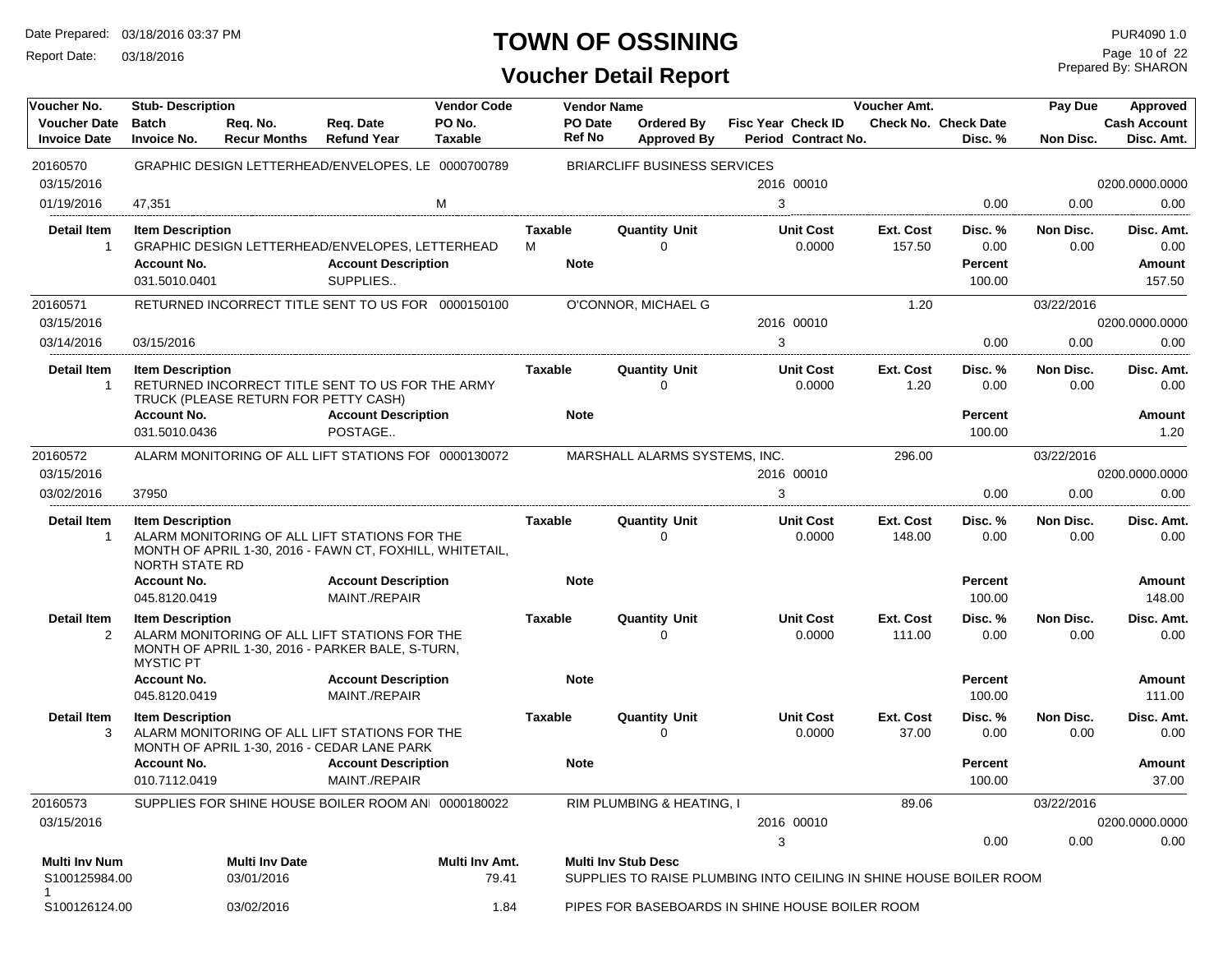Report Date: 03/18/2016

# **TOWN OF OSSINING**

Prepared By: SHARON Page 11 of 22

| Voucher No.                                | <b>Stub-Description</b>                    |                                                   |                                                                                                    | <b>Vendor Code</b>                     |                     | <b>Vendor Name</b> |                                                                                                                    |                                                  | Voucher Amt.          |                                        | Pay Due           | Approved                          |
|--------------------------------------------|--------------------------------------------|---------------------------------------------------|----------------------------------------------------------------------------------------------------|----------------------------------------|---------------------|--------------------|--------------------------------------------------------------------------------------------------------------------|--------------------------------------------------|-----------------------|----------------------------------------|-------------------|-----------------------------------|
| <b>Voucher Date</b><br><b>Invoice Date</b> | <b>Batch</b><br><b>Invoice No.</b>         | Reg. No.<br><b>Recur Months</b>                   | Reg. Date<br><b>Refund Year</b>                                                                    | PO No.<br>Taxable                      | <b>Ref No</b>       | PO Date            | Ordered By<br><b>Approved By</b>                                                                                   | <b>Fisc Year Check ID</b><br>Period Contract No. |                       | <b>Check No. Check Date</b><br>Disc. % | Non Disc.         | <b>Cash Account</b><br>Disc. Amt. |
| 20160573<br><b>Multi Inv Num</b><br>1      |                                            | <b>Multi Inv Date</b>                             | SUPPLIES FOR SHINE HOUSE BOILER ROOM AN 0000180022                                                 | Multi Inv Amt.                         |                     |                    | RIM PLUMBING & HEATING, I<br><b>Multi Inv Stub Desc</b>                                                            |                                                  |                       |                                        |                   |                                   |
| S100126155.00                              |                                            | 03/02/2016                                        |                                                                                                    | 7.81                                   |                     |                    | TEMP CAP FOR BASEBOARD PIPES IN SHINE HOUSE BATHROOM AND WROT ROLL<br>STOP COUPLING FOR BOILER ROOM AT SHINE HOUSE |                                                  |                       |                                        |                   |                                   |
| <b>Detail Item</b><br>$\mathbf{1}$         | <b>Item Description</b><br><b>BATHROOM</b> |                                                   | SUPPLIES FOR SHINE HOUSE BOILER ROOM AND                                                           |                                        | Taxable             |                    | <b>Quantity Unit</b>                                                                                               | <b>Unit Cost</b><br>89.0600                      | Ext. Cost<br>89.06    | Disc. %<br>0.00                        | Non Disc.<br>0.00 | Disc. Amt.<br>0.00                |
|                                            | <b>Account No.</b>                         |                                                   | <b>Account Description</b>                                                                         |                                        | <b>Note</b>         |                    |                                                                                                                    |                                                  |                       | <b>Percent</b>                         |                   | <b>Amount</b>                     |
|                                            | 037.7110.2183                              |                                                   | SHINEHOUSE RESTORATION                                                                             |                                        |                     |                    |                                                                                                                    |                                                  |                       | 100.00                                 |                   | 89.06                             |
| 20160574                                   |                                            |                                                   | CEDAR LANE PARK FUEL DELIVERY 301.8 GAL@ 0000701212                                                |                                        |                     |                    | UNITED METRO ENERGY CORP                                                                                           |                                                  | 392.37                |                                        | 03/22/2016        |                                   |
| 03/15/2016                                 |                                            |                                                   |                                                                                                    |                                        |                     |                    |                                                                                                                    | 2016 00010                                       |                       |                                        |                   | 0200.0000.0000                    |
| 02/08/2016                                 | 207882                                     |                                                   |                                                                                                    | M                                      |                     |                    |                                                                                                                    | 3                                                |                       | 0.00                                   | 0.00              | 0.00                              |
| <b>Detail Item</b><br>$\mathbf{1}$         | <b>Item Description</b>                    |                                                   | CEDAR LANE PARK FUEL DELIVERY 301.8 GAL@\$1.2981 AND<br>NORA ASSESSMENT 301.8 GAL@\$0.002/GALLON   |                                        | Taxable<br>M        |                    | <b>Quantity Unit</b><br>$\overline{1}$                                                                             | <b>Unit Cost</b><br>392.3700                     | Ext. Cost<br>392.37   | Disc. %<br>0.00                        | Non Disc.<br>0.00 | Disc. Amt.<br>0.00                |
|                                            | <b>Account No.</b><br>010.7110.0474        |                                                   | <b>Account Description</b><br>FUEL OIL                                                             |                                        | <b>Note</b>         |                    |                                                                                                                    |                                                  |                       | Percent<br>100.00                      |                   | Amount<br>392.37                  |
| 20160575                                   |                                            |                                                   | RYDER SHOP WELDING TANKS AND TORCH TAN 0000010067                                                  |                                        |                     |                    | ALL-WELD PRODUCTS                                                                                                  |                                                  | 30.00                 |                                        | 03/22/2016        |                                   |
| 03/15/2016                                 |                                            |                                                   |                                                                                                    |                                        |                     |                    |                                                                                                                    | 2016 00010                                       |                       |                                        |                   | 0200.0000.0000                    |
| 02/29/2016                                 | 424268                                     |                                                   |                                                                                                    | М                                      |                     |                    |                                                                                                                    | 3                                                |                       | 0.00                                   | 0.00              | 0.00                              |
| <b>Detail Item</b><br>$\mathbf{1}$         | <b>Item Description</b><br>#01285)         |                                                   | RYDER SHOP WELDING TANKS AND TORCH TANKS (ACCT                                                     |                                        | <b>Taxable</b><br>м |                    | <b>Quantity Unit</b><br>-1                                                                                         | <b>Unit Cost</b><br>30.0000                      | Ext. Cost<br>30.00    | Disc. %<br>0.00                        | Non Disc.<br>0.00 | Disc. Amt.<br>0.00                |
|                                            | <b>Account No.</b>                         |                                                   | <b>Account Description</b>                                                                         |                                        | <b>Note</b>         |                    |                                                                                                                    |                                                  |                       | <b>Percent</b>                         |                   | <b>Amount</b>                     |
|                                            | 010.7110.0419                              |                                                   | MAINT./REPAIR                                                                                      |                                        |                     |                    |                                                                                                                    |                                                  |                       | 100.00                                 |                   | 30.00                             |
| 20160576                                   |                                            |                                                   | DUMP&REMOVE CONSTRUCTION WASTE AT CE 0000700183                                                    |                                        |                     |                    | <b>SUBURBAN CARTING</b>                                                                                            |                                                  | 2,069.42              |                                        | 03/22/2016        |                                   |
| 03/15/2016                                 |                                            |                                                   |                                                                                                    |                                        |                     |                    |                                                                                                                    | 2016 00010                                       |                       |                                        |                   | 0200.0000.0000                    |
|                                            |                                            |                                                   |                                                                                                    | м                                      |                     |                    |                                                                                                                    | 3                                                |                       | 0.00                                   | 0.00              | 0.00                              |
| <b>Multi Inv Num</b><br>479058<br>479051   |                                            | <b>Multi Inv Date</b><br>01/31/2016<br>01/31/2016 |                                                                                                    | Multi Inv Amt.<br>1,012.92<br>1.056.50 |                     |                    | <b>Multi Inv Stub Desc</b><br><b>CONSTRUCTION WASTE - SHINE HOUSE</b><br><b>CONSTRUCTION WASTE - RYDER PARK</b>    |                                                  |                       |                                        |                   |                                   |
| <b>Detail Item</b>                         | <b>Item Description</b>                    |                                                   | DUMP&REMOVE CONSTRUCTION WASTE AT CEDAR LANE<br>(SHINE HOUSE) AND RYDER SHOP (TREE FELL ON GARAGE) |                                        | <b>Taxable</b><br>м |                    | <b>Quantity Unit</b><br>$\overline{1}$                                                                             | <b>Unit Cost</b><br>2,069.4200                   | Ext. Cost<br>2,069.42 | Disc. %<br>0.00                        | Non Disc.<br>0.00 | Disc. Amt.<br>0.00                |
|                                            | <b>Account No.</b>                         |                                                   | <b>Account Description</b>                                                                         |                                        | <b>Note</b>         |                    |                                                                                                                    |                                                  |                       | <b>Percent</b>                         |                   | Amount                            |
|                                            | 037.7110.2183<br>010.7110.0419             |                                                   | SHINEHOUSE RESTORATION<br>MAINT./REPAIR                                                            |                                        |                     |                    |                                                                                                                    |                                                  |                       |                                        |                   | 1,012.92<br>1,056.50              |
| 20160577                                   |                                            |                                                   | UNIFORM ALLOWANCE - MARIO VELARDO (2 X W 0000020030                                                |                                        |                     |                    | <b>BOB'S ARMY &amp; NAVY STORE</b>                                                                                 |                                                  | 500.00                |                                        | 03/22/2016        |                                   |
| 03/15/2016                                 |                                            |                                                   |                                                                                                    |                                        |                     |                    |                                                                                                                    | 2016 00010                                       |                       |                                        |                   | 0200.0000.0000                    |
| 02/19/2016                                 | 8447                                       |                                                   |                                                                                                    | М                                      |                     |                    |                                                                                                                    | 3                                                |                       | 0.00                                   | 0.00              | 0.00                              |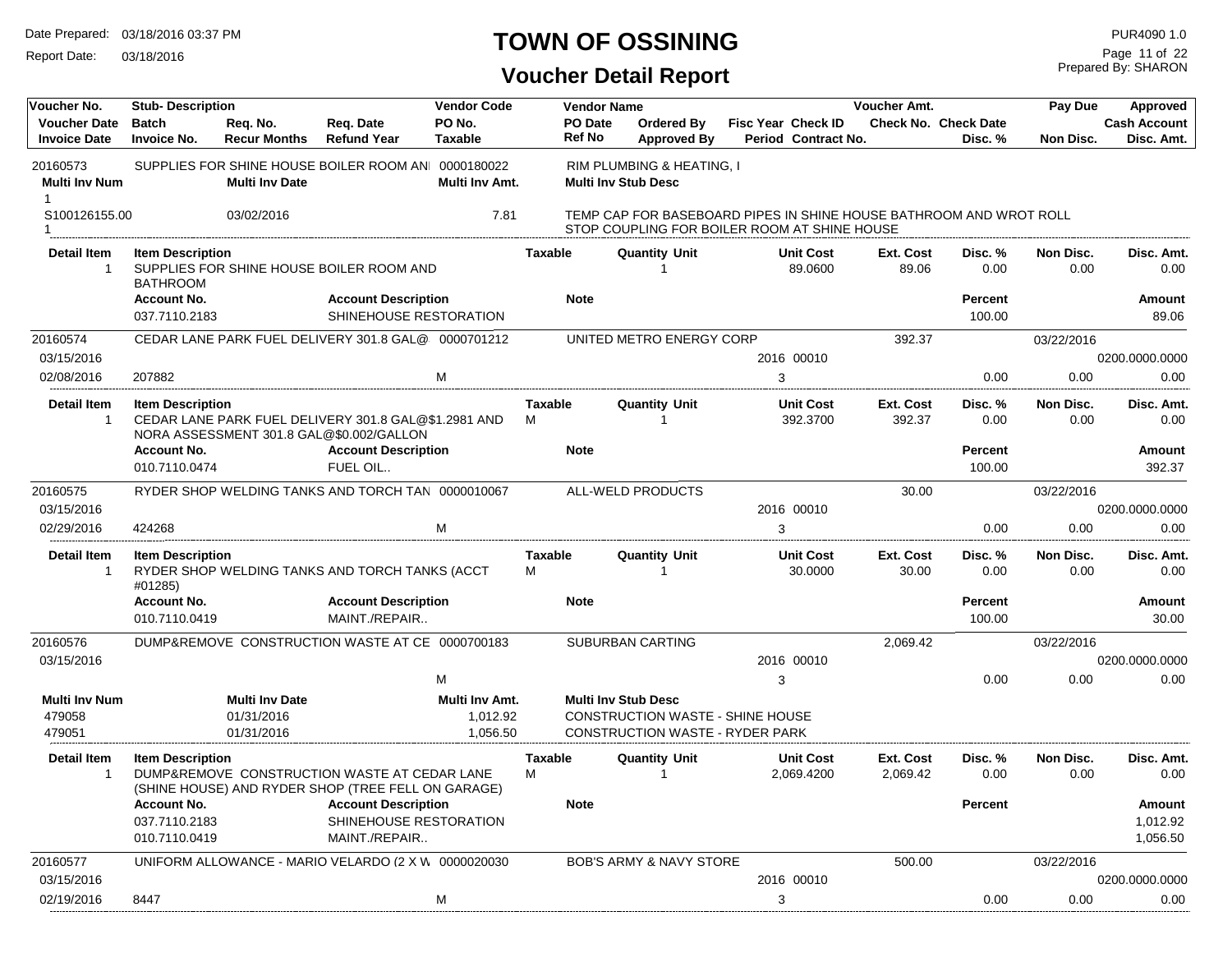Report Date: 03/18/2016

# **TOWN OF OSSINING**

# **Voucher Detail Report**

Prepared By: SHARON Page 12 of 22

| Voucher No.                                                     | <b>Stub-Description</b>                                                                                                                                                                                                                                                                                                                                                 |                                      |                                                           | <b>Vendor Code</b>      |                     | <b>Vendor Name</b>       |                                                                  |                                                  | Voucher Amt.               |                                        | Pay Due           | Approved                          |
|-----------------------------------------------------------------|-------------------------------------------------------------------------------------------------------------------------------------------------------------------------------------------------------------------------------------------------------------------------------------------------------------------------------------------------------------------------|--------------------------------------|-----------------------------------------------------------|-------------------------|---------------------|--------------------------|------------------------------------------------------------------|--------------------------------------------------|----------------------------|----------------------------------------|-------------------|-----------------------------------|
| <b>Voucher Date</b><br><b>Invoice Date</b>                      | <b>Batch</b><br><b>Invoice No.</b>                                                                                                                                                                                                                                                                                                                                      | Req. No.<br><b>Recur Months</b>      | Req. Date<br><b>Refund Year</b>                           | PO No.<br>Taxable       |                     | PO Date<br><b>Ref No</b> | Ordered By<br><b>Approved By</b>                                 | <b>Fisc Year Check ID</b><br>Period Contract No. |                            | <b>Check No. Check Date</b><br>Disc. % | Non Disc.         | <b>Cash Account</b><br>Disc. Amt. |
| 20160577                                                        |                                                                                                                                                                                                                                                                                                                                                                         |                                      | UNIFORM ALLOWANCE - MARIO VELARDO (2 X W 0000020030       |                         |                     |                          | BOB'S ARMY & NAVY STORE                                          |                                                  |                            |                                        |                   |                                   |
| <b>Detail Item</b>                                              | <b>Item Description</b><br><b>Account No.</b>                                                                                                                                                                                                                                                                                                                           | UNIFORM ALLOWANCE - MARIO VELARDO    | <b>Account Description</b>                                |                         | <b>Taxable</b><br>M | <b>Note</b>              | <b>Quantity Unit</b>                                             | <b>Unit Cost</b><br>500.0000                     | <b>Ext. Cost</b><br>500.00 | Disc. %<br>0.00<br>Percent             | Non Disc.<br>0.00 | Disc. Amt.<br>0.00<br>Amount      |
|                                                                 | 010.7110.0416                                                                                                                                                                                                                                                                                                                                                           |                                      | UNIFORMS                                                  |                         |                     |                          |                                                                  |                                                  |                            | 100.00                                 |                   | 500.00                            |
| 20160578                                                        |                                                                                                                                                                                                                                                                                                                                                                         | DALE CEMETERY GAS CHARGES, 1/27-2/26 |                                                           | 0000030001              |                     | <b>CON EDISON</b>        |                                                                  |                                                  | 375.51                     |                                        | 03/22/2016        |                                   |
| 03/15/2016                                                      |                                                                                                                                                                                                                                                                                                                                                                         |                                      |                                                           |                         |                     |                          |                                                                  | 2016 00010                                       |                            |                                        |                   | 0200.0000.0000                    |
| 02/26/2016                                                      | 02262016                                                                                                                                                                                                                                                                                                                                                                |                                      |                                                           |                         |                     |                          |                                                                  | 3                                                |                            | 0.00                                   | 0.00              | 0.00                              |
| <b>Detail Item</b><br>-1                                        | <b>Item Description</b>                                                                                                                                                                                                                                                                                                                                                 | DALE CEMETERY GAS CHARGES, 1/27-2/26 |                                                           |                         | <b>Taxable</b>      |                          | <b>Quantity Unit</b>                                             | <b>Unit Cost</b><br>375.5100                     | Ext. Cost<br>375.51        | Disc. %<br>0.00                        | Non Disc.<br>0.00 | Disc. Amt.<br>0.00                |
|                                                                 | <b>Account No.</b>                                                                                                                                                                                                                                                                                                                                                      |                                      | <b>Account Description</b>                                |                         |                     | <b>Note</b>              |                                                                  |                                                  |                            | Percent                                |                   | Amount                            |
|                                                                 | 032.8810.0474                                                                                                                                                                                                                                                                                                                                                           |                                      | HEATING-NATURAL GAS                                       |                         |                     |                          |                                                                  |                                                  |                            | 100.00                                 |                   | 375.51                            |
| 20160579                                                        |                                                                                                                                                                                                                                                                                                                                                                         | SUPPLIES FOR PARKS AND SHINE HOUSE   |                                                           | 0000130027              |                     |                          | MELROSE LUMBER CO., INC.                                         |                                                  | 271.50                     |                                        | 03/22/2016        |                                   |
| 03/15/2016                                                      |                                                                                                                                                                                                                                                                                                                                                                         |                                      |                                                           |                         |                     |                          |                                                                  | 2016 00010                                       |                            |                                        |                   | 0200.0000.0000                    |
|                                                                 |                                                                                                                                                                                                                                                                                                                                                                         |                                      |                                                           |                         |                     |                          |                                                                  | 3                                                |                            | 0.00                                   | 0.00              | 0.00                              |
| <b>Multi Inv Num</b><br>B23820<br>A160550<br>A161267<br>D206089 | <b>Multi Inv Stub Desc</b><br><b>Multi Inv Date</b><br>Multi Inv Amt.<br>02/04/2016<br>26.90<br>10 X 10' METAL CORNER BEAD FOR SHINE HOUSE<br>02/10/2016<br>33.38<br>2 X 16-22 GAL CATCH BAG FOR SHOP VAC<br>02/25/2016<br>139.40<br>1X14X16 WHITE PINE FJ X 1, 32 X 3/4 PRIMED CORNER ROUND FOR SHINE HOUSE<br>02/03/2016<br>71.82<br>2X4X8FT FIR X 18 FOR SHINE HOUSE |                                      |                                                           |                         |                     |                          |                                                                  |                                                  |                            |                                        |                   |                                   |
| <b>Detail Item</b>                                              | <b>Item Description</b>                                                                                                                                                                                                                                                                                                                                                 |                                      |                                                           |                         | <b>Taxable</b>      |                          | <b>Quantity Unit</b>                                             | <b>Unit Cost</b>                                 | <b>Ext. Cost</b>           | Disc. %                                | Non Disc.         | Disc. Amt.                        |
| -1                                                              |                                                                                                                                                                                                                                                                                                                                                                         | SUPPLIES FOR PARKS AND SHINE HOUSE   |                                                           |                         |                     |                          |                                                                  | 271.5000                                         | 271.50                     | 0.00                                   | 0.00              | 0.00                              |
|                                                                 | <b>Account No.</b>                                                                                                                                                                                                                                                                                                                                                      |                                      | <b>Account Description</b>                                |                         |                     | <b>Note</b>              |                                                                  |                                                  |                            | Percent                                |                   | Amount                            |
|                                                                 | 010.7110.0419                                                                                                                                                                                                                                                                                                                                                           |                                      | MAINT./REPAIR                                             |                         |                     |                          |                                                                  |                                                  |                            |                                        |                   | 33.38                             |
|                                                                 | 037.7110.2183                                                                                                                                                                                                                                                                                                                                                           |                                      | SHINEHOUSE RESTORATION                                    |                         |                     |                          |                                                                  |                                                  |                            |                                        |                   | 238.12                            |
| 20160580                                                        |                                                                                                                                                                                                                                                                                                                                                                         | RYDER PARK OPTIMUM 3/8-4/7           |                                                           | 0000031654              |                     | <b>CABLEVISION</b>       |                                                                  |                                                  | 39.21                      |                                        | 03/22/2016        |                                   |
| 03/15/2016                                                      |                                                                                                                                                                                                                                                                                                                                                                         |                                      |                                                           |                         |                     |                          |                                                                  | 2016 00010                                       |                            |                                        |                   | 0200.0000.0000                    |
| 03/04/2016                                                      | 03042016                                                                                                                                                                                                                                                                                                                                                                |                                      |                                                           |                         |                     |                          |                                                                  | 3                                                |                            | 0.00                                   | 0.00              | 0.00                              |
| <b>Detail Item</b><br>-1                                        | <b>Item Description</b>                                                                                                                                                                                                                                                                                                                                                 | RYDER PARK OPTIMUM 3/8-4/7           |                                                           |                         | Taxable             |                          | <b>Quantity Unit</b>                                             | <b>Unit Cost</b><br>39.2100                      | Ext. Cost<br>39.21         | Disc. %<br>0.00                        | Non Disc.<br>0.00 | Disc. Amt.<br>0.00                |
|                                                                 | <b>Account No.</b>                                                                                                                                                                                                                                                                                                                                                      |                                      | <b>Account Description</b>                                |                         |                     | <b>Note</b>              |                                                                  |                                                  |                            | Percent                                |                   | Amount                            |
|                                                                 | 010.7110.0406                                                                                                                                                                                                                                                                                                                                                           |                                      | TELEPHONE                                                 |                         |                     |                          |                                                                  |                                                  |                            | 100.00                                 |                   | 39.21                             |
| 20160581                                                        |                                                                                                                                                                                                                                                                                                                                                                         |                                      | OBCC (11/23/15-2/17), SPRAY PARK (11/24/15-2/1 0000150028 |                         |                     |                          | VILLAGE OF OSSINING                                              |                                                  | 313.36                     |                                        | 03/22/2016        |                                   |
| 03/15/2016                                                      |                                                                                                                                                                                                                                                                                                                                                                         |                                      |                                                           |                         |                     |                          |                                                                  | 2016 00010                                       |                            |                                        |                   | 0200.0000.0000                    |
|                                                                 |                                                                                                                                                                                                                                                                                                                                                                         |                                      |                                                           |                         |                     |                          |                                                                  | 3                                                |                            | 0.00                                   | 0.00              | 0.00                              |
| <b>Multi Inv Num</b><br>2016-03-<br>0556608-0                   |                                                                                                                                                                                                                                                                                                                                                                         | <b>Multi Inv Date</b><br>03/08/2016  |                                                           | Multi Inv Amt.<br>25.00 |                     |                          | <b>Multi Inv Stub Desc</b><br>WATER PARK (SM DIAL) 11/24/15-2/17 |                                                  |                            |                                        |                   |                                   |
| 2016-03-<br>0556609-0                                           |                                                                                                                                                                                                                                                                                                                                                                         | 03/08/2016                           |                                                           | 25.00                   |                     |                          | WATER PARK (LG DIAL) 11/24/15-2/17                               |                                                  |                            |                                        |                   |                                   |
| 2016-03-                                                        |                                                                                                                                                                                                                                                                                                                                                                         | 03/08/2016                           |                                                           | 37.50                   |                     |                          | CEDAR LANE PARK 11/25/15-2/23                                    |                                                  |                            |                                        |                   |                                   |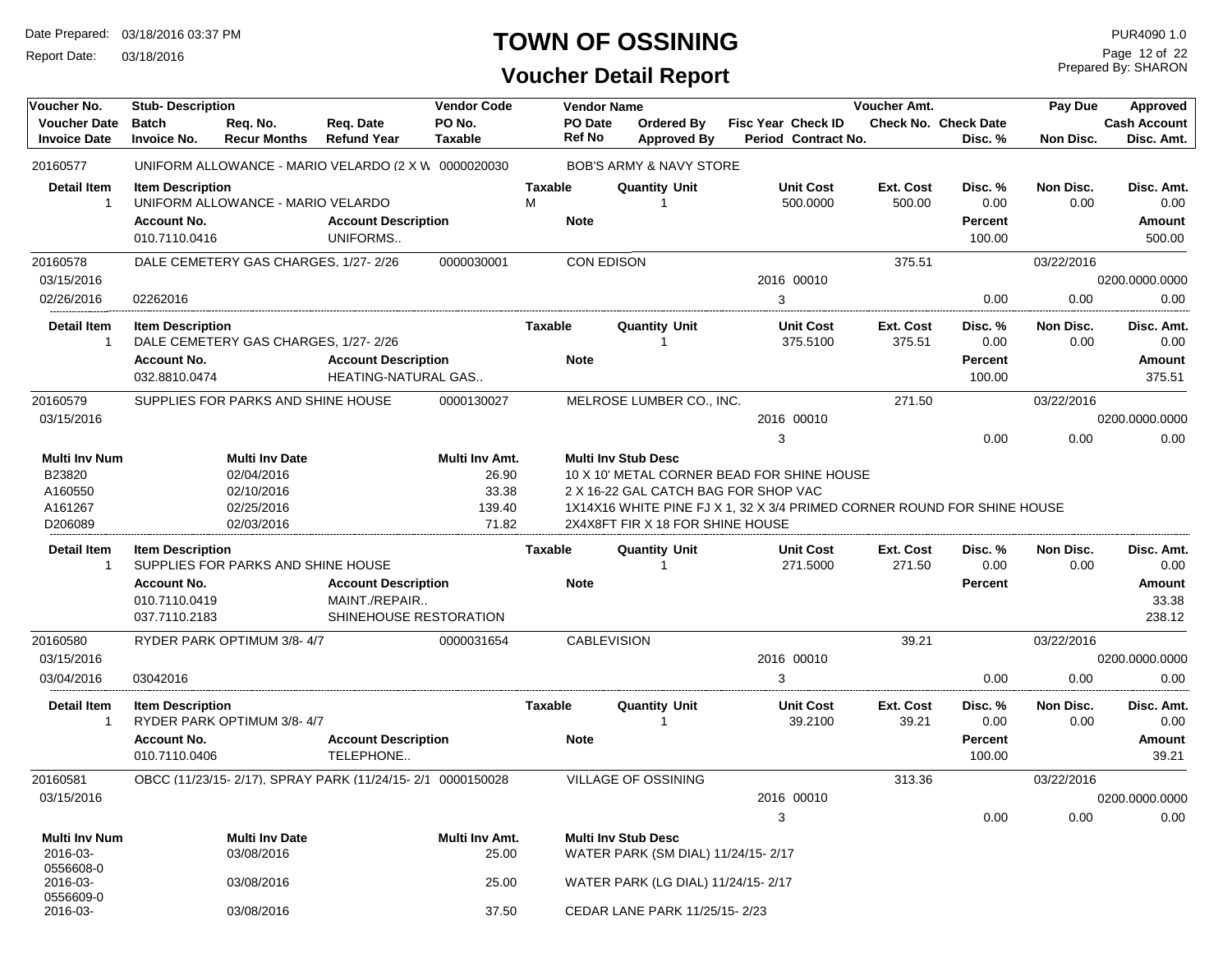Report Date: 03/18/2016

#### **TOWN OF OSSINING**

| Voucher No.<br><b>Voucher Date</b>            | <b>Stub-Description</b><br><b>Batch</b>              | Reg. No.              | Reg. Date                                                                                                          | <b>Vendor Code</b><br>PO No. |                | <b>Vendor Name</b><br><b>PO</b> Date | <b>Ordered By</b>                                                       |   | Fisc Year Check ID           | <b>Voucher Amt.</b>        | <b>Check No. Check Date</b> | Pay Due           | Approved<br><b>Cash Account</b> |
|-----------------------------------------------|------------------------------------------------------|-----------------------|--------------------------------------------------------------------------------------------------------------------|------------------------------|----------------|--------------------------------------|-------------------------------------------------------------------------|---|------------------------------|----------------------------|-----------------------------|-------------------|---------------------------------|
| <b>Invoice Date</b>                           | <b>Invoice No.</b>                                   | <b>Recur Months</b>   | <b>Refund Year</b>                                                                                                 | <b>Taxable</b>               |                | <b>Ref No</b>                        | <b>Approved By</b>                                                      |   | <b>Period Contract No.</b>   |                            | Disc. %                     | Non Disc.         | Disc. Amt.                      |
| 20160581<br><b>Multi Inv Num</b><br>0907100-0 |                                                      | <b>Multi Inv Date</b> | OBCC (11/23/15-2/17). SPRAY PARK (11/24/15-2/1 0000150028                                                          | Multi Inv Amt.               |                |                                      | VILLAGE OF OSSINING<br><b>Multi Inv Stub Desc</b>                       |   |                              |                            |                             |                   |                                 |
| 2016-03-<br>0556600-0                         |                                                      | 03/08/2016            |                                                                                                                    | 54.51                        |                |                                      | OBCC 11/23/15-2/17                                                      |   |                              |                            |                             |                   |                                 |
| 2016-03-<br>0471100-0                         |                                                      | 03/08/2016            |                                                                                                                    | 171.35                       |                |                                      | DALE CEMETERY 11/17/15-2/8                                              |   |                              |                            |                             |                   |                                 |
| <b>Detail Item</b><br>$\mathbf{1}$            | <b>Item Description</b><br>2/8) WATER BILLS          |                       | OBCC (11/23/15-2/17), SPRAY PARK (11/24/15-2/17), CEDAR<br>LANE PARK (11/25/15-2/23), AND DALE CEMETERY (11/17/15- |                              | <b>Taxable</b> |                                      | <b>Quantity Unit</b><br>-1                                              |   | <b>Unit Cost</b><br>313.3600 | <b>Ext. Cost</b><br>313.36 | Disc. %<br>0.00             | Non Disc.<br>0.00 | Disc. Amt.<br>0.00              |
|                                               | <b>Account No.</b>                                   |                       | <b>Account Description</b>                                                                                         |                              |                | <b>Note</b>                          |                                                                         |   |                              |                            | Percent                     |                   | <b>Amount</b>                   |
|                                               | 032.8810.0410                                        |                       | WATER                                                                                                              |                              |                |                                      |                                                                         |   |                              |                            |                             |                   | 171.35                          |
|                                               | 010.7110.0410                                        |                       | WATER                                                                                                              |                              |                |                                      |                                                                         |   |                              |                            |                             |                   | 142.01                          |
| 20160583                                      |                                                      |                       | PROPANE DELIVERY TO RYDER PARK AND DALE 0000700572                                                                 |                              |                | PARACO GAS                           |                                                                         |   |                              | 945.63                     |                             | 03/22/2016        |                                 |
| 03/15/2016                                    |                                                      |                       |                                                                                                                    |                              |                |                                      |                                                                         |   | 2016 00010                   |                            |                             |                   | 0200.0000.0000                  |
|                                               |                                                      |                       |                                                                                                                    |                              |                |                                      |                                                                         | 3 |                              |                            | 0.00                        | 0.00              | 0.00                            |
| <b>Multi Inv Num</b>                          |                                                      | <b>Multi Inv Date</b> |                                                                                                                    | Multi Inv Amt.               |                |                                      | <b>Multi Inv Stub Desc</b>                                              |   |                              |                            |                             |                   |                                 |
| 904957                                        |                                                      | 01/13/2016            |                                                                                                                    | 197.91                       |                | \$1.0606/GALLON                      | PROPANE DELIVERY RYDER PARK MAINTENANCE BUILDING - 186.6 GALLONS @      |   |                              |                            |                             |                   |                                 |
| 918089                                        |                                                      | 01/26/2016            |                                                                                                                    | 280.10                       |                |                                      | PROPANE DELIVERY 104 HAVELL STREET - 264.1 GALLONS @ \$1.0606/GALLON    |   |                              |                            |                             |                   |                                 |
| 919976                                        |                                                      | 01/28/2016            |                                                                                                                    | 319.45                       |                | \$1.0606/GALLON                      | PROPANE DELIVERY RYDER PARK MAINTENANCE BUILDING - 301.2 GALLONS @      |   |                              |                            |                             |                   |                                 |
| 922878                                        |                                                      | 01/30/2016            |                                                                                                                    | 148.17                       |                |                                      | PROPANE DELIVERY 42 MORNINGSIDE DRIVE - 139.7 GALLONS @ \$1.0606/GALLON |   |                              |                            |                             |                   |                                 |
| <b>Detail Item</b><br>$\mathbf{1}$            | <b>Item Description</b>                              |                       | PROPANE DELIVERY TO RYDER PARK AND DALE CEMETERY                                                                   |                              | <b>Taxable</b> |                                      | <b>Quantity Unit</b><br>-1                                              |   | <b>Unit Cost</b><br>945.6300 | <b>Ext. Cost</b><br>945.63 | Disc. %<br>0.00             | Non Disc.<br>0.00 | Disc. Amt.<br>0.00              |
|                                               | <b>Account No.</b><br>032.8810.0474<br>010.7110.0474 |                       | <b>Account Description</b><br>HEATING-NATURAL GAS<br>FUEL OIL                                                      |                              |                | <b>Note</b>                          |                                                                         |   |                              |                            | <b>Percent</b>              |                   | Amount<br>280.10<br>665.53      |
| 20160584                                      |                                                      |                       | 42" TRAFFIC CONES (12 @ \$18.40) AND 28" TRAF 0000200063                                                           |                              |                |                                      | <b>TRAFFIC LANE CLOSURES</b>                                            |   |                              | 400.80                     |                             | 03/22/2016        |                                 |
| 03/15/2016                                    |                                                      |                       |                                                                                                                    |                              |                |                                      |                                                                         |   | 2016 00010                   |                            |                             |                   | 0200.0000.0000                  |
| 03/08/2016                                    | 0042194-00                                           |                       |                                                                                                                    | M                            |                |                                      |                                                                         | 3 |                              |                            | 0.00                        | 0.00              | 0.00                            |
| <b>Detail Item</b>                            | <b>Item Description</b>                              |                       |                                                                                                                    |                              | <b>Taxable</b> |                                      | <b>Quantity Unit</b>                                                    |   | <b>Unit Cost</b>             | Ext. Cost                  | Disc. %                     | Non Disc.         | Disc. Amt.                      |
| $\mathbf{1}$                                  | $(10 \& $15)$                                        |                       | 42" TRAFFIC CONES (12 @ \$18.40) AND 28" TRAFFIC CONES                                                             |                              | M              |                                      |                                                                         |   | 400.8000                     | 400.80                     | 0.00                        | 0.00              | 0.00                            |
|                                               | <b>Account No.</b>                                   |                       | <b>Account Description</b>                                                                                         |                              |                | <b>Note</b>                          |                                                                         |   |                              |                            | Percent                     |                   | Amount                          |
|                                               | 032.8810.0419                                        |                       | MAINT./REPAIR                                                                                                      |                              |                |                                      |                                                                         |   |                              |                            | 100.00                      |                   | 400.80                          |
| 20160585                                      |                                                      |                       | ALL LIFT STATIONS REQUIRED BATTERIES UPD/ 0000130072                                                               |                              |                |                                      | MARSHALL ALARMS SYSTEMS, INC.                                           |   |                              | 772.00                     |                             | 03/22/2016        |                                 |
| 03/16/2016                                    |                                                      |                       |                                                                                                                    |                              |                |                                      |                                                                         |   | 2016 00010                   |                            |                             |                   | 0200.0000.0000                  |
| 03/10/2016                                    | P17499                                               |                       |                                                                                                                    |                              |                |                                      |                                                                         | 3 |                              |                            | 0.00                        | 0.00              | 0.00                            |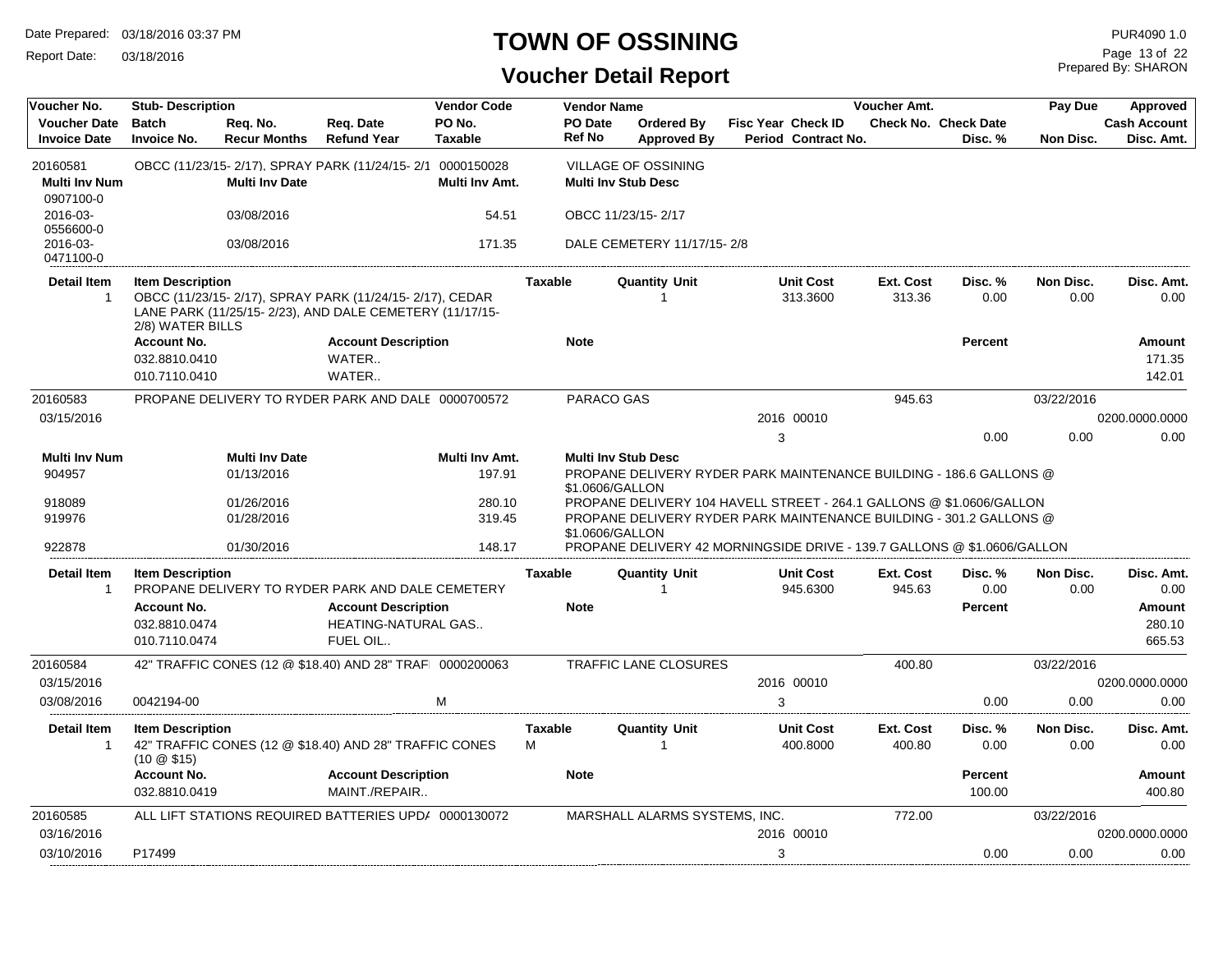Report Date: 03/18/2016

# **TOWN OF OSSINING**

# **Voucher Detail Report**

Prepared By: SHARON Page 14 of 22

| Voucher No.                                | <b>Stub- Description</b>                                       |                                                                                 |                                                                                                           | <b>Vendor Code</b>       |                | <b>Vendor Name</b>                                                                                                                                                                                                     |                                                                                                                                                    |   |                                                  | Voucher Amt.          |                                             | Pay Due           | <b>Approved</b>                        |
|--------------------------------------------|----------------------------------------------------------------|---------------------------------------------------------------------------------|-----------------------------------------------------------------------------------------------------------|--------------------------|----------------|------------------------------------------------------------------------------------------------------------------------------------------------------------------------------------------------------------------------|----------------------------------------------------------------------------------------------------------------------------------------------------|---|--------------------------------------------------|-----------------------|---------------------------------------------|-------------------|----------------------------------------|
| <b>Voucher Date</b><br><b>Invoice Date</b> | <b>Batch</b><br><b>Invoice No.</b>                             | Req. No.<br><b>Recur Months</b>                                                 | Req. Date<br><b>Refund Year</b>                                                                           | PO No.<br><b>Taxable</b> |                | PO Date<br><b>Ref No</b>                                                                                                                                                                                               | Ordered By<br><b>Approved By</b>                                                                                                                   |   | <b>Fisc Year Check ID</b><br>Period Contract No. |                       | <b>Check No. Check Date</b><br>Disc. %      | Non Disc.         | <b>Cash Account</b><br>Disc. Amt.      |
| 20160585                                   |                                                                |                                                                                 | ALL LIFT STATIONS REQUIRED BATTERIES UPD/ 0000130072                                                      |                          |                |                                                                                                                                                                                                                        | MARSHALL ALARMS SYSTEMS, INC.                                                                                                                      |   |                                                  |                       |                                             |                   |                                        |
| Detail Item<br>$\mathbf{1}$                | <b>Item Description</b><br><b>Account No.</b><br>045.8120.0419 | ALL LIFT STATIONS REQUIRED BATTERIES<br>NORTH STATE RD, MYSTIC PT., PARKER BALE | UPDATED/REPLACED - FAWN CT, WHITETAIL, FOXHILL,<br><b>Account Description</b><br>MAINT./REPAIR            |                          | <b>Taxable</b> | <b>Note</b>                                                                                                                                                                                                            | <b>Quantity Unit</b><br>$\Omega$                                                                                                                   |   | <b>Unit Cost</b><br>0.0000                       | Ext. Cost<br>728.00   | Disc. %<br>0.00<br><b>Percent</b><br>100.00 | Non Disc.<br>0.00 | Disc. Amt.<br>0.00<br>Amount<br>728.00 |
| <b>Detail Item</b><br>2                    | <b>Item Description</b><br>AND 12 VOLT BATTERY                 |                                                                                 | CEDAR LANE LIFT STATIONS REQUIRED 3 VOLT BATTERY                                                          |                          | <b>Taxable</b> |                                                                                                                                                                                                                        | <b>Quantity Unit</b><br>0                                                                                                                          |   | <b>Unit Cost</b><br>0.0000                       | Ext. Cost<br>44.00    | Disc. %<br>0.00                             | Non Disc.<br>0.00 | Disc. Amt.<br>0.00                     |
|                                            | <b>Account No.</b><br>010.7112.0419                            |                                                                                 | <b>Account Description</b><br>MAINT./REPAIR                                                               |                          |                | <b>Note</b>                                                                                                                                                                                                            |                                                                                                                                                    |   |                                                  |                       | <b>Percent</b><br>100.00                    |                   | Amount<br>44.00                        |
| 20160586                                   |                                                                |                                                                                 | TAX CERTIORARI REFUND FOR 1250 PLEASANT\ 0000270159                                                       |                          |                |                                                                                                                                                                                                                        | RICHMOND, PAUL S.                                                                                                                                  |   |                                                  | 402.52                |                                             | 03/22/2016        |                                        |
| 03/16/2016                                 |                                                                |                                                                                 |                                                                                                           |                          |                |                                                                                                                                                                                                                        |                                                                                                                                                    |   | 2016 00010                                       |                       |                                             |                   | 0200.0000.0000                         |
|                                            |                                                                |                                                                                 |                                                                                                           |                          |                |                                                                                                                                                                                                                        |                                                                                                                                                    | 3 |                                                  |                       | 0.00                                        | 0.00              | 0.00                                   |
| Multi Inv Num                              |                                                                | <b>Multi Inv Date</b>                                                           |                                                                                                           | Multi Inv Amt.           |                |                                                                                                                                                                                                                        | <b>Multi Inv Stub Desc</b>                                                                                                                         |   |                                                  |                       |                                             |                   |                                        |
| 2009                                       |                                                                | 02/11/2016                                                                      |                                                                                                           | 143.57                   |                |                                                                                                                                                                                                                        | TAX CERTIORARI REFUND FOR 1250 PLEASANTVILLE ROAD, 98.10-001-41,                                                                                   |   |                                                  |                       |                                             |                   |                                        |
| 2010                                       |                                                                | 02/11/2016                                                                      |                                                                                                           | 156.37                   |                |                                                                                                                                                                                                                        | ASSESSMENT YEARS 2008; TAX YEARS 2009<br>TAX CERTIORARI REFUND FOR 1250 PLEASANTVILLE ROAD, 98.10-001-41,<br>ASSESSMENT YEARS 2009; TAX YEARS 2010 |   |                                                  |                       |                                             |                   |                                        |
| 2011                                       |                                                                | 02/11/2016                                                                      |                                                                                                           | 78.60                    |                |                                                                                                                                                                                                                        |                                                                                                                                                    |   |                                                  |                       |                                             |                   |                                        |
| 2012                                       |                                                                | 02/11/2016                                                                      |                                                                                                           | 23.98                    |                | TAX CERTIORARI REFUND FOR 1250 PLEASANTVILLE ROAD, 98.10-001-41,<br>ASSESSMENT YEARS 2010: TAX YEARS 2011<br>TAX CERTIORARI REFUND FOR 1250 PLEASANTVILLE ROAD, 98.10-001-41,<br>ASSESSMENT YEARS 2011; TAX YEARS 2012 |                                                                                                                                                    |   |                                                  |                       |                                             |                   |                                        |
| Detail Item<br>-1                          | <b>Item Description</b><br>2009-2012                           |                                                                                 | TAX CERTIORARI REFUND FOR 1250 PLEASANTVILLE ROAD,<br>98.10-001-41, ASSESSMENT YEARS 2008-2011; TAX YEARS |                          | Taxable        |                                                                                                                                                                                                                        | <b>Quantity Unit</b><br>$\Omega$                                                                                                                   |   | <b>Unit Cost</b><br>0.0000                       | Ext. Cost<br>402.52   | Disc. %<br>0.00                             | Non Disc.<br>0.00 | Disc. Amt.<br>0.00                     |
|                                            | <b>Account No.</b><br>010.1930.0438                            |                                                                                 | <b>Account Description</b><br>JUDGEMENTS AND CLAIMS                                                       |                          |                | <b>Note</b>                                                                                                                                                                                                            |                                                                                                                                                    |   |                                                  |                       | <b>Percent</b><br>100.00                    |                   | Amount<br>402.52                       |
| 20160587                                   |                                                                | GAS & DIESEL USAGE, FEBRUARY 2016                                               |                                                                                                           | 0000150028               |                |                                                                                                                                                                                                                        | <b>VILLAGE OF OSSINING</b>                                                                                                                         |   |                                                  | 1,963.82              |                                             | 03/22/2016        |                                        |
| 03/16/2016                                 |                                                                |                                                                                 |                                                                                                           |                          |                |                                                                                                                                                                                                                        |                                                                                                                                                    |   | 2016 00010                                       |                       |                                             |                   | 0200.0000.0000                         |
| 03/14/2016                                 | 2016200013866                                                  |                                                                                 |                                                                                                           |                          |                |                                                                                                                                                                                                                        |                                                                                                                                                    | 3 |                                                  |                       | 0.00                                        | 0.00              | 0.00                                   |
| <b>Detail Item</b><br>1                    | <b>Item Description</b>                                        | GAS & DIESEL USAGE, FEBRUARY 2016                                               |                                                                                                           |                          | <b>Taxable</b> |                                                                                                                                                                                                                        | <b>Quantity Unit</b>                                                                                                                               |   | <b>Unit Cost</b><br>1,963.8200                   | Ext. Cost<br>1,963.82 | Disc. %<br>0.00                             | Non Disc.<br>0.00 | Disc. Amt.<br>0.00                     |
|                                            | <b>Account No.</b>                                             |                                                                                 | <b>Account Description</b>                                                                                |                          |                | <b>Note</b>                                                                                                                                                                                                            |                                                                                                                                                    |   |                                                  |                       | <b>Percent</b>                              |                   | Amount                                 |
|                                            | 032.8810.0411                                                  |                                                                                 | GASOLINE                                                                                                  |                          |                |                                                                                                                                                                                                                        |                                                                                                                                                    |   |                                                  |                       |                                             |                   | 124.60                                 |
|                                            | 010.6772.0411                                                  |                                                                                 | GASOLINE                                                                                                  |                          |                |                                                                                                                                                                                                                        |                                                                                                                                                    |   |                                                  |                       |                                             |                   | 295.03                                 |
|                                            | 020.3620.0411                                                  |                                                                                 | GASOLINE                                                                                                  |                          |                |                                                                                                                                                                                                                        |                                                                                                                                                    |   |                                                  |                       |                                             |                   | 27.85                                  |
|                                            | 010.7110.0411                                                  |                                                                                 | GASOLINE                                                                                                  |                          |                |                                                                                                                                                                                                                        |                                                                                                                                                    |   |                                                  |                       |                                             |                   | 211.91                                 |
|                                            | 031.5110.0411                                                  |                                                                                 | GASOLINE                                                                                                  |                          |                |                                                                                                                                                                                                                        |                                                                                                                                                    |   |                                                  |                       |                                             |                   | 431.29                                 |
|                                            | 031.5110.0412                                                  |                                                                                 | DIESEL FUEL                                                                                               |                          |                |                                                                                                                                                                                                                        |                                                                                                                                                    |   |                                                  |                       |                                             |                   | 873.14                                 |
| 20160588                                   | SENIORS COPIER, 3/3-4/2                                        |                                                                                 |                                                                                                           | 0000240000               |                |                                                                                                                                                                                                                        | <b>XEROX CORPORATION</b>                                                                                                                           |   |                                                  | 116.33                |                                             | 03/22/2016        |                                        |
| 03/16/2016                                 |                                                                |                                                                                 |                                                                                                           |                          |                |                                                                                                                                                                                                                        |                                                                                                                                                    |   | 2016 00010                                       |                       |                                             |                   | 0200.0000.0000                         |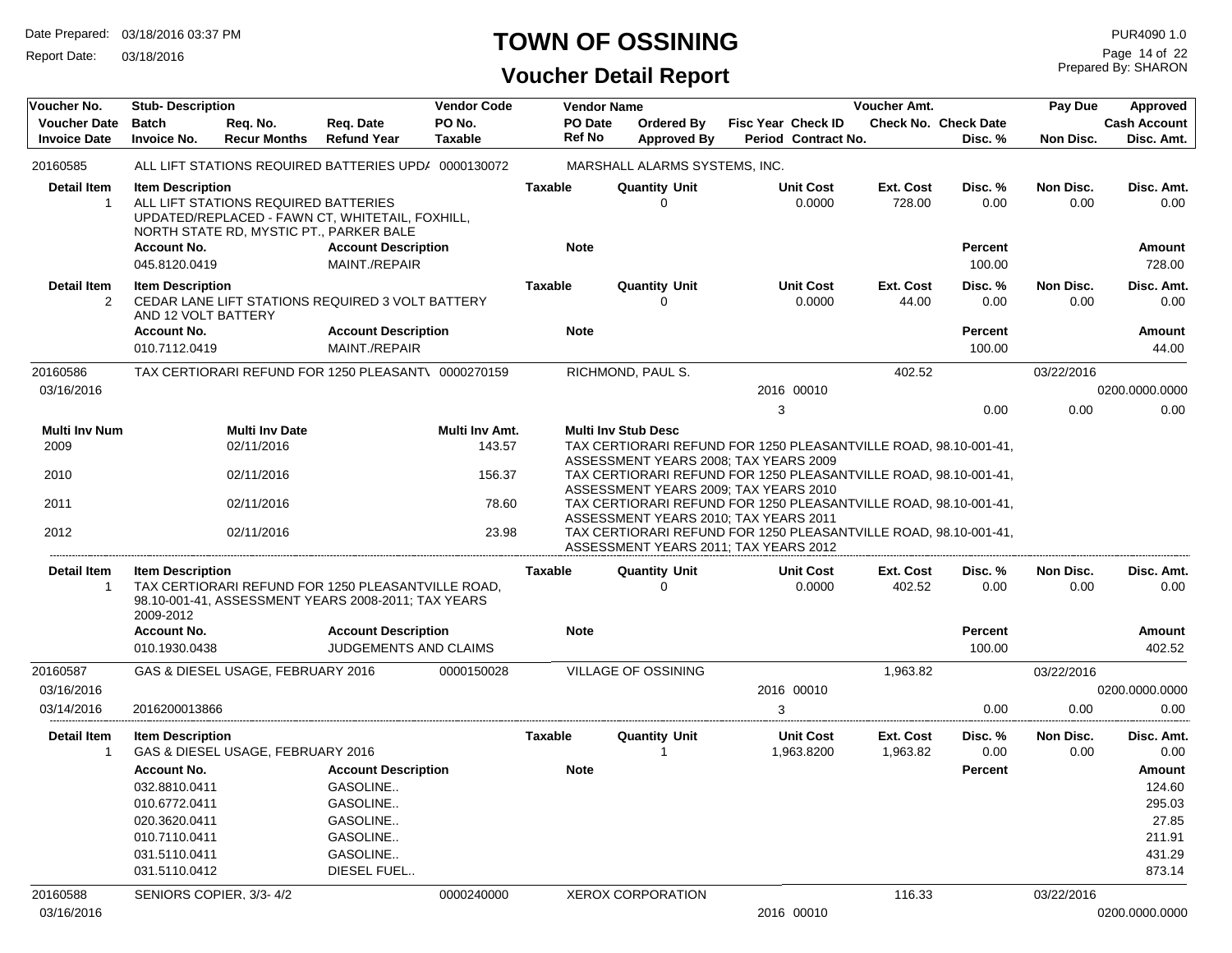Report Date: 03/18/2016

#### **TOWN OF OSSINING**

Prepared By: SHARON Page 15 of 22

| Voucher No.          | <b>Stub-Description</b> |                       |                            | <b>Vendor Code</b> |                | <b>Vendor Name</b> |                                 |                     | Voucher Amt. |                             | Pay Due    | <b>Approved</b>     |
|----------------------|-------------------------|-----------------------|----------------------------|--------------------|----------------|--------------------|---------------------------------|---------------------|--------------|-----------------------------|------------|---------------------|
| <b>Voucher Date</b>  | <b>Batch</b>            | Req. No.              | Req. Date                  | PO No.             | PO Date        |                    | Ordered By                      | Fisc Year Check ID  |              | <b>Check No. Check Date</b> |            | <b>Cash Account</b> |
| <b>Invoice Date</b>  | <b>Invoice No.</b>      | <b>Recur Months</b>   | <b>Refund Year</b>         | <b>Taxable</b>     | <b>Ref No</b>  |                    | <b>Approved By</b>              | Period Contract No. |              | Disc. %                     | Non Disc.  | Disc. Amt.          |
| 20160588             | SENIORS COPIER, 3/3-4/2 |                       |                            | 0000240000         |                |                    | <b>XEROX CORPORATION</b>        |                     |              |                             |            |                     |
| 03/14/2016           | 492504                  |                       |                            |                    |                |                    |                                 | 3                   |              | 0.00                        | 0.00       | 0.00                |
| Detail Item          | <b>Item Description</b> |                       |                            |                    | Taxable        |                    | <b>Quantity Unit</b>            | Unit Cost           | Ext. Cost    | Disc. %                     | Non Disc.  | Disc. Amt.          |
| -1                   | SENIORS COPIER, 3/3-4/2 |                       |                            |                    |                |                    |                                 | 116.3300            | 116.33       | 0.00                        | 0.00       | 0.00                |
|                      | <b>Account No.</b>      |                       | <b>Account Description</b> |                    | <b>Note</b>    |                    |                                 |                     |              | Percent                     |            | Amount              |
|                      | 010.6772.0201           |                       | EQUIPMENT                  |                    |                |                    |                                 |                     |              | 100.00                      |            | 116.33              |
| 20160589             | <b>FOOD WIN</b>         |                       |                            | 0000700455         |                | C-TOWN             |                                 |                     | 479.29       |                             | 03/22/2016 |                     |
| 03/16/2016           |                         |                       |                            |                    |                |                    |                                 | 2016 00010          |              |                             |            | 0200.0000.0000      |
|                      |                         |                       |                            |                    |                |                    |                                 | 3                   |              | 0.00                        | 0.00       | 0.00                |
| <b>Multi Inv Num</b> |                         | <b>Multi Inv Date</b> |                            | Multi Inv Amt.     |                |                    | <b>Multi Inv Stub Desc</b>      |                     |              |                             |            |                     |
| 03022016             |                         | 03/02/2016            |                            | 62.89              |                | FOOD WIN           |                                 |                     |              |                             |            |                     |
| 03032016             |                         | 03/03/2016            |                            | 6.58               |                | FOOD WIN           |                                 |                     |              |                             |            |                     |
| 03032016-1           |                         | 03/03/2016            |                            | 27.44              |                | FOOD WIN           |                                 |                     |              |                             |            |                     |
| 03072016             |                         | 03/07/2016            |                            | 123.09             |                | FOOD WIN           |                                 |                     |              |                             |            |                     |
| 03082106             |                         | 03/08/2016            |                            | 8.90               |                | FOOD WIN           |                                 |                     |              |                             |            |                     |
| 03092016             |                         | 03/09/2016            |                            | 72.09              |                | FOOD WIN           |                                 |                     |              |                             |            |                     |
| 03102016             |                         | 03/10/2016            |                            | 8.76               |                | FOOD WIN           |                                 |                     |              |                             |            |                     |
| 03142016             |                         | 03/14/2016            |                            | 97.32              |                | FOOD WIN           |                                 |                     |              |                             |            |                     |
| 03142016-1           |                         | 03/14/2016            |                            | 22.74              |                | FOOD WIN           |                                 |                     |              |                             |            |                     |
| 03152016             |                         | 03/15/2016            |                            | 49.48              |                | FOOD WIN           |                                 |                     |              |                             |            |                     |
| <b>Detail Item</b>   | <b>Item Description</b> |                       |                            |                    | Taxable        |                    | <b>Quantity Unit</b>            | <b>Unit Cost</b>    | Ext. Cost    | Disc. %                     | Non Disc.  | Disc. Amt.          |
| $\overline{1}$       | FOOD WIN                |                       |                            |                    |                |                    |                                 | 479.2900            | 479.29       | 0.00                        | 0.00       | 0.00                |
|                      | <b>Account No.</b>      |                       | <b>Account Description</b> |                    | <b>Note</b>    |                    |                                 |                     |              | <b>Percent</b>              |            | Amount              |
|                      | 010.6773.0423           |                       | FOOD SUPPLIES              |                    |                |                    |                                 |                     |              | 100.00                      |            | 479.29              |
| 20160590             | <b>BREAD WIN</b>        |                       |                            | 0000070168         |                |                    | GM DIRECT DISTRIBUTOR CORP.     |                     | 106.08       |                             | 03/22/2016 |                     |
| 03/16/2016           |                         |                       |                            |                    |                |                    |                                 | 2016 00010          |              |                             |            | 0200.0000.0000      |
|                      |                         |                       |                            |                    |                |                    |                                 | 3                   |              | 0.00                        | 0.00       | 0.00                |
| <b>Multi Inv Num</b> |                         | <b>Multi Inv Date</b> |                            | Multi Inv Amt.     |                |                    | <b>Multi Inv Stub Desc</b>      |                     |              |                             |            |                     |
| 03161222643          |                         | 03/03/2016            |                            | 53.04              |                | <b>BREAD WIN</b>   |                                 |                     |              |                             |            |                     |
| 03161222697          |                         | 03/10/2016            |                            | 53.04              |                | BREAD WIN          |                                 |                     |              |                             |            |                     |
| <b>Detail Item</b>   | <b>Item Description</b> |                       |                            |                    | <b>Taxable</b> |                    | <b>Quantity Unit</b>            | <b>Unit Cost</b>    | Ext. Cost    | Disc. %                     | Non Disc.  | Disc. Amt.          |
| 1                    | <b>BREAD WIN</b>        |                       |                            |                    |                |                    |                                 | 106.0800            | 106.08       | 0.00                        | 0.00       | 0.00                |
|                      | <b>Account No.</b>      |                       | <b>Account Description</b> |                    | <b>Note</b>    |                    |                                 |                     |              | <b>Percent</b>              |            | Amount              |
|                      | 010.6773.0423           |                       | FOOD SUPPLIES              |                    |                |                    |                                 |                     |              | 100.00                      |            | 106.08              |
| 20160591             | FOOD WIN                |                       |                            | 0000700758         |                |                    | HARTFORD PROVISION COMPANY INC. |                     | 426.97       |                             | 03/22/2016 |                     |
| 03/16/2016           |                         |                       |                            |                    |                |                    |                                 | 2016 00010          |              |                             |            | 0200.0000.0000      |
| 02/10/2016           | 2171184                 |                       |                            | M                  |                |                    |                                 | 3                   |              | 0.00                        | 0.00       | 0.00                |
|                      |                         |                       |                            |                    |                |                    |                                 |                     |              |                             |            |                     |
| <b>Detail Item</b>   | <b>Item Description</b> |                       |                            |                    | Taxable        |                    | <b>Quantity Unit</b>            | <b>Unit Cost</b>    | Ext. Cost    | Disc. %                     | Non Disc.  | Disc. Amt.          |
| $\overline{1}$       | FOOD WIN                |                       |                            |                    | м              |                    |                                 | 426.9700            | 426.97       | 0.00                        | 0.00       | 0.00                |
|                      | <b>Account No.</b>      |                       | <b>Account Description</b> |                    | <b>Note</b>    |                    |                                 |                     |              | <b>Percent</b>              |            | <b>Amount</b>       |
|                      | 010.6773.0423           |                       | FOOD SUPPLIES              |                    |                |                    |                                 |                     |              | 100.00                      |            | 426.97              |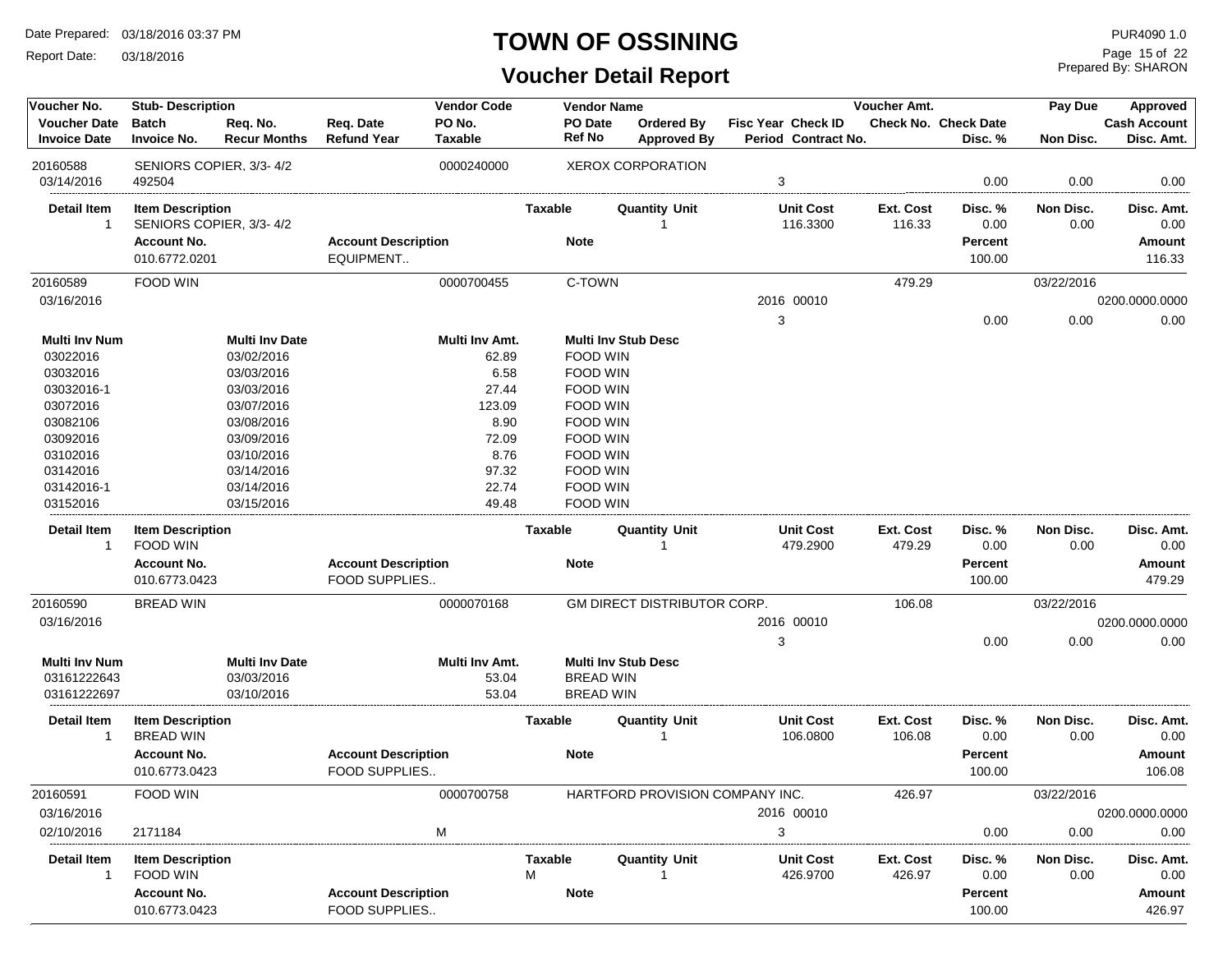Report Date: 03/18/2016

#### **TOWN OF OSSINING**

# **Voucher Detail Report**

Prepared By: SHARON Page 16 of 22

| Voucher No.                                | <b>Stub-Description</b>                         |                                 |                                                                                                           | <b>Vendor Code</b>       |                                 | <b>Vendor Name</b>                   |                                                                                                                                                    | Voucher Amt.          |                                        | Pay Due           | Approved                          |
|--------------------------------------------|-------------------------------------------------|---------------------------------|-----------------------------------------------------------------------------------------------------------|--------------------------|---------------------------------|--------------------------------------|----------------------------------------------------------------------------------------------------------------------------------------------------|-----------------------|----------------------------------------|-------------------|-----------------------------------|
| <b>Voucher Date</b><br><b>Invoice Date</b> | <b>Batch</b><br><b>Invoice No.</b>              | Req. No.<br><b>Recur Months</b> | Req. Date<br><b>Refund Year</b>                                                                           | PO No.<br><b>Taxable</b> | <b>PO</b> Date<br><b>Ref No</b> | Ordered By<br><b>Approved By</b>     | <b>Fisc Year Check ID</b><br><b>Period Contract No.</b>                                                                                            |                       | <b>Check No. Check Date</b><br>Disc. % | Non Disc.         | <b>Cash Account</b><br>Disc. Amt. |
| 20160592                                   | FOOD WIN                                        |                                 |                                                                                                           | 0000271920               |                                 | <b>MIVILA FOODS</b>                  |                                                                                                                                                    | 322.20                |                                        | 03/22/2016        |                                   |
| 03/16/2016                                 |                                                 |                                 |                                                                                                           |                          |                                 |                                      | 2016 00010                                                                                                                                         |                       |                                        |                   | 0200.0000.0000                    |
| 02/03/2016                                 | 487873                                          |                                 |                                                                                                           | M                        |                                 |                                      | 3                                                                                                                                                  |                       | 0.00                                   | 0.00              | 0.00                              |
| <b>Detail Item</b><br>$\mathbf{1}$         | <b>Item Description</b><br>FOOD WIN             |                                 |                                                                                                           |                          | Taxable<br>М                    | <b>Quantity Unit</b>                 | <b>Unit Cost</b><br>322.2000                                                                                                                       | Ext. Cost<br>322.20   | Disc. %<br>0.00                        | Non Disc.<br>0.00 | Disc. Amt.<br>0.00                |
|                                            | <b>Account No.</b><br>010.6773.0423             |                                 | <b>Account Description</b><br>FOOD SUPPLIES                                                               |                          | <b>Note</b>                     |                                      |                                                                                                                                                    |                       | <b>Percent</b><br>100.00               |                   | Amount<br>322.20                  |
| 20160593<br>03/16/2016                     |                                                 |                                 | REIMBURSEMENT FOR TAXI COUPONS, 131 COU 0000700351                                                        |                          | <b>BIG TAXI</b>                 |                                      | 2016 00010                                                                                                                                         | 622.25                |                                        | 03/22/2016        | 0200.0000.0000                    |
| 03/07/2016                                 | 03072016                                        |                                 |                                                                                                           | м                        |                                 |                                      | 3                                                                                                                                                  |                       | 0.00                                   | 0.00              | 0.00                              |
|                                            |                                                 |                                 |                                                                                                           |                          |                                 |                                      |                                                                                                                                                    |                       |                                        |                   |                                   |
| <b>Detail Item</b><br>$\mathbf{1}$         | <b>Item Description</b><br>\$4.75/EACH          |                                 | REIMBURSEMENT FOR TAXI COUPONS, 131 COUPONS @                                                             |                          | <b>Taxable</b><br>м             | <b>Quantity Unit</b><br>1            | <b>Unit Cost</b><br>622.2500                                                                                                                       | Ext. Cost<br>622.25   | Disc. %<br>0.00                        | Non Disc.<br>0.00 | Disc. Amt.<br>0.00                |
|                                            | <b>Account No.</b>                              |                                 | <b>Account Description</b>                                                                                |                          | <b>Note</b>                     |                                      |                                                                                                                                                    |                       | <b>Percent</b>                         |                   | Amount                            |
|                                            | 010.6772.0429                                   |                                 | CALL A CAB                                                                                                |                          |                                 |                                      |                                                                                                                                                    |                       | 100.00                                 |                   | 622.25                            |
| 20160594                                   | <b>REFRIGERATOR SERVICE</b>                     |                                 |                                                                                                           | 0000070031               |                                 | <b>GENERAL ICE MACHINE &amp; COO</b> |                                                                                                                                                    | 365.00                |                                        | 03/22/2016        |                                   |
| 03/16/2016                                 |                                                 |                                 |                                                                                                           |                          |                                 |                                      | 2016 00010                                                                                                                                         |                       |                                        |                   | 0200.0000.0000                    |
| 02/17/2016                                 | 10177                                           |                                 |                                                                                                           |                          |                                 |                                      | 3                                                                                                                                                  |                       | 0.00                                   | 0.00              | 0.00                              |
| <b>Detail Item</b><br>-1                   | <b>Item Description</b><br>REFRIGERATOR SERVICE |                                 |                                                                                                           |                          | Taxable                         | <b>Quantity Unit</b>                 | <b>Unit Cost</b><br>365.0000                                                                                                                       | Ext. Cost<br>365.00   | Disc. %<br>0.00                        | Non Disc.<br>0.00 | Disc. Amt.<br>0.00                |
|                                            | <b>Account No.</b><br>010.6772.0449             |                                 | <b>Account Description</b><br>PARTS/LABOR                                                                 |                          | <b>Note</b>                     |                                      |                                                                                                                                                    |                       | <b>Percent</b><br>100.00               |                   | Amount<br>365.00                  |
| 20160595                                   |                                                 |                                 | TAX CERTIORARI REFUND FOR 520 NORTH STAT 0000701472                                                       |                          |                                 | HERMAN KATZ CANGEMI & CLYNE, LLP     |                                                                                                                                                    | 6,455.98              |                                        | 03/22/2016        |                                   |
| 03/16/2016                                 |                                                 |                                 |                                                                                                           |                          |                                 |                                      | 2016 00010                                                                                                                                         |                       |                                        |                   | 0200.0000.0000                    |
|                                            |                                                 |                                 |                                                                                                           |                          |                                 |                                      | 3                                                                                                                                                  |                       | 0.00                                   | 0.00              | 0.00                              |
| <b>Multi Inv Num</b>                       |                                                 | <b>Multi Inv Date</b>           |                                                                                                           | Multi Inv Amt.           |                                 | <b>Multi Inv Stub Desc</b>           |                                                                                                                                                    |                       |                                        |                   |                                   |
| 2011                                       |                                                 | 02/10/2016                      |                                                                                                           | 1,213.53                 |                                 |                                      | TAX CERTIORARI REFUND FOR 520 NORTH STATE ROAD, 90.19-002-19-21,<br>ASSESSMENT YEARS 2010; TAX YEARS 2011                                          |                       |                                        |                   |                                   |
| 2012                                       |                                                 | 02/10/2016                      |                                                                                                           | 1,276.96                 |                                 |                                      | TAX CERTIORARI REFUND FOR 520 NORTH STATE ROAD, 90.19-002-19-21.                                                                                   |                       |                                        |                   |                                   |
| 2013                                       |                                                 | 02/10/2016                      |                                                                                                           | 1,306.91                 |                                 |                                      | ASSESSMENT YEARS 2011; TAX YEARS 2012<br>TAX CERTIORARI REFUND FOR 520 NORTH STATE ROAD, 90.19-002-19-21,<br>ASSESSMENT YEARS 2012; TAX YEARS 2013 |                       |                                        |                   |                                   |
| 2014                                       |                                                 | 02/10/2016                      |                                                                                                           | 1,323.15                 |                                 |                                      | TAX CERTIORARI REFUND FOR 520 NORTH STATE ROAD, 90.19-002-19-21,                                                                                   |                       |                                        |                   |                                   |
| 2015                                       |                                                 | 02/10/2016                      |                                                                                                           | 1,335.43                 |                                 |                                      | ASSESSMENT YEARS 2013; TAX YEARS 2014<br>TAX CERTIORARI REFUND FOR 520 NORTH STATE ROAD, 90.19-002-19-21,<br>ASSESSMENT YEARS 2014; TAX YEARS 2015 |                       |                                        |                   |                                   |
| Detail Item<br>-1                          | <b>Item Description</b><br>2011-2015            |                                 | TAX CERTIORARI REFUND FOR 520 NORTH STATE ROAD,<br>90.19-002-19-21, ASSESSMENT YEARS 2010-2014; TAX YEARS |                          | Taxable                         | <b>Quantity Unit</b>                 | <b>Unit Cost</b><br>0.0000                                                                                                                         | Ext. Cost<br>6,455.98 | Disc. %<br>0.00                        | Non Disc.<br>0.00 | Disc. Amt.<br>0.00                |
|                                            | <b>Account No.</b><br>010.1930.0438             |                                 | <b>Account Description</b><br>JUDGEMENTS AND CLAIMS                                                       |                          | <b>Note</b>                     |                                      |                                                                                                                                                    |                       | <b>Percent</b>                         |                   | Amount<br>492.73                  |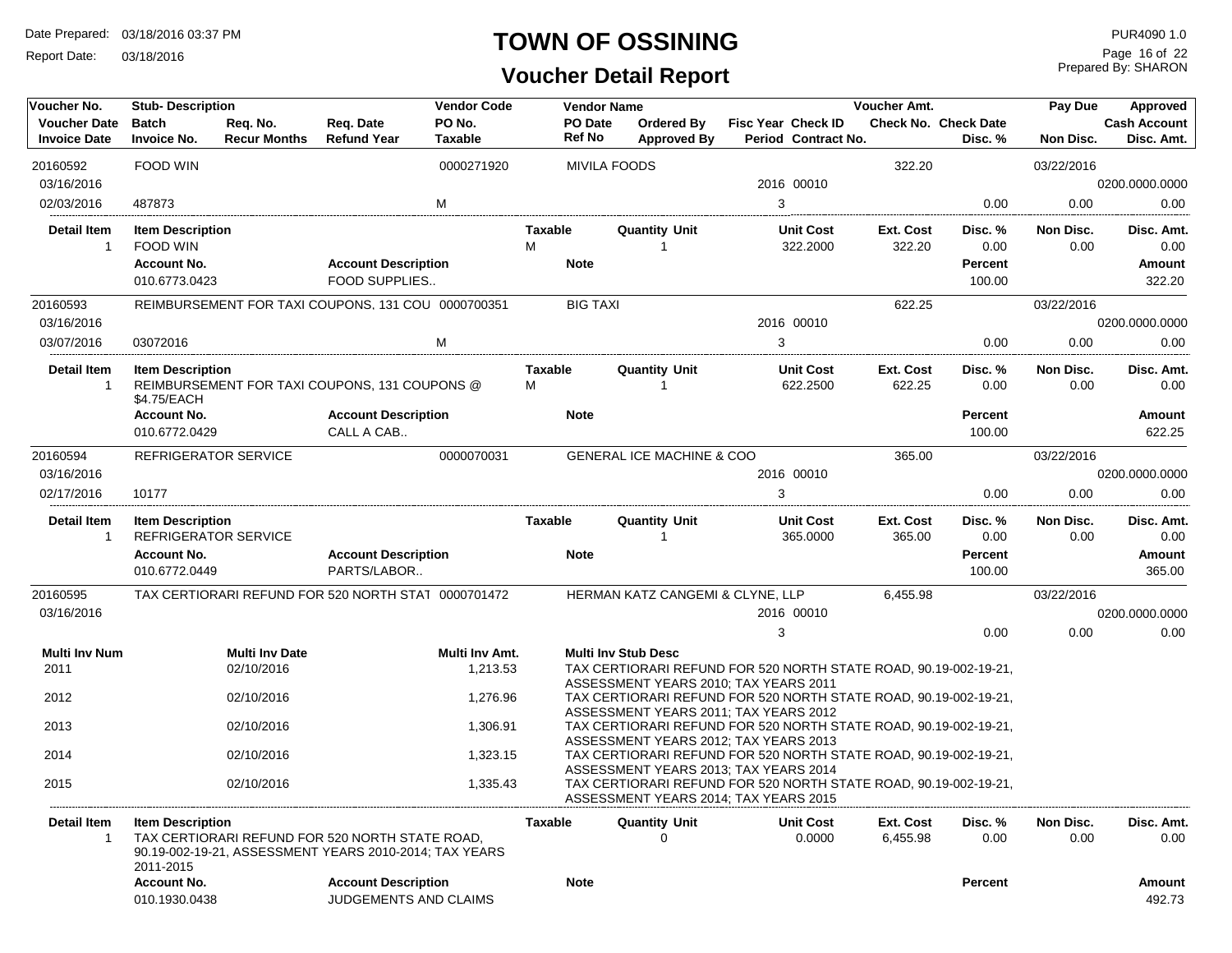Report Date: 03/18/2016

#### **TOWN OF OSSINING**

| Voucher No.                                | <b>Stub-Description</b>            |                                 |                                                     | <b>Vendor Code</b>       |                          | <b>Vendor Name</b>                      |                           |                                | Voucher Amt.          |                                        | Approved          |                                   |
|--------------------------------------------|------------------------------------|---------------------------------|-----------------------------------------------------|--------------------------|--------------------------|-----------------------------------------|---------------------------|--------------------------------|-----------------------|----------------------------------------|-------------------|-----------------------------------|
| <b>Voucher Date</b><br><b>Invoice Date</b> | <b>Batch</b><br><b>Invoice No.</b> | Req. No.<br><b>Recur Months</b> | Req. Date<br><b>Refund Year</b>                     | PO No.<br><b>Taxable</b> | PO Date<br><b>Ref No</b> | <b>Ordered By</b><br><b>Approved By</b> | <b>Fisc Year Check ID</b> | Period Contract No.            |                       | <b>Check No. Check Date</b><br>Disc. % | Non Disc.         | <b>Cash Account</b><br>Disc. Amt. |
| 20160595                                   |                                    |                                 | TAX CERTIORARI REFUND FOR 520 NORTH STAT 0000701472 |                          |                          | HERMAN KATZ CANGEMI & CLYNE, LLP        |                           |                                |                       |                                        |                   |                                   |
|                                            | <b>Account No.</b>                 |                                 | <b>Account Description</b>                          |                          | <b>Note</b>              |                                         |                           |                                |                       | <b>Percent</b>                         |                   | Amount                            |
|                                            | 020.1930.0438                      |                                 | JUDGEMENTS AND CLAIMS                               |                          |                          |                                         |                           |                                |                       |                                        |                   | 2,347.48                          |
|                                            | 031.1930.0438                      |                                 | JUDGEMENTS AND CLAIMS                               |                          |                          |                                         |                           |                                |                       |                                        |                   | 1,874.26                          |
|                                            | 045.1930.0438                      |                                 | JUDGEMENTS AND CLAIMS                               |                          |                          |                                         |                           |                                |                       |                                        |                   | 555.09                            |
|                                            | 050.1930.0438                      |                                 | JUDGEMENTS AND CLAIMS                               |                          |                          |                                         |                           |                                |                       |                                        |                   | 20.78                             |
|                                            | 063.1930.0438                      |                                 | <b>JUDGEMENTS AND CLAIMS</b>                        |                          |                          |                                         |                           |                                |                       |                                        |                   | 54.70                             |
|                                            | 064.1930.0438                      |                                 | JUDGEMENTS AND CLAIMS                               |                          |                          |                                         |                           |                                |                       |                                        |                   | 509.41                            |
|                                            | 065.1930.0438                      |                                 | JUDGEMENTS AND CLAIMS                               |                          |                          |                                         |                           |                                |                       |                                        |                   | 455.34                            |
|                                            | 066.1930.0438                      |                                 | JUDGEMENTS AND CLAIMS                               |                          |                          |                                         |                           |                                |                       |                                        |                   | 146.19                            |
| 20160596                                   |                                    | VERIZON CHARGES, 1/28-2/27      |                                                     | 0000150028               |                          | VILLAGE OF OSSINING                     |                           |                                | 2,001.73              |                                        | 03/22/2016        |                                   |
| 03/16/2016                                 |                                    |                                 |                                                     |                          |                          |                                         |                           | 2016 00010                     |                       |                                        |                   | 0200.0000.0000                    |
| 01/31/2016                                 | 2016200013864                      |                                 |                                                     |                          |                          |                                         | 3                         |                                |                       | 0.00                                   | 0.00              | 0.00                              |
| <b>Detail Item</b><br>$\overline{1}$       | <b>Item Description</b>            | VERIZON CHARGES, 1/28-2/27      |                                                     |                          | <b>Taxable</b>           | <b>Quantity Unit</b><br>1               |                           | <b>Unit Cost</b><br>2,001.7300 | Ext. Cost<br>2,001.73 | Disc. %<br>0.00                        | Non Disc.<br>0.00 | Disc. Amt.<br>0.00                |
|                                            | <b>Account No.</b>                 |                                 | <b>Account Description</b>                          |                          | <b>Note</b>              |                                         |                           |                                |                       | Percent                                |                   | Amount                            |
|                                            | 010.1620.0419                      |                                 | MAINT./REPAIR                                       |                          |                          |                                         |                           |                                |                       |                                        |                   | 70.20                             |
|                                            | 020.3620.0406                      |                                 | TELEPHONE                                           |                          |                          |                                         |                           |                                |                       |                                        |                   | 150.26                            |
|                                            | 032.8810.0406                      |                                 | TELEPHONE                                           |                          |                          |                                         |                           |                                |                       |                                        |                   | 72.70                             |
|                                            | 031.5010.0406                      |                                 | TELEPHONE                                           |                          |                          |                                         |                           |                                |                       |                                        |                   | 148.00                            |
|                                            | 010.1650.0438                      |                                 | PHONE, WEB SERVICES                                 |                          |                          |                                         |                           |                                |                       |                                        |                   | 1,560.57                          |
| 20160597                                   |                                    | VERIZON CHARGES, 2/28-3/27      |                                                     | 0000150028               |                          | VILLAGE OF OSSINING                     |                           |                                | 2,026.01              |                                        | 03/22/2016        |                                   |
| 03/16/2016                                 |                                    |                                 |                                                     |                          |                          |                                         |                           | 2016 00010                     |                       |                                        |                   | 0200.0000.0000                    |
| 03/14/2016                                 | 2016200013871                      |                                 |                                                     |                          |                          |                                         | 3                         |                                |                       | 0.00                                   | 0.00              | 0.00                              |
| <b>Detail Item</b><br>$\mathbf{1}$         | <b>Item Description</b>            | VERIZON CHARGES, 2/28-3/27      |                                                     |                          | <b>Taxable</b>           | <b>Quantity Unit</b>                    |                           | <b>Unit Cost</b><br>2,026.0100 | Ext. Cost<br>2,026.01 | Disc. %<br>0.00                        | Non Disc.<br>0.00 | Disc. Amt.<br>0.00                |
|                                            | <b>Account No.</b>                 |                                 | <b>Account Description</b>                          |                          | <b>Note</b>              |                                         |                           |                                |                       | <b>Percent</b>                         |                   | Amount                            |
|                                            | 010.1620.0419                      |                                 | MAINT./REPAIR                                       |                          |                          |                                         |                           |                                |                       |                                        |                   | 70.44                             |
|                                            | 020.3620.0406                      |                                 | TELEPHONE                                           |                          |                          |                                         |                           |                                |                       |                                        |                   | 156.64                            |
|                                            | 032.8810.0406                      |                                 | TELEPHONE                                           |                          |                          |                                         |                           |                                |                       |                                        |                   | 73.70                             |
|                                            | 031.5010.0406                      |                                 | TELEPHONE                                           |                          |                          |                                         |                           |                                |                       |                                        |                   | 152.09                            |
|                                            | 010.1650.0438                      |                                 | PHONE, WEB SERVICES                                 |                          |                          |                                         |                           |                                |                       |                                        |                   | 1,573.14                          |
| 20160598                                   |                                    | SENIOR SERVICES FAX, 2/28-3/27  |                                                     | 0000220156               | <b>VERIZON</b>           |                                         |                           |                                | 25.92                 |                                        | 03/22/2016        |                                   |
| 03/16/2016                                 |                                    |                                 |                                                     |                          |                          |                                         |                           | 2016 00010                     |                       |                                        |                   | 0200.0000.0000                    |
| 02/28/2016                                 | 02282016                           |                                 |                                                     |                          |                          |                                         | 3                         |                                |                       | 0.00                                   | 0.00              | 0.00                              |
| Detail Item<br>$\mathbf{1}$                | <b>Item Description</b>            | SENIOR SERVICES FAX, 2/28-3/27  |                                                     |                          | Taxable                  | Quantity Unit                           |                           | <b>Unit Cost</b><br>25.9200    | Ext. Cost<br>25.92    | Disc. %<br>0.00                        | Non Disc.<br>0.00 | Disc. Amt.<br>0.00                |
|                                            | <b>Account No.</b>                 |                                 | <b>Account Description</b>                          |                          | <b>Note</b>              |                                         |                           |                                |                       | <b>Percent</b>                         |                   | Amount                            |
|                                            | 010.6772.0406                      |                                 | TELEPHONE                                           |                          |                          |                                         |                           |                                |                       | 100.00                                 |                   | 25.92                             |
| 20160600                                   |                                    |                                 | REMOVAL OF LARGE TREE-14 CROTON DAM RC 0000070021   |                          |                          | US TREASURY ID#13-2730945               |                           |                                | 3,666.00              |                                        | 03/22/2016        |                                   |
| 03/17/2016                                 |                                    |                                 |                                                     | 5117                     | 02/19/2016               |                                         |                           | 2016 00010                     |                       |                                        |                   | 0200.0000.0000                    |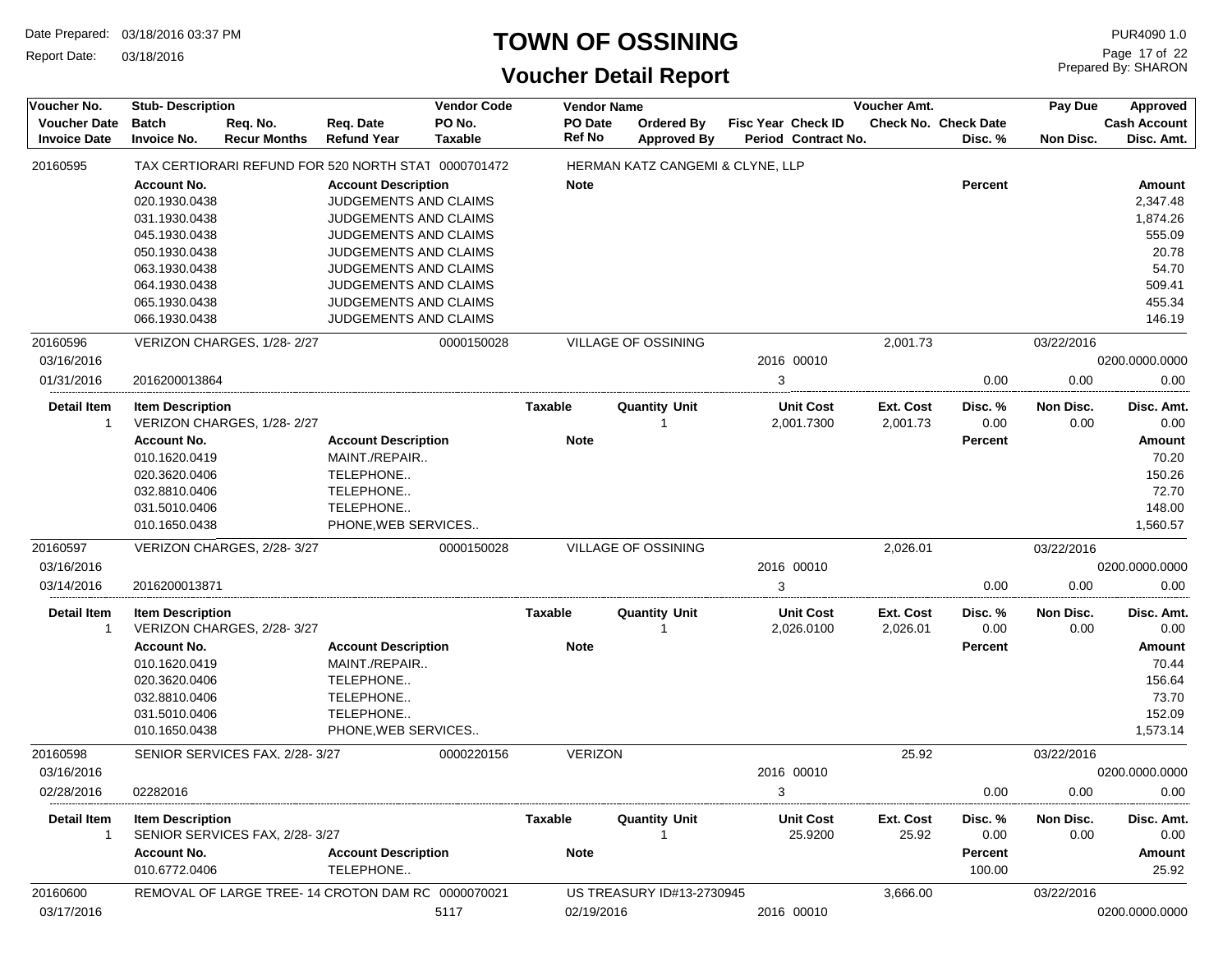Report Date: 03/18/2016

# **TOWN OF OSSINING**

Prepared By: SHARON Page 18 of 22

| Voucher No.                                |                                     | <b>Stub-Description</b>            |                                                    |                          |                          | <b>Vendor Name</b>               |                                                          | Voucher Amt. |                                 | Pay Due    | Approved                          |
|--------------------------------------------|-------------------------------------|------------------------------------|----------------------------------------------------|--------------------------|--------------------------|----------------------------------|----------------------------------------------------------|--------------|---------------------------------|------------|-----------------------------------|
| <b>Voucher Date</b><br><b>Invoice Date</b> | <b>Batch</b><br><b>Invoice No.</b>  | Req. No.<br><b>Recur Months</b>    | Req. Date<br><b>Refund Year</b>                    | PO No.<br><b>Taxable</b> | PO Date<br><b>Ref No</b> | Ordered By<br><b>Approved By</b> | <b>Fisc Year Check ID</b><br>Period Contract No.         |              | Check No. Check Date<br>Disc. % | Non Disc.  | <b>Cash Account</b><br>Disc. Amt. |
| 20160600<br>03/07/2016                     | 23568                               |                                    | REMOVAL OF LARGE TREE-14 CROTON DAM RC 0000070021  | M                        |                          | US TREASURY ID#13-2730945        | 3                                                        |              | 0.00                            | 0.00       | 0.00                              |
| <b>Detail Item</b><br>-1                   | <b>Item Description</b>             |                                    |                                                    |                          | Taxable                  | Quantity Unit<br>-1              | <b>Unit Cost</b>                                         | Ext. Cost    | Disc. %                         | Non Disc.  | Disc. Amt.                        |
|                                            |                                     |                                    | REMOVAL OF LARGE TREE-14 CROTON DAM ROAD           |                          | M                        |                                  | 3,666.0000                                               | 3,666.00     | 0.00                            | 0.00       | 0.00                              |
|                                            | <b>Account No.</b><br>031.5140.0438 |                                    | <b>Account Description</b><br>MAINTENANCE OF TREES |                          | <b>Note</b>              |                                  |                                                          |              | <b>Percent</b><br>100.00        |            | Amount<br>3,666.00                |
| 20160601                                   |                                     |                                    | ANNUAL MAINTENANCE ON CURRENCY COUNTII 0000701050  |                          |                          | <b>CUMMINS-ALLISON CORP.</b>     |                                                          | 442.00       |                                 | 03/22/2016 |                                   |
| 03/18/2016                                 |                                     |                                    |                                                    |                          |                          |                                  | 2016 00010                                               |              |                                 |            | 0200.0000.0000                    |
| 03/07/2016                                 | 1263035                             |                                    |                                                    |                          |                          |                                  | 3                                                        |              | 0.00                            | 0.00       | 0.00                              |
| <b>Detail Item</b>                         | <b>Item Description</b>             |                                    |                                                    |                          | <b>Taxable</b>           | <b>Quantity Unit</b>             | <b>Unit Cost</b>                                         | Ext. Cost    | Disc. %                         | Non Disc.  | Disc. Amt.                        |
| $\mathbf 1$                                |                                     |                                    | ANNUAL MAINTENANCE ON CURRENCY COUNTING MACHINE    |                          |                          | -1                               | 442.0000                                                 | 442.00       | 0.00                            | 0.00       | 0.00                              |
|                                            | <b>Account No.</b>                  |                                    | <b>Account Description</b>                         |                          | <b>Note</b>              |                                  |                                                          |              | <b>Percent</b>                  |            | Amount                            |
|                                            | 010.1330.0419                       |                                    | MAINT./REPAIR                                      |                          |                          |                                  |                                                          |              | 100.00                          |            | 442.00                            |
| 20160603                                   |                                     | MONTHLY NETWORK FEE FOR XPRESS-PAY |                                                    | 0000183209               |                          | SYSTEMS EAST INC.                |                                                          | 23.15        |                                 | 03/22/2016 |                                   |
| 03/18/2016                                 |                                     |                                    |                                                    |                          |                          |                                  | 2016 00010                                               |              |                                 |            | 0200.0000.0000                    |
| 03/01/2016                                 | 126370                              |                                    |                                                    |                          |                          |                                  | 3                                                        |              | 0.00                            | 0.00       | 0.00                              |
| <b>Detail Item</b>                         | <b>Item Description</b>             |                                    |                                                    |                          | Taxable                  | <b>Quantity Unit</b>             | <b>Unit Cost</b>                                         | Ext. Cost    | Disc. %                         | Non Disc.  | Disc. Amt.                        |
| $\mathbf{1}$                               |                                     | MONTHLY NETWORK FEE FOR XPRESS-PAY |                                                    |                          |                          | -1                               | 23.1500                                                  | 23.15        | 0.00                            | 0.00       | 0.00                              |
|                                            | <b>Account No.</b>                  |                                    | <b>Account Description</b>                         |                          | <b>Note</b>              |                                  |                                                          |              | <b>Percent</b>                  |            | Amount                            |
|                                            | 010.1330.0497                       |                                    | <b>INTERNET CONTRACT FEES</b>                      |                          |                          |                                  |                                                          |              | 100.00                          |            | 23.15                             |
| 20160604                                   |                                     | SUPPLIES FOR SHINEHOUSE            |                                                    | 0000080076               |                          | HOME DEPOT CREDIT SERVICE        |                                                          | 1,536.13     |                                 | 03/22/2016 |                                   |
| 03/18/2016                                 |                                     |                                    |                                                    |                          |                          |                                  | 2016 00010                                               |              |                                 |            | 0200.0000.0000                    |
|                                            |                                     |                                    |                                                    |                          |                          |                                  | 3                                                        |              | 0.00                            | 0.00       | 0.00                              |
| <b>Multi Inv Num</b>                       |                                     | <b>Multi Inv Date</b>              |                                                    | Multi Inv Amt.           |                          | <b>Multi Inv Stub Desc</b>       |                                                          |              |                                 |            |                                   |
| 5010357                                    |                                     | 02/23/2016                         |                                                    | 994.33                   |                          |                                  | SUPPLIES FOR TRIM AROUND BLOCK WALLS AND SKYLIGHT        |              |                                 |            |                                   |
| 6190084                                    |                                     | 02/12/2016                         |                                                    | 224.20                   |                          |                                  | LIFT RENTAL FOR SHEET ROCK FOR CEILING                   |              |                                 |            |                                   |
| 6203081                                    |                                     | 02/12/2016                         |                                                    | 47.58                    |                          |                                  | 4. GAL ALL PURPOSE JOINT COMPOUND AND DRYWALL JOINT TAPE |              |                                 |            |                                   |
| 8203472                                    |                                     | 03/01/2016                         |                                                    | 270.02                   |                          |                                  | SPACKLE AND SUPPLIES FOR BOILER ROOM                     |              |                                 |            |                                   |
| <b>Detail Item</b>                         | <b>Item Description</b>             |                                    |                                                    |                          | <b>Taxable</b>           | <b>Quantity Unit</b>             | <b>Unit Cost</b>                                         | Ext. Cost    | Disc. %                         | Non Disc.  | Disc. Amt.                        |
| $\mathbf{1}$                               |                                     | SUPPLIES FOR SHINEHOUSE            |                                                    |                          |                          | -1                               | 1,536.1300                                               | 1,536.13     | 0.00                            | 0.00       | 0.00                              |
|                                            | <b>Account No.</b>                  |                                    | <b>Account Description</b>                         |                          | <b>Note</b>              |                                  |                                                          |              | <b>Percent</b>                  |            | Amount                            |
|                                            | 037.7110.2183                       |                                    | SHINEHOUSE RESTORATION                             |                          |                          |                                  |                                                          |              | 100.00                          |            | 1,536.13                          |
| 20160605                                   |                                     |                                    | REFUND OF OVERPAYMENT OF SCHOOL TAX - 2 0000700760 |                          |                          | CORELOGIC                        |                                                          | 4,343.51     |                                 | 03/22/2016 |                                   |
| 03/18/2016                                 |                                     |                                    |                                                    |                          |                          |                                  | 2016 00010                                               |              |                                 |            | 0200.0000.0000                    |
| 02/03/2016                                 | 6                                   |                                    |                                                    | M                        |                          |                                  | 3                                                        |              | 0.00                            | 0.00       | 0.00                              |
| <b>Detail Item</b>                         | <b>Item Description</b>             |                                    |                                                    |                          | <b>Taxable</b>           | <b>Quantity Unit</b>             | <b>Unit Cost</b>                                         | Ext. Cost    | Disc. %                         | Non Disc.  | Disc. Amt.                        |
| $\mathbf{1}$                               | ROAD, 554201 89.20-5-6              |                                    | REFUND OF OVERPAYMENT OF SCHOOL TAX - 256 MACY     |                          | М                        | 0                                | 0.0000                                                   | 4,343.51     | 0.00                            | 0.00       | 0.00                              |
|                                            | <b>Account No.</b>                  |                                    | <b>Account Description</b>                         |                          | <b>Note</b>              |                                  |                                                          |              | Percent                         |            | Amount                            |
|                                            | 010.0010.0690                       |                                    | OVERPAYMENTS                                       |                          |                          |                                  |                                                          |              | 100.00                          |            | 4,343.51                          |
|                                            |                                     |                                    |                                                    |                          |                          |                                  |                                                          |              |                                 |            |                                   |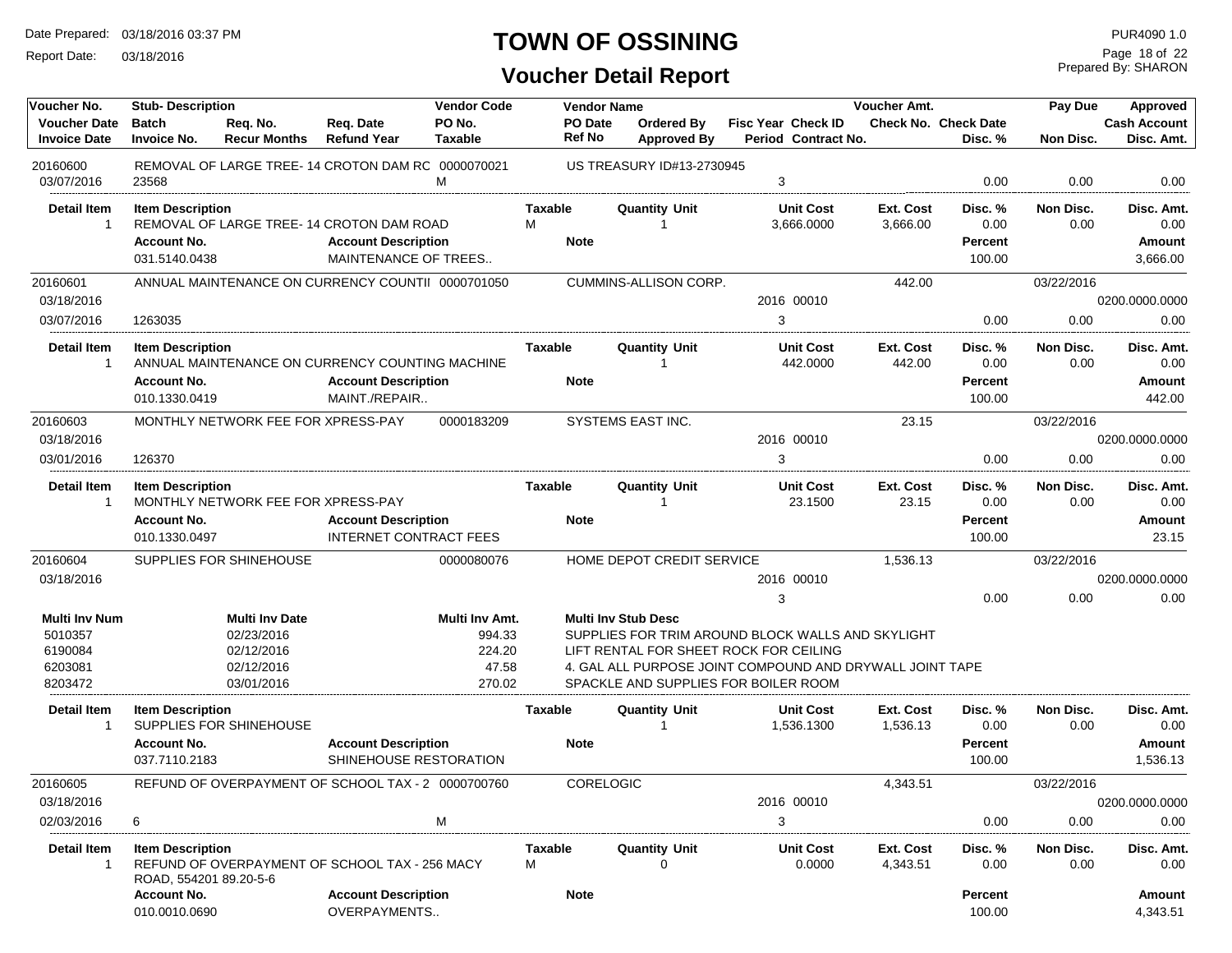Report Date: 03/18/2016

#### **TOWN OF OSSINING**

| Voucher No.                                | <b>Stub-Description</b>             |                                        |                                                      | <b>Vendor Code</b>       | <b>Vendor Name</b>              |                                         |                                                  | Voucher Amt.                 |                                        | Pay Due           | <b>Approved</b>                   |
|--------------------------------------------|-------------------------------------|----------------------------------------|------------------------------------------------------|--------------------------|---------------------------------|-----------------------------------------|--------------------------------------------------|------------------------------|----------------------------------------|-------------------|-----------------------------------|
| <b>Voucher Date</b><br><b>Invoice Date</b> | <b>Batch</b><br><b>Invoice No.</b>  | Req. No.<br><b>Recur Months</b>        | Req. Date<br><b>Refund Year</b>                      | PO No.<br><b>Taxable</b> | <b>PO</b> Date<br><b>Ref No</b> | <b>Ordered By</b><br><b>Approved By</b> | <b>Fisc Year Check ID</b><br>Period Contract No. |                              | <b>Check No. Check Date</b><br>Disc. % | Non Disc.         | <b>Cash Account</b><br>Disc. Amt. |
| 20160606                                   |                                     |                                        | REFUND OVERPAYMENT OF PENALTY TO TAXPA 0000701475    |                          |                                 | <b>GRANT, JAMES &amp; ANN</b>           |                                                  | 60.39                        |                                        | 03/22/2016        |                                   |
| 03/18/2016                                 |                                     |                                        |                                                      |                          |                                 |                                         | 2016 00010                                       |                              |                                        |                   | 0200.0000.0000                    |
| 01/27/2016                                 | <b>GRANT-SOMERS</b>                 |                                        |                                                      |                          |                                 |                                         | 3                                                |                              | 0.00                                   | 0.00              | 0.00                              |
| <b>Detail Item</b><br>-1                   | <b>Item Description</b>             | TO POSTING DATE CORRECTION/BILL#7782   | REFUND OVERPAYMENT OF PENALTY TO TAXPAYER - DUE      |                          | Taxable                         | <b>Quantity Unit</b><br>$\Omega$        | <b>Unit Cost</b><br>0.0000                       | Ext. Cost<br>60.39           | Disc. %<br>0.00                        | Non Disc.<br>0.00 | Disc. Amt.<br>0.00                |
|                                            | <b>Account No.</b><br>010.0010.0690 |                                        | <b>Account Description</b><br><b>OVERPAYMENTS</b>    |                          | <b>Note</b>                     |                                         |                                                  |                              | <b>Percent</b><br>100.00               |                   | Amount<br>60.39                   |
| 20160607                                   |                                     |                                        | REFUND OF OVERPAYMENT OF 2ND 1/2 2015/16 0000701476  |                          |                                 | PEREZ, JOSEPH                           |                                                  | 5,423.02                     |                                        | 03/22/2016        |                                   |
| 03/18/2016                                 |                                     |                                        |                                                      |                          |                                 |                                         | 2016 00010                                       |                              |                                        |                   | 0200.0000.0000                    |
| 02/03/2016                                 | PEREZ-ORCHARD                       |                                        |                                                      |                          |                                 |                                         | 3                                                |                              | 0.00                                   | 0.00              | 0.00                              |
| Detail Item<br>-1                          | <b>Item Description</b>             | TAX, 21ORCHARD DR.; 554203 90.9-5-60   | REFUND OF OVERPAYMENT OF 2ND 1/2 2015/16 SCHOOL      |                          | Taxable                         | <b>Quantity Unit</b><br>$\Omega$        | <b>Unit Cost</b><br>0.0000                       | Ext. Cost<br>5,423.02        | Disc. %<br>0.00                        | Non Disc.<br>0.00 | Disc. Amt.<br>0.00                |
|                                            | <b>Account No.</b>                  |                                        | <b>Account Description</b>                           |                          | <b>Note</b>                     |                                         |                                                  |                              | Percent                                |                   | Amount                            |
|                                            | 010.0010.0690                       |                                        | OVERPAYMENTS                                         |                          |                                 |                                         |                                                  |                              | 100.00                                 |                   | 5,423.02                          |
| 20160608                                   |                                     |                                        | LEASE/MAINTENANCE FEE FOR COURT PROGRA 0000190025    |                          |                                 | SERVICE EDUCATION, INC.                 |                                                  | 1,087.00                     |                                        | 03/22/2016        |                                   |
| 03/18/2016                                 |                                     |                                        |                                                      |                          |                                 |                                         | 2016 00010                                       |                              |                                        |                   | 0200.0000.0000                    |
| 02/29/2016                                 | 02292016                            |                                        |                                                      |                          |                                 |                                         | 3                                                |                              | 0.00                                   | 0.00              | 0.00                              |
| <b>Detail Item</b><br>1                    | <b>Item Description</b>             |                                        | LEASE/MAINTENANCE FEE FOR COURT PROGRAM              |                          | <b>Taxable</b>                  | <b>Quantity Unit</b><br>$\Omega$        | <b>Unit Cost</b><br>0.0000                       | <b>Ext. Cost</b><br>1,087.00 | Disc. %<br>0.00                        | Non Disc.<br>0.00 | Disc. Amt.<br>0.00                |
|                                            | <b>Account No.</b><br>010.1110.0424 |                                        | <b>Account Description</b><br>CONSULTANT/COMPUTER    |                          | <b>Note</b>                     |                                         |                                                  |                              | <b>Percent</b><br>100.00               |                   | Amount<br>1,087.00                |
| 20160609                                   |                                     |                                        | TICKET COLLECTION & OUT OF STATE DELIQUEI 0000701074 |                          |                                 | COMPLUS DATA INNOVATIONS, INC.          |                                                  | 5,620.98                     |                                        | 03/22/2016        |                                   |
| 03/18/2016                                 |                                     |                                        |                                                      |                          |                                 |                                         | 2016 00010                                       |                              |                                        |                   | 0200.0000.0000                    |
| 02/29/2016                                 | 31814                               |                                        |                                                      | M                        |                                 |                                         | 3                                                |                              | 0.00                                   | 0.00              | 0.00                              |
| <b>Detail Item</b><br>$\mathbf{1}$         | <b>Item Description</b>             |                                        | TICKET COLLECTION & OUT OF STATE DELIQUENT NOTICES   |                          | <b>Taxable</b><br>м             | <b>Quantity Unit</b><br>$\Omega$        | <b>Unit Cost</b><br>0.0000                       | Ext. Cost<br>5,620.98        | Disc. %<br>0.00                        | Non Disc.<br>0.00 | Disc. Amt.<br>0.00                |
|                                            | <b>Account No.</b><br>010.1130.0400 |                                        | <b>Account Description</b><br>CONTRACTUAL            |                          | <b>Note</b>                     |                                         |                                                  |                              | <b>Percent</b><br>100.00               |                   | Amount<br>5,620.98                |
| 20160610<br>03/18/2016                     |                                     | TRANSLATOR - SMALL CLAIMS COURT        |                                                      | 0000701377               |                                 | ANJO, JOAO PEDRO                        | 2016 00010                                       | 60.00                        |                                        | 03/22/2016        | 0200.0000.0000                    |
| 03/07/2016                                 | 03072016                            |                                        |                                                      |                          |                                 |                                         | 3                                                |                              | 0.00                                   | 0.00              | 0.00                              |
|                                            |                                     |                                        |                                                      |                          |                                 |                                         |                                                  |                              |                                        |                   |                                   |
| Detail Item<br>$\mathbf 1$                 | <b>Item Description</b>             | <b>TRANSLATOR - SMALL CLAIMS COURT</b> |                                                      |                          | Taxable                         | <b>Quantity Unit</b>                    | <b>Unit Cost</b><br>0.0000                       | Ext. Cost<br>60.00           | Disc. %<br>0.00                        | Non Disc.<br>0.00 | Disc. Amt.<br>0.00                |
|                                            | <b>Account No.</b><br>010.1130.0455 |                                        | <b>Account Description</b><br>TRANSLATOR             |                          | <b>Note</b>                     |                                         |                                                  |                              | Percent<br>100.00                      |                   | Amount<br>60.00                   |
| 20160611<br>03/18/2016                     | <b>INTERPRETER</b>                  |                                        |                                                      | 0000700742               |                                 | ZHININ, JESSICA                         | 2016 00010                                       | 70.00                        |                                        | 03/22/2016        | 0200.0000.0000                    |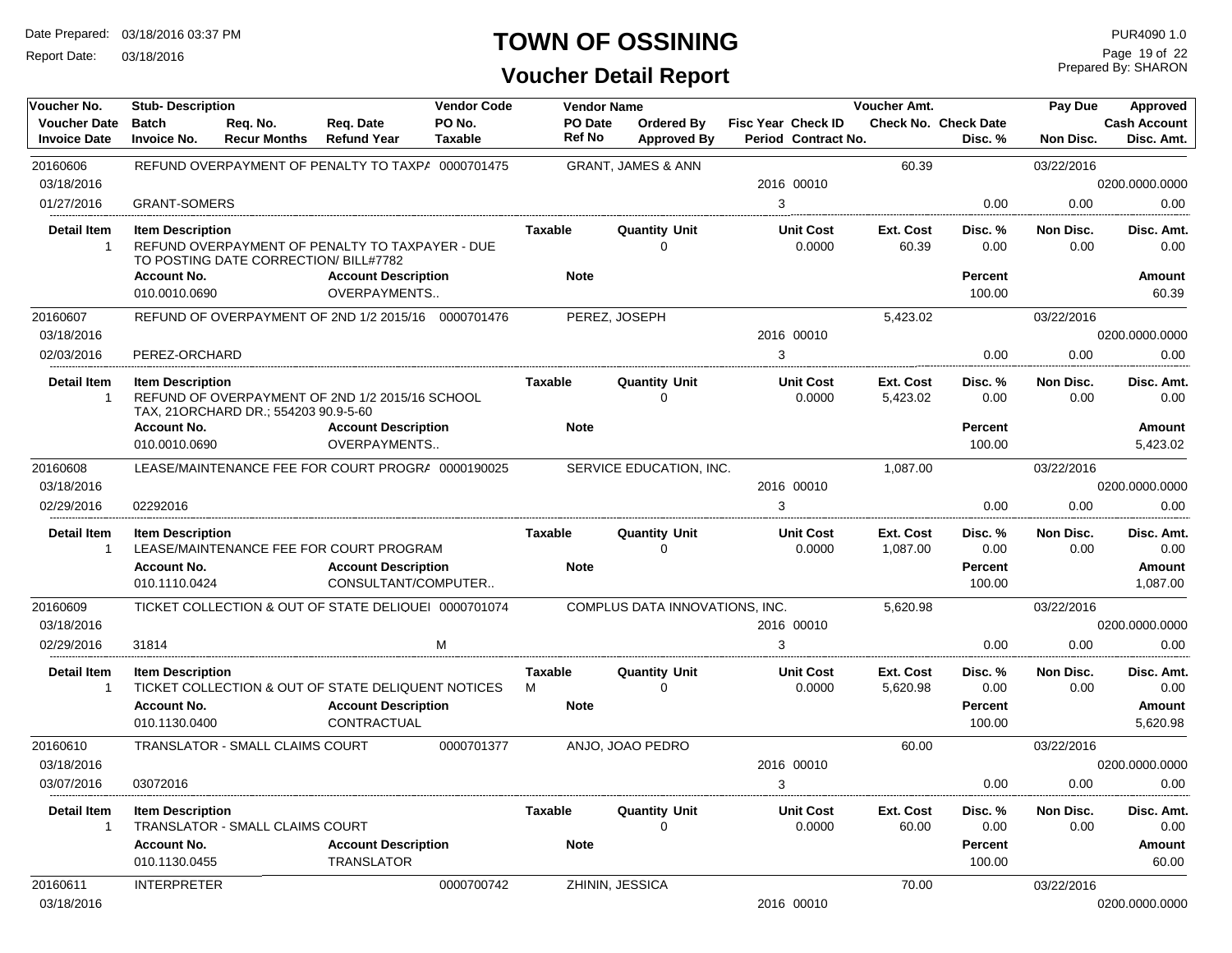Report Date: 03/18/2016

#### **TOWN OF OSSINING**

Prepared By: SHARON Page 20 of 22

| <b>Voucher No.</b>              | <b>Stub-Description</b> |                     | Vendor Code                | <b>Vendor Name</b> |               |                      | <b>Voucher Amt.</b>        |                                  | Pay Due                     | Approved  |                     |
|---------------------------------|-------------------------|---------------------|----------------------------|--------------------|---------------|----------------------|----------------------------|----------------------------------|-----------------------------|-----------|---------------------|
| <b>Voucher Date</b>             | Batch                   | Req. No.            | Reg. Date                  | PO No.             | PO Date       | <b>Ordered By</b>    | <b>Fisc Year Check ID</b>  |                                  | <b>Check No. Check Date</b> |           | <b>Cash Account</b> |
| <b>Invoice Date</b>             | <b>Invoice No.</b>      | <b>Recur Months</b> | <b>Refund Year</b>         | Taxable            | <b>Ref No</b> | <b>Approved By</b>   | <b>Period Contract No.</b> |                                  | Disc. %                     | Non Disc. | Disc. Amt.          |
| 20160611                        | <b>INTERPRETER</b>      |                     |                            | 0000700742         |               | ZHININ, JESSICA      |                            |                                  |                             |           |                     |
| 03/03/2016                      | 03032016                |                     |                            | ΙV                 |               |                      |                            |                                  | 0.00                        | 0.00      | 0.00                |
| Detail Item                     | <b>Item Description</b> |                     |                            |                    | Taxable       | <b>Quantity Unit</b> | <b>Unit Cost</b>           | Ext. Cost                        | Disc. %                     | Non Disc. | Disc. Amt.          |
|                                 | <b>INTERPRETER</b>      |                     |                            |                    | M             |                      | 0.0000                     | 70.00                            | 0.00                        | 0.00      | 0.00                |
|                                 | Account No.             |                     | <b>Account Description</b> |                    | <b>Note</b>   |                      |                            |                                  | <b>Percent</b>              |           | Amount              |
|                                 | 010.1110.0455           |                     | <b>TRANSLATOR</b>          |                    |               |                      |                            |                                  | 100.00                      |           | 70.00               |
| <b>Total Vouchers reported:</b> |                         | -80                 |                            |                    |               |                      |                            | <b>Total GL Detail Reported</b>  |                             |           | 246.438.68          |
|                                 |                         |                     |                            |                    |               |                      |                            | <b>Total Amount All Vouchers</b> |                             |           | 246.438.68          |

| Fund | <b>Cash Item</b>                  |             |            |         |                      | - - - - - - - - Direct Pay - - | ----- |                |
|------|-----------------------------------|-------------|------------|---------|----------------------|--------------------------------|-------|----------------|
|      |                                   |             | Regular    | Prepaid | <b>Wire Transfer</b> | Outstanding                    | Paid  | <b>Total</b>   |
|      | 010 - TOWN GENERAL                |             |            |         |                      |                                |       |                |
|      | 0200.0000.0000                    | <b>TOWN</b> | 104,160.57 | 0.00    | 0.00                 | 0.00                           | 0.00  | 104,160.57     |
|      | <b>Fund Total</b>                 |             | 104,160.57 | 0.00    | 0.00                 | 0.00                           | 0.00  | 104,160.57     |
|      | 020 - TOWN OUTSIDE                |             |            |         |                      |                                |       |                |
|      | 0200.0000.0000                    | <b>TOWN</b> | 24,861.82  | 0.00    | 0.00                 | 0.00                           | 0.00  | 24,861.82      |
|      | <b>Fund Total</b>                 |             | 24,861.82  | 0.00    | 0.00                 | 0.00                           | 0.00  | 24,861.82      |
|      | 031 - HIGHWAY                     |             |            |         |                      |                                |       |                |
|      | 0200.0000.0000                    | <b>TOWN</b> | 62,908.51  | 0.00    | 0.00                 | 0.00                           | 0.00  | 62,908.51      |
|      | <b>Fund Total</b>                 |             | 62,908.51  | 0.00    | 0.00                 | 0.00                           | 0.00  | .<br>62,908.51 |
|      | 032 - DALE CEMETERY TRUST FUND    |             |            |         |                      |                                |       |                |
|      | 0200.0000.0000                    | <b>TOWN</b> | 5,023.34   | 0.00    | 0.00                 | 0.00                           | 0.00  | 5,023.34       |
|      | <b>Fund Total</b>                 |             | 5,023.34   | 0.00    | 0.00                 | 0.00                           | 0.00  | 5,023.34       |
|      | 037 - CAPITAL FUND                |             |            |         |                      |                                |       |                |
|      | 0200.0000.0000                    | <b>TOWN</b> | 2,876.23   | 0.00    | 0.00                 | 0.00                           | 0.00  | 2,876.23       |
|      | <b>Fund Total</b>                 |             | 2,876.23   | 0.00    | 0.00                 | 0.00                           | 0.00  | 2,876.23       |
|      | 045 - CONSOLIDATED SEWER DISTRICT |             |            |         |                      |                                |       |                |
|      | 0200.0000.0000                    | <b>TOWN</b> | 4,824.48   | 0.00    | 0.00                 | 0.00                           | 0.00  | 4,824.48       |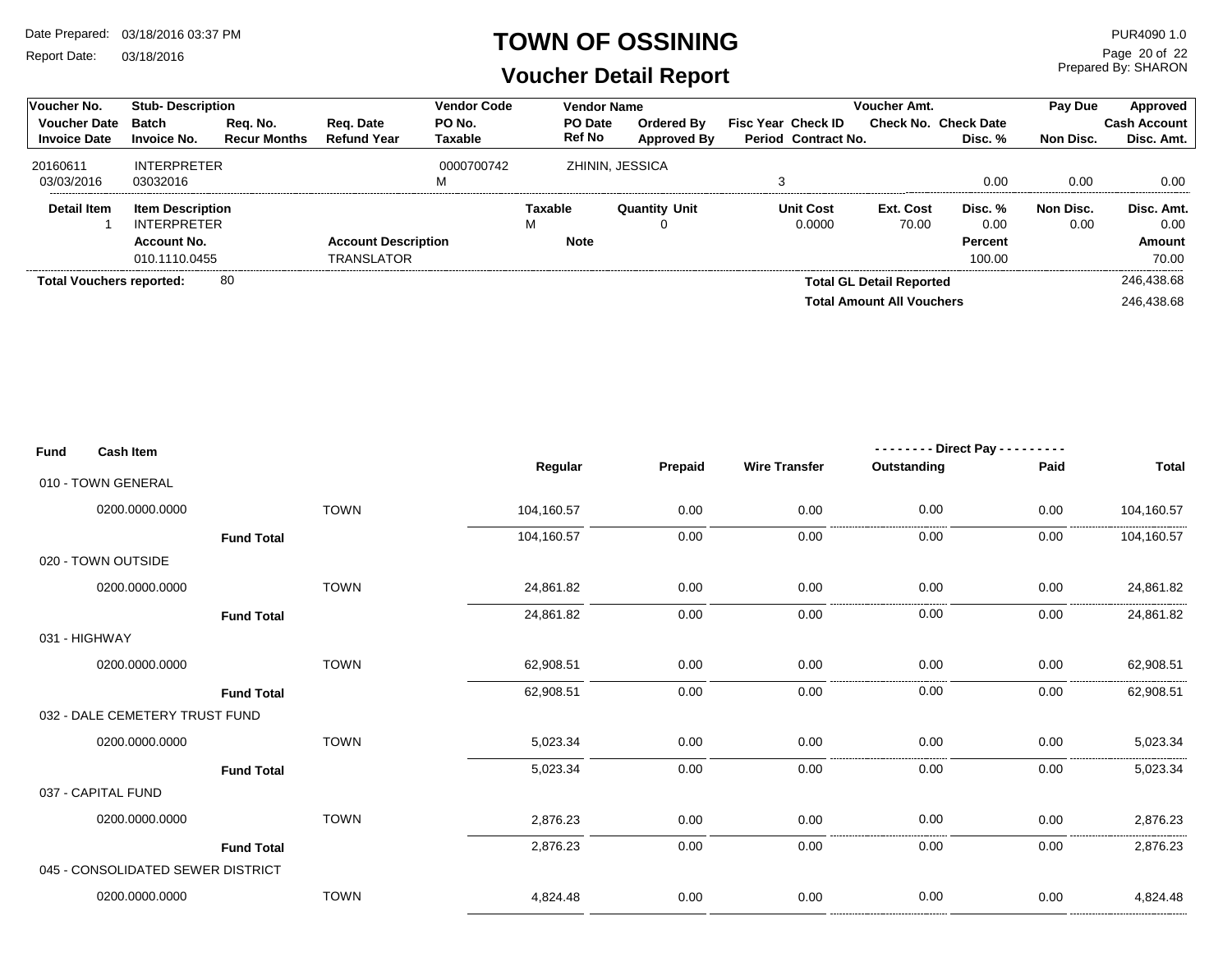Report Date: 03/18/2016

#### **TOWN OF OSSINING**

# **Voucher Detail Report**

Prepared By: SHARON Page 21 of 22

| Voucher No.                                | <b>Stub-Description</b>                                    |                                 |                                 | <b>Vendor Code</b>       | <b>Vendor Name</b>       |                                         |                                                  | Voucher Amt.                | Pay Due             | Approved                          |
|--------------------------------------------|------------------------------------------------------------|---------------------------------|---------------------------------|--------------------------|--------------------------|-----------------------------------------|--------------------------------------------------|-----------------------------|---------------------|-----------------------------------|
| <b>Voucher Date</b><br><b>Invoice Date</b> | <b>Batch</b><br>Invoice No.                                | Req. No.<br><b>Recur Months</b> | Req. Date<br><b>Refund Year</b> | PO No.<br><b>Taxable</b> | PO Date<br><b>Ref No</b> | <b>Ordered By</b><br><b>Approved By</b> | <b>Fisc Year Check ID</b><br>Period Contract No. | <b>Check No. Check Date</b> | Disc.%<br>Non Disc. | <b>Cash Account</b><br>Disc. Amt. |
| Fund                                       | <b>Cash Item</b>                                           |                                 |                                 |                          |                          |                                         |                                                  | -------- Direct Pay ---     | $- - - -$           |                                   |
|                                            |                                                            |                                 |                                 |                          | Regular                  | Prepaid                                 | <b>Wire Transfer</b>                             | Outstanding                 | Paid                | <b>Total</b>                      |
|                                            |                                                            | <b>Fund Total</b>               |                                 |                          | 4,824.48                 | 0.00                                    | 0.00                                             | 0.00                        | 0.00                | 4,824.48                          |
| 050 - TOWN WIDE WATER                      |                                                            |                                 |                                 |                          |                          |                                         |                                                  |                             |                     |                                   |
|                                            | 0200.0000.0000                                             |                                 | <b>TOWN</b>                     |                          | 20.78                    | 0.00                                    | 0.00                                             | 0.00                        | 0.00                | 20.78                             |
|                                            |                                                            | <b>Fund Total</b>               |                                 |                          | 20.78                    | 0.00                                    | 0.00                                             | 0.00                        | 0.00                | 20.78                             |
| 063 - LIGHTING DIST.                       |                                                            |                                 |                                 |                          |                          |                                         |                                                  |                             |                     |                                   |
|                                            | 0200.0000.0000                                             |                                 | <b>TOWN</b>                     |                          | 5,176.28                 | 0.00                                    | 0.00                                             | 0.00                        | 0.00                | 5,176.28                          |
|                                            |                                                            | <b>Fund Total</b>               |                                 |                          | 5,176.28                 | 0.00                                    | 0.00                                             | 0.00                        | 0.00                | 5,176.28                          |
| 064 - FIRE PROTECT.DIST.                   |                                                            |                                 |                                 |                          |                          |                                         |                                                  |                             |                     |                                   |
|                                            | 0200.0000.0000                                             |                                 | <b>TOWN</b>                     |                          | 509.41                   | 0.00                                    | 0.00                                             | 0.00                        | 0.00                | 509.41                            |
|                                            |                                                            | <b>Fund Total</b>               |                                 |                          | 509.41                   | 0.00                                    | 0.00                                             | 0.00                        | 0.00                | 509.41                            |
| 065 - REFUSE/RECYCLING                     |                                                            |                                 |                                 |                          |                          |                                         |                                                  |                             |                     |                                   |
|                                            | 0200.0000.0000                                             |                                 | <b>TOWN</b>                     |                          | 35,931.07                | 0.00                                    | 0.00                                             | 0.00                        | 0.00                | 35,931.07                         |
|                                            |                                                            | <b>Fund Total</b>               |                                 |                          | 35,931.07                | 0.00                                    | 0.00                                             | 0.00                        | 0.00                | 35,931.07                         |
|                                            | 066 - AMBULANCE DISTRICT                                   |                                 |                                 |                          |                          |                                         |                                                  |                             |                     |                                   |
|                                            | 0200.0000.0000                                             |                                 | <b>TOWN</b>                     |                          | 146.19                   | 0.00                                    | 0.00                                             | 0.00                        | 0.00                | 146.19                            |
|                                            |                                                            | <b>Fund Total</b>               |                                 |                          | 146.19                   | 0.00                                    | 0.00                                             | 0.00                        | 0.00                | 146.19                            |
| <b>Grand Totals</b>                        |                                                            |                                 |                                 |                          | 246,438.68               | 0.00                                    | 0.00                                             | 0.00                        | 0.00                | 246,438.68                        |
|                                            |                                                            |                                 |                                 |                          |                          |                                         |                                                  |                             |                     |                                   |
|                                            | Grand Total Regular, Prepaid, Wire Transfer and Direct Pay |                                 |                                 |                          | 246,438.68               |                                         |                                                  |                             |                     |                                   |
| <b>Fund</b>                                |                                                            |                                 |                                 |                          |                          |                                         |                                                  | $--- - -$ Direct Pay - - -  | .                   |                                   |
|                                            |                                                            |                                 |                                 |                          | Regular                  | Prepaid                                 | <b>Wire Transfer</b>                             | Outstanding                 | Paid                | <b>Total</b>                      |
| 010 - TOWN GENERAL                         |                                                            |                                 | <b>TOWN</b>                     |                          | 104,160.57               | 0.00                                    | 0.00                                             | 0.00                        | 0.00                | 104,160.57                        |
| 020 - TOWN OUTSIDE                         |                                                            |                                 | <b>TOWN</b>                     |                          | 24,861.82                | 0.00                                    | 0.00                                             | 0.00                        | 0.00                | 24,861.82                         |
| 031 - HIGHWAY                              |                                                            |                                 | <b>TOWN</b>                     |                          | 62,908.51                | 0.00                                    | 0.00                                             | 0.00                        | 0.00                | 62,908.51                         |
|                                            | 032 - DALE CEMETERY TRUST FUND                             |                                 | <b>TOWN</b>                     |                          | 5,023.34                 | 0.00                                    | 0.00                                             | 0.00                        | 0.00                | 5,023.34                          |
| 037 - CAPITAL FUND                         |                                                            |                                 | <b>TOWN</b>                     |                          | 2,876.23                 | 0.00                                    | 0.00                                             | 0.00                        | 0.00                | 2,876.23                          |
|                                            | 045 - CONSOLIDATED SEWER DISTRICT                          |                                 | <b>TOWN</b>                     |                          | 4,824.48                 | 0.00                                    | 0.00                                             | 0.00                        | 0.00                | 4,824.48                          |
| 050 - TOWN WIDE WATER                      |                                                            |                                 | <b>TOWN</b>                     |                          | 20.78                    | 0.00                                    | 0.00                                             | 0.00                        | 0.00                | 20.78                             |
| 063 - LIGHTING DIST.                       |                                                            |                                 | <b>TOWN</b>                     |                          | 5,176.28                 | 0.00                                    | 0.00                                             | 0.00                        | 0.00                | 5,176.28                          |
| 064 - FIRE PROTECT.DIST.                   |                                                            |                                 | <b>TOWN</b>                     |                          | 509.41                   | 0.00                                    | 0.00                                             | 0.00                        | 0.00                | 509.41                            |